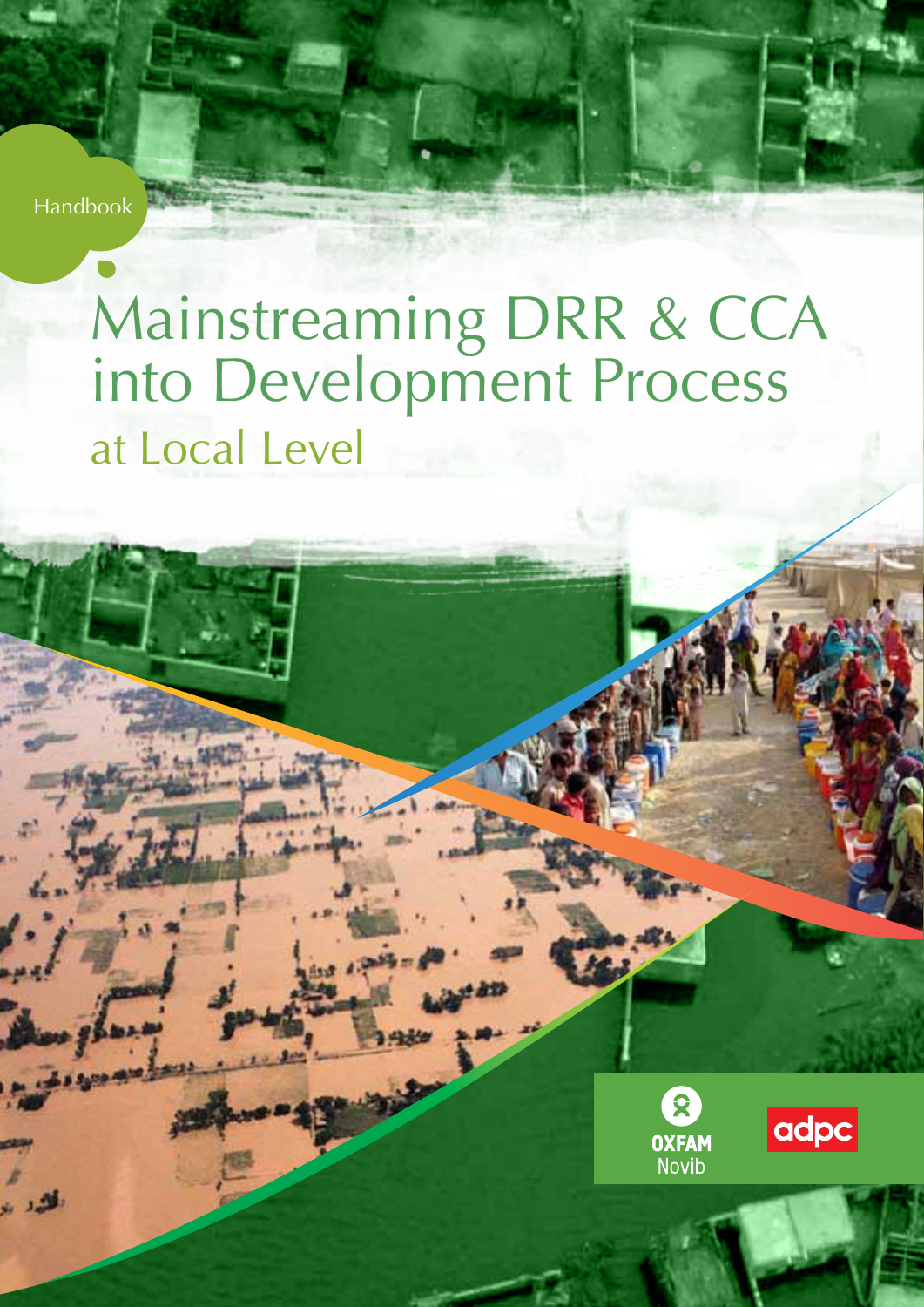Compilation and Editing: Asif Iqbal Asif Reviewed by: Irfan Maqbool Layout and Design: Lowil Fred Espada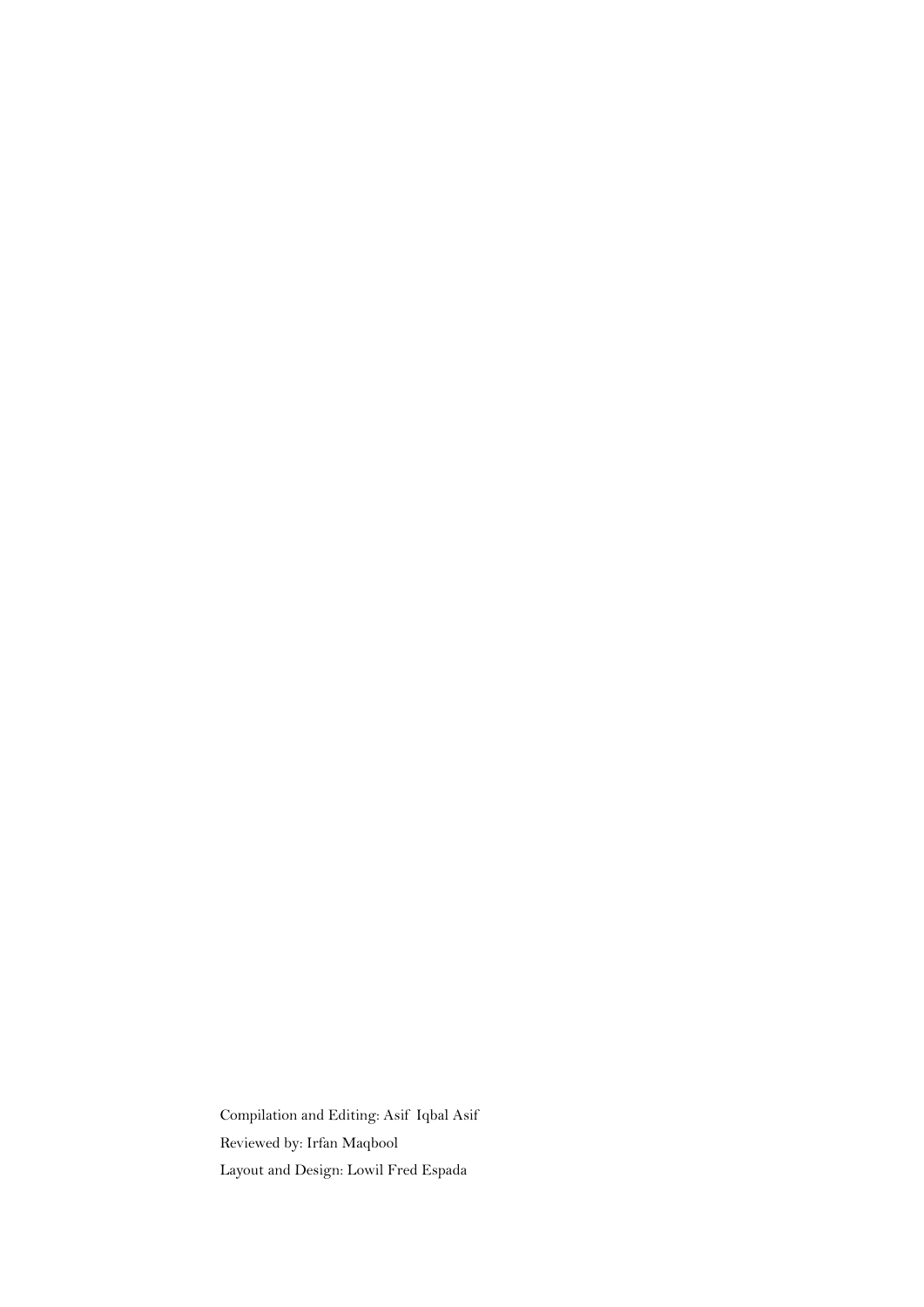# **Contents**

|    | Introduction to Disaster Risk Management             |
|----|------------------------------------------------------|
| 1  | Basic Terms and Concepts used in Disaster Management |
| 4  | Disaster Management and its Phases                   |
| 5  | Disaster Management Approaches                       |
| 7  | Disaster Risk Situation of Sindh Province            |
| 10 | Disaster Management System in Pakistan               |
| 11 | National DRM Policies and Plans                      |
| 14 | DRR Initiatives in Sindh                             |
| 15 | Climate Change Adaptation (CCA)                      |
| 15 | The Greenhouse Effect                                |
| 16 | Carbon Cycle and Climate Forcing.                    |
| 18 | Climate and Climate Change                           |
| 20 | Climate Change and Disasters                         |
| 21 | Pakistan and Climate Change                          |
| 22 | Climate Change Policy & Institutions of Pakistan     |
| 23 | Climate Change Mitigation & Adaptation               |
| 25 | Understanding Mainstreaming DRR, CCA & Development   |
| 25 | Disaster & Development                               |
| 28 | Development vs Sustainable Development               |
| 29 | Disaster Resilient Development                       |
| 30 | Climate Change and Development                       |
| 30 | Mainstreaming DRR and CCA into Development Processes |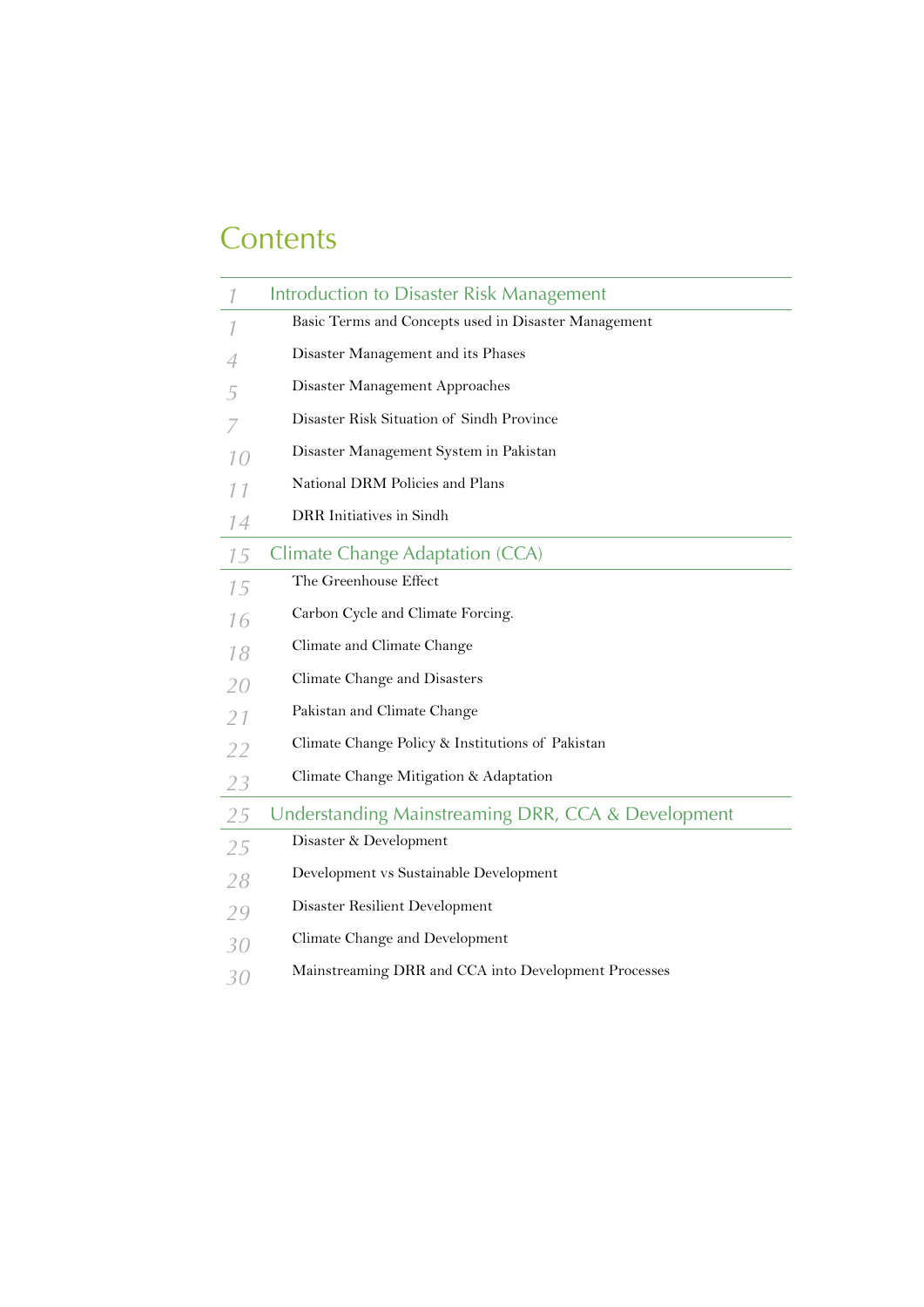| 32 | Disaster Risk Reduction (DRR) in Sindh Province                         |
|----|-------------------------------------------------------------------------|
| 32 | DRR Needs of Sindh Province.                                            |
| 33 | Risk Assessment Process (Hazard, Vulnerability and Capacity Assessment) |
| 35 | Multi-Hazard Vulnerability & Risk Assessment (MHVRA) of Sindh           |
| 37 | Mainstreaming DRR and CCA into Development Process at                   |
|    | <b>District Level</b>                                                   |
| 37 | Development Planning at District Level                                  |
| 39 | Major Stakeholders and their Roles                                      |
| 40 | District DRR & CCA Mainstreaming Working Groups                         |
| 42 | Identifying Entry Points for DRR Mainstreaming                          |
| 43 | Action Planning for DRR and CCA Mainstreaming at District Level         |
| 45 | Coordination and Information Management                                 |
|    |                                                                         |

[REFERENCES](#page-52-0)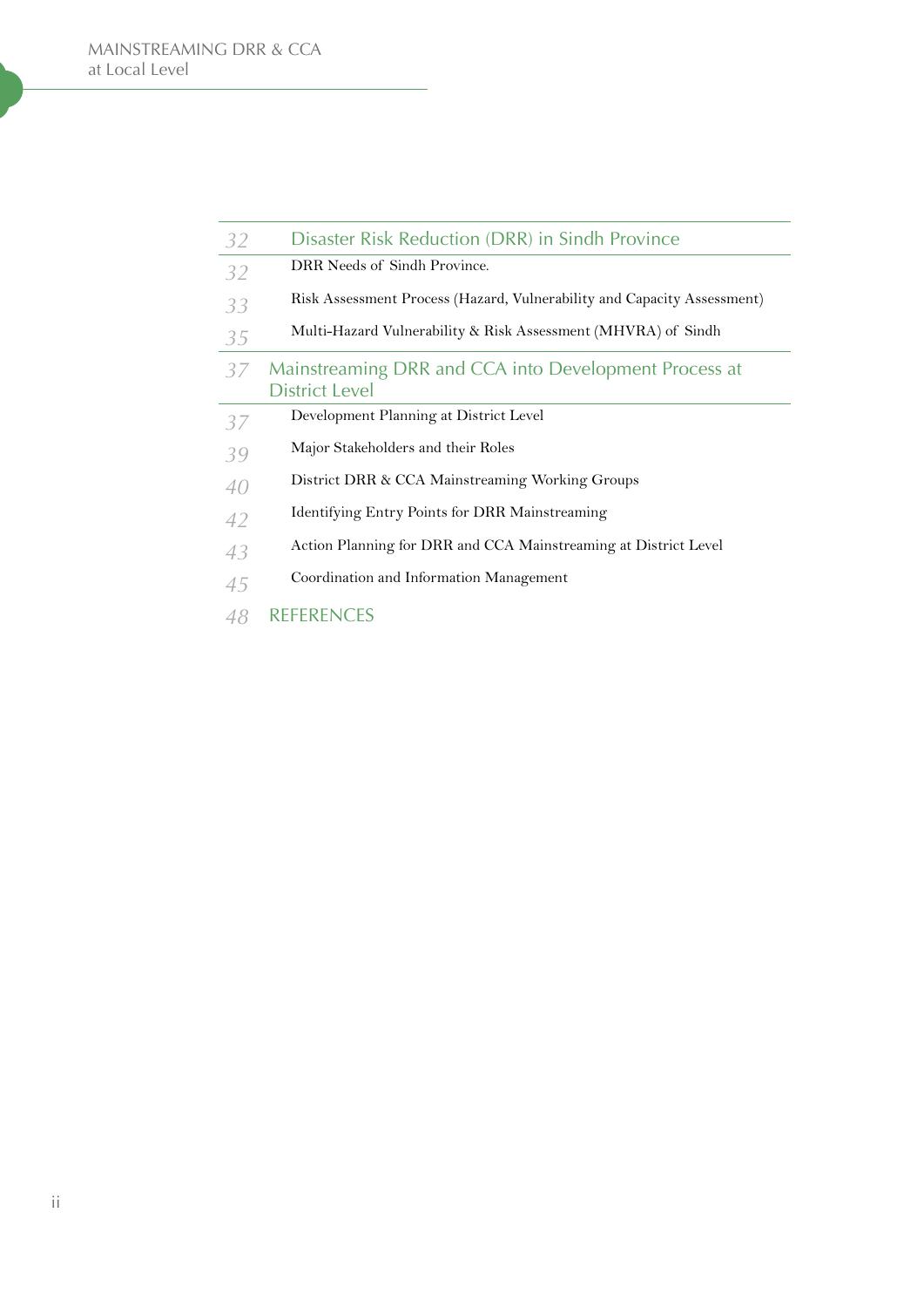# **Introduction to Disaster Risk Management**

# <span id="page-4-0"></span>Basic Terms and Concepts used in Disaster Management

## **Crisis**

A crisis is any event that is, or is expected to lead to, an unstable and dangerous situation affecting an individual, group, community, or whole society. The management is required to take appropriate decisions and measures to manage the crisis properly because if not managed properly, it can lead to a disaster.

#### **Disaster**

Serious disruption of the functioning of society, causing widespread human, material or environmental losses, which exceed the ability of the affected people to cope using their own resources.



#### **Disaster Management**

Disaster Management is a collective term encompassing all aspects of planning for, preparing and

responding to disasters and refers to the management of the consequences of disasters and includes all the pre and post disaster interventions.

### **Hazard**

A dangerous phenomenon, substance, human activity or condition that may cause loss of life, injury or other health impacts, property damage, loss of livelihoods and services, social and economic disruption, or environmental damage.

#### **Vulnerability**

Vulnerability means the characteristics and circumstances of a community, system or asset that make it susceptible to the damaging effects of a hazard.

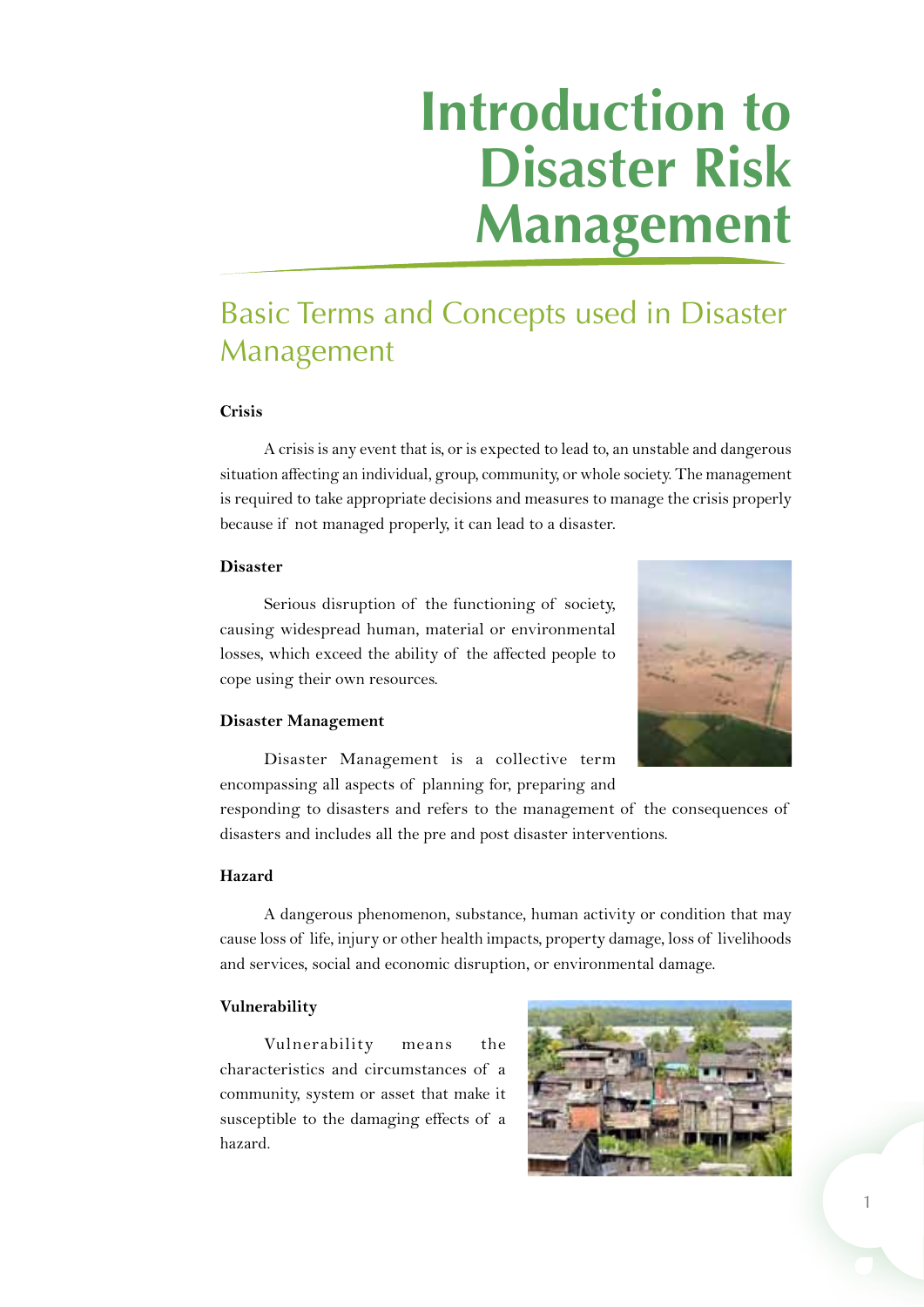### **Types of Vulnerability**

- **Physical Vulnerability** Physical weakness or structural drawback that makes some buildings, assets or areas susceptible to damaging impacts of disasters.
- **Social Vulnerability** Conflicts among communities, lack of capacities, lack of  $\overline{\phantom{a}}$ knowledge, skill or preparedness or giving in attitude of the communities make them vulnerable to negative impacts of hazards.
- **Economic Vulnerability** Lack of economic resources or dependence on one  $\mathbf{r}$ source of livelihood because of which a community, or some part of it, becomes liable to damages in case of a disastrous event.
- **Environmental Vulnerability** Environmental degradation, deforestation or other  $\overline{\phantom{a}}$ environment related factors which makes the surrounding areas vulnerable to losses by possible disasters.

#### **Exposure**

By exposure we mean, proximity or closeness of the people, property, systems, or other elements to the hazard zones that are thereby subject to potential losses in case of any disasters.

#### **Capacity**

Capacity is the combination of all the strengths, attributes and resources available within a community, society or organization that can be used to achieve agreed goals or to resist and fight the negative impacts of disastrous situation. Building capacities is the key to reducing vulnerabilities and constructing disaster resilient societies because coping capacity is the ability of people, organizations and systems, using available skills and resources, to face and manage adverse conditions, emergencies or disasters.

#### **Disaster Risk**

The potential losses in lives, health status, livelihoods, assets and services, which could occur to a particular community or society over some specified future time period (UNISDR). The combination of the probability of an event to happen and its negative consequences determine the extent of disaster risk.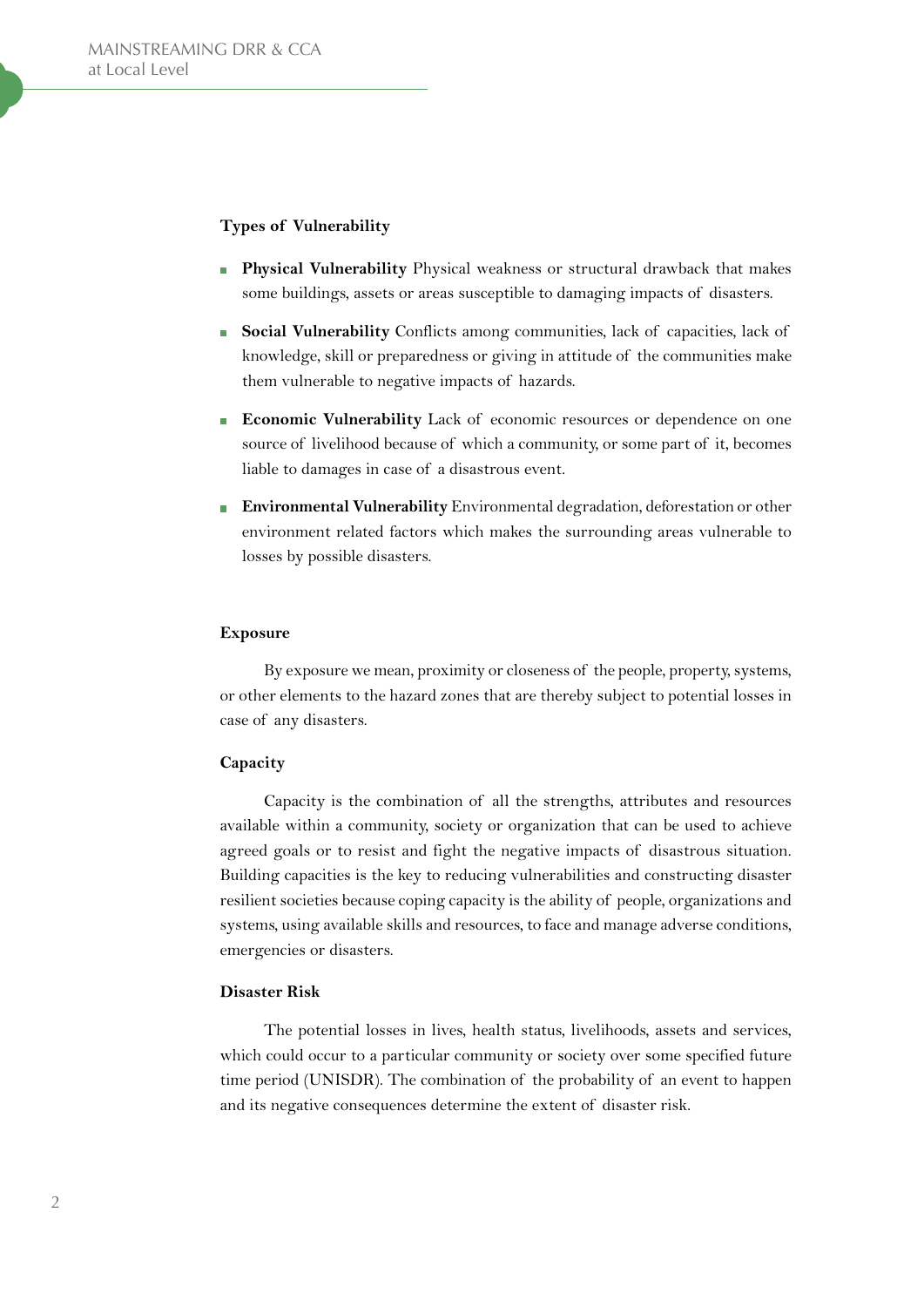#### **Components of Disaster Risk**

Disaster Risk = Hazard x Exposure x Vulnerability

Capacity

#### **Disaster Risk Management (DRM)**

Disaster risk management (DRM) aims to avoid, reduce or transfer the adverse impacts of hazards on people, property and the environment through activities and measures. It is the systematic process of using administrative directives, organizations, and operational skills and capacities to implement strategies, policies



and improved coping capacities in order to lessen the adverse impacts of hazards and the possibility of disaster.

#### **Disaster Risk Reduction (DRR)**

Disaster risk reduction is the preparation and application of policies, strategies and practices to minimize vulnerabilities and hence disaster risk throughout society. It is the concept and practice of reducing disaster risks through systematic efforts to analyze and manage the causal factors of disasters, including through reduced exposure to hazards, lessened vulnerability of people and property, wise management of land and the environment, and improved preparedness for adverse events.

#### **Mitigation**

All actions taken to minimize the extent of a disaster or potential disaster are called mitigation measures. These actions include Physical or structural measures, Non-structural interventions and steps to Environmental upgradation.

#### **Preparedness**

Disaster Preparedness involves specific measures taken before disasters strike. These methods include disaster forecasting, early warnings etc. The knowledge and capacities are developed by governments, professional response and recovery organizations, communities and individuals to effectively anticipate, respond to, and recover from, the impacts of likely, imminent or current hazard events or conditions.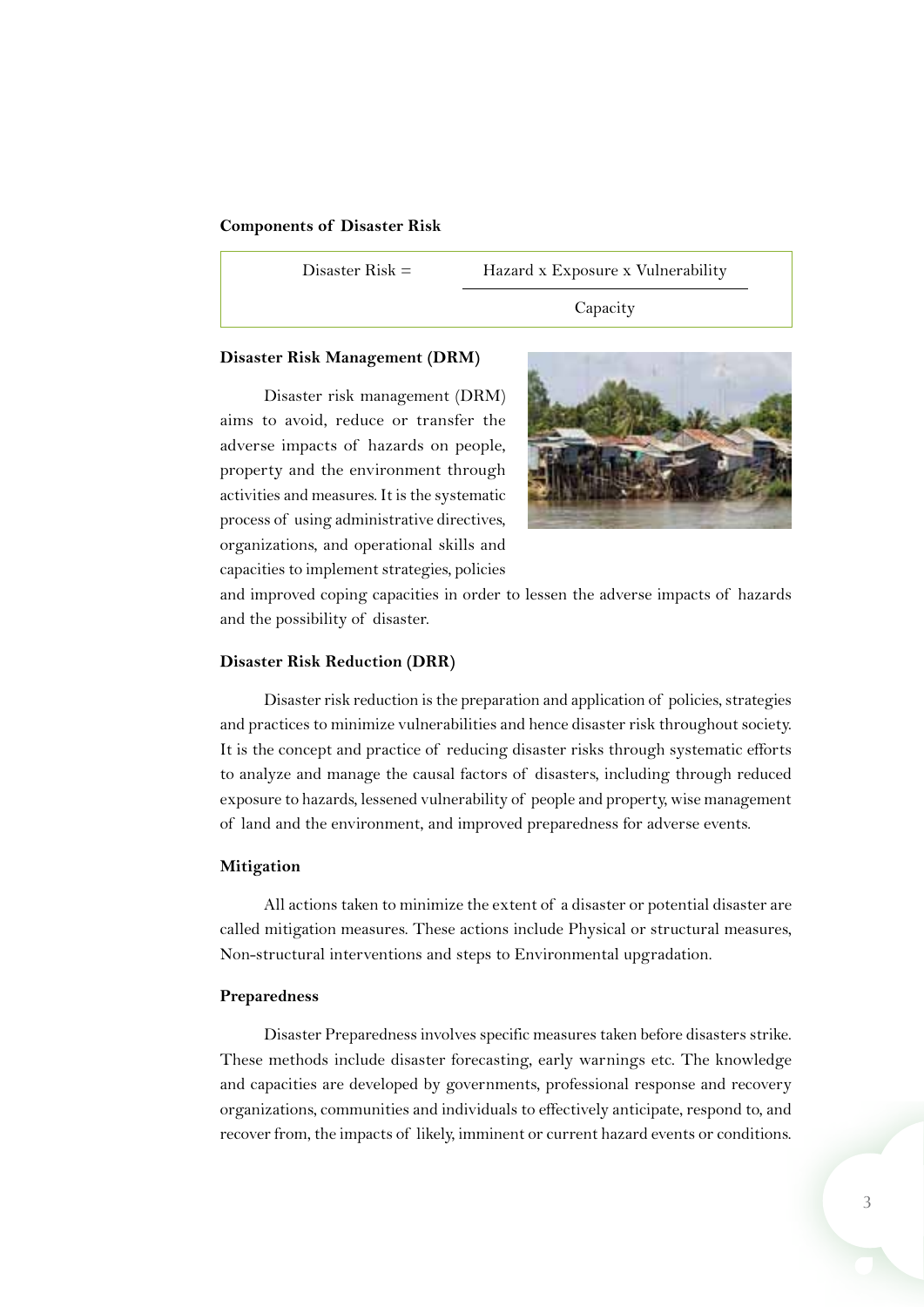#### <span id="page-7-0"></span>**Prevention**

Prevention Activities are the steps to avoid the adverse impact of hazards. These activities contain Capacity Building, Community Based Disaster Risk Management (CBDRM) etc.

#### **Recovery**

Recovery means restoration, and improvement, where appropriate, of facilities, livelihoods and living conditions of disaster-affected communities, including efforts to reduce disaster risk factors.

## **Rehabilitation**

Rehabilitation is restoration of an entity to its normal or near-normal functional conditions after the occurrence of a disaster. It includes Re-establishing essential services and Reviving key economic and social activities.

#### **Reconstruction**

Permanent measures to repair or replace damaged dwellings and infrastructure and to set the economy back on course, is categorized as Reconstruction.

# Disaster Management and its Phases

The whole spectrum of disaster management is generally divided into predisaster and post-disaster interventions. The post disaster activities are phased as per needs of the affected populations in accordance with international standards. These activities start with the immediate rescue and relief efforts to provide immediate respite to the affectees as per the estimates reached in rapid need assessment carried out soon after the disaster strikes. These activities are called response activities and protection of the vulnerable groups remains a vital consideration during this phase. In the recovery phase facilities, livelihoods and living conditions are improved to such a level that the stage is set for rehabilitation to begin and for their lives to be brought to normal. It is only when the disaster affectees are rehabilitated to a state of normalcy that the process of reconstruction starts wherein the cities, infrastructure, households and economies are built back better so that their vulnerabilities to a similar disaster in the future are reduced.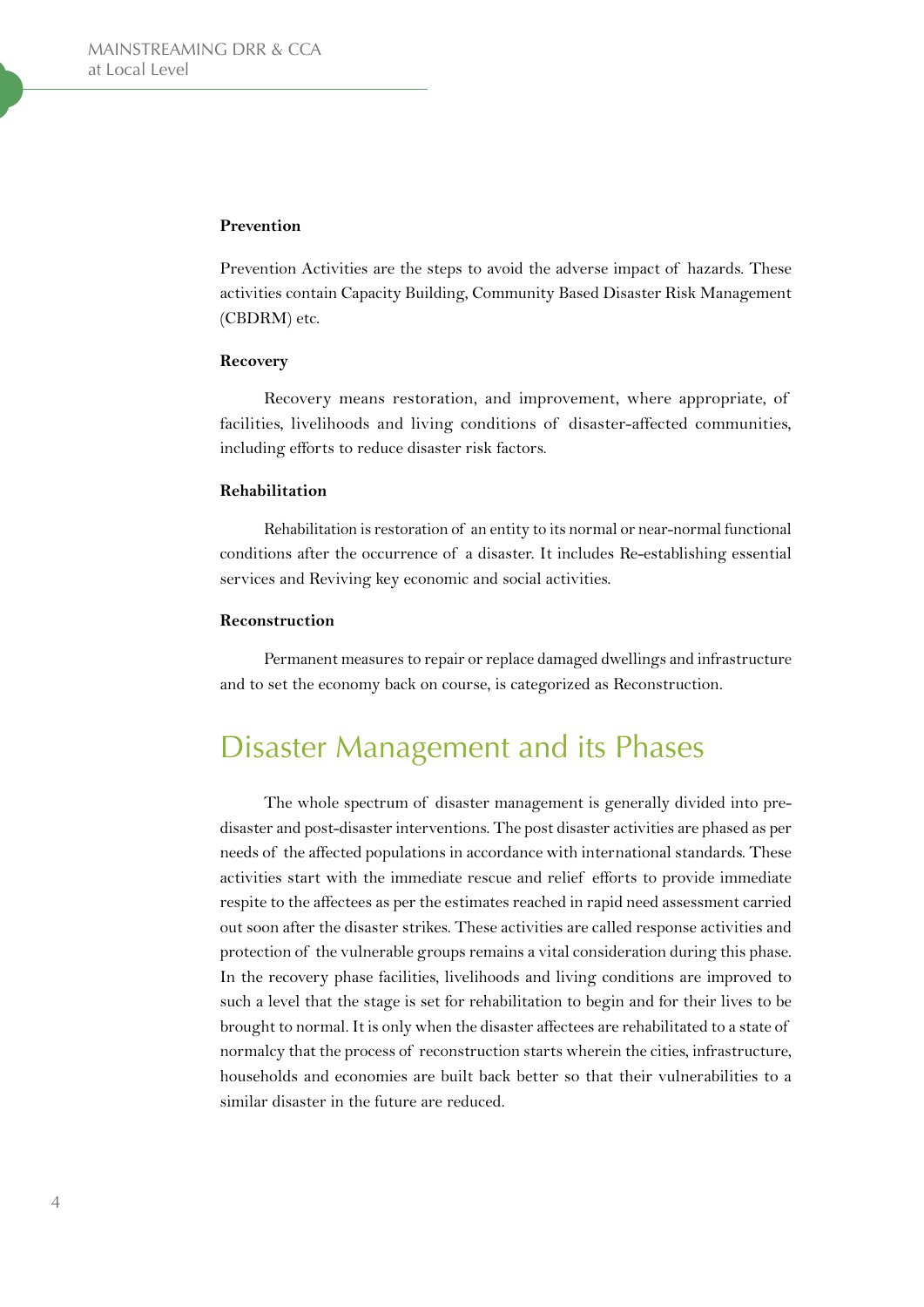<span id="page-8-0"></span>

| <b>Pre Disaster</b>           |                 | <b>Post Disaster</b> |  |  |  |
|-------------------------------|-----------------|----------------------|--|--|--|
| Early Warning                 |                 | Search & Rescue      |  |  |  |
| Preparedness                  |                 | Relief               |  |  |  |
| Awareness & Capacity Building | <b>DISASTER</b> | Recovery             |  |  |  |
| Prevention & Mitigation       |                 | Rehabilitation       |  |  |  |
| Risk Assessment               |                 | Reconstruction       |  |  |  |

The pre-disaster interventions start with Risk assessment which include hazard, vulnerability, exposure and capacity or resource assessments in detail to gauge the extent of disaster risk, its possible damages, vulnerable populations and the capacity of and resources available with the communities to absorb the effects of disasters. This assessment serves as the basis for strategizing and prioritizing rest of the pre-disaster activities which include prevention and mitigation measures, awareness and capacity building of the people and disaster management practitioners to enhance their preparedness and resilience and finally establishing an effective early warning system to reduce the disaster risks. It is universally accepted that any investments on disaster risk reduction in the pre-disaster phase is more beneficial economically because the resultant saving in post-disaster phase is manifold. Hence, while the government and disaster management institutions remain prepared for any eventuality, their main focus is and should be on the pre-disaster activities to promote disaster resilient societies.

## Disaster Management Approaches

IPCC 4th report has identified following approaches towards disaster management.

#### **Reduce Exposure**

If a tree falls in the woods when there is nobody to listen to it, it may produce a sound technically, but practically it does not produce a sound because nobody listens to it. Similarly if a natural calamity happens but there are no people, assets, infrastructure or economies within the sphere of disastrous activity, it cannot be called a disaster. The reason behind massive human and material losses during disasters is that communities and infrastructure are exposed to hazards. This approach focuses on reducing exposure of the elements at risk and hence managing disasters by reducing possible losses. It visualizes a scenario where no elements are allowed to remain in the hazardous zones.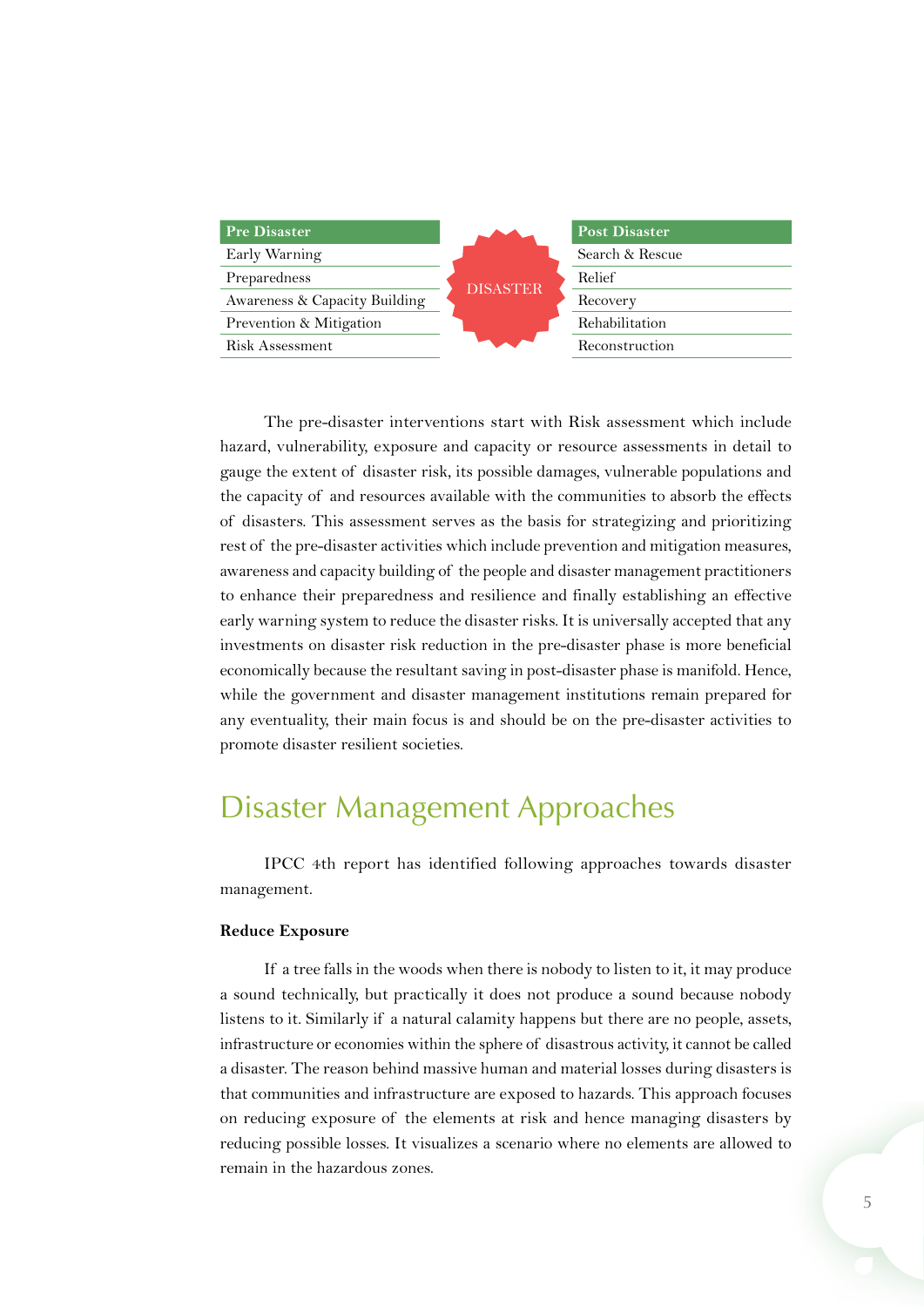#### **Increase Resilience to Changing Risks**

The living conditions are changing and with that the extent, intensity, scope and nature of the disaster risks are also changing and this phenomenon is further exacerbated by the changing climatic conditions in the world in general and Pakistan, in special. This approach concentrates on building societies and economies in such a manner that they can resist the adverse effects of the changing nature and intensity of the risk, especially due to impacts of climate change.

#### **Transformation**

Change is the only permanent phenomenon in the world. Today's world and way of life are fast changing and so are the looming dangers of disasters and climate change. This approach aims to transform the ways of life and our economic activities and adapt to the changing environment. This includes taking account of the available resources, especially the depleting natural resources and changing weather patterns, and then molding socio-economic activities to suit the future scenario.

#### **Reducing Vulnerability**

Vulnerability means physical, social, economic or environmental weakness in a community and infrastructure because of which they are prone to different natural and man-made hazards. For example a poorly built housing on the earthquake fault line, a mud house built in the river bed, a politically, religiously or socially polarized community in a politically volatile region like Asia or an agriculture based economy in an area subject to climate change are all vulnerable in different ways to different types of hazards. And to reduce vulnerabilities we may build earthquake resistant codes compliant housings, build brick houses on a higher ground, groom cohesive internally united community and change cropping pattern, respectively. Hence this approach manages risks by reducing vulnerabilities by structural and non-structural mitigation measures.

#### **Prepare, Respond and Recover**

This approach stresses on making adequate preparations for response and recovery phases in case a disaster strikes. This includes search and rescue preparation and capacity building of the apparatus, stockpiling relief items for prompt relief activities after disasters and finally enhancing, researching and developing expertise in recovery and rehabilitation phases. This would reduce human and material losses only through better preparation for any eventuality. Public awareness and building coping capacities of the government disaster management apparatus and community organizations would also help this cause.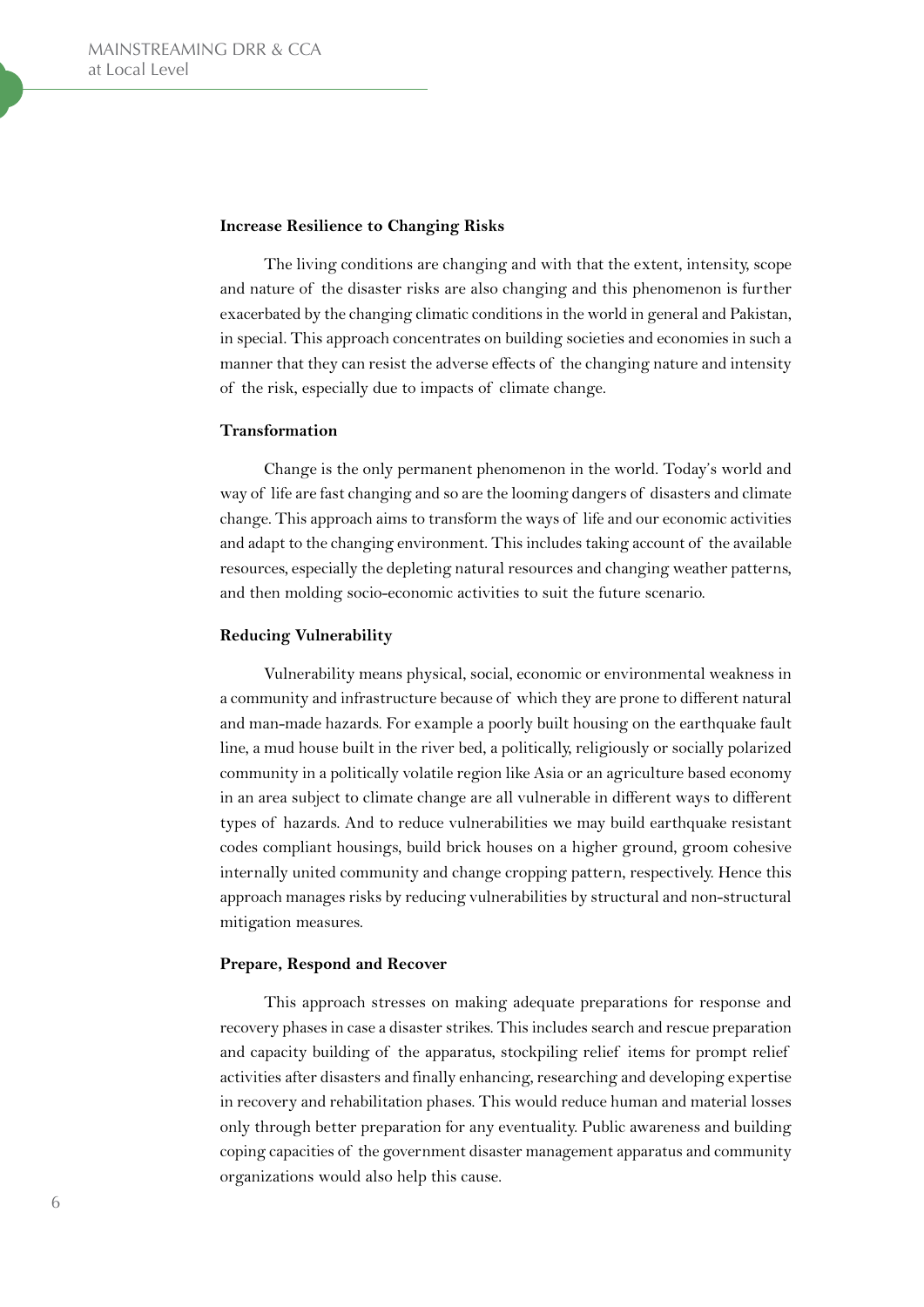#### <span id="page-10-0"></span>**Transfer and Share Risks**

Transferring risk means changing the course of river, for example, to avoid urban flooding where massive infrastructure and people are at risk and redirecting water to the rural areas where there would be smaller human and infrastructure losses. Sharing risks also means reducing the severity of the danger by diverting some portion of it to other areas. This approach is not successful in case of all the natural and man-made disasters.

## Disaster Risk Situation of Sindh Province

The province of Sindh has historically suffered from both natural and human induced disasters. The high level of risk is mainly from floods/ heavy rains, cyclones in coastal area, sea intrusion, droughts, earthquakes, and epidemics etc.

#### **Floods/ Rains**

The topography of Sindh Province is almost flat and located at the bottom of Indus basin. The surplus water of Indus River and its tributaries including monsoon rain water has to pass through Sindh. Hill torrents which emanate from Baluchistan are also adding up to the pressure on both accounts, till its outfall in the Arabian Sea. The River Indus in Sindh is dangerous, because it flows at ridge. In case of breach the out flowing water cannot be drained back into the river at any point. The Indus River is also known for changing its course. High floods since the creation of modern irrigation network in 1932 are being monitored. The river Indus is contained by flood protection embankments, which are 1400 miles long, so as, to protect irrigation network emanating from three barrages having 12.8 million acres of command area. Besides, there is a large network of surface drainage and 6000 public tube wells, roads and railways network, cities / towns, rural settlements etc. The high floods occurred during 1942, 1956, 1957, 1958, 1973, 1975, 1976, 1979, 1992, 1994, 1995, 2003, 2005, 2007, 2010, 2011 and 2012.

#### **Cyclone**

The coastal districts have also been adversely affected by heavy rainfall and cyclones. The three coastal districts - Karachi, Thatta and Badin, are highly vulnerable. The districts of Thatta and Badin have been badly affected on several occasions. Cyclones not only wiped out the human settlements and resulted in the huge losses of human and animal lives, but they also destroyed and damaged fishing boats, therefore badly affecting the livelihood of the majority of residents of these two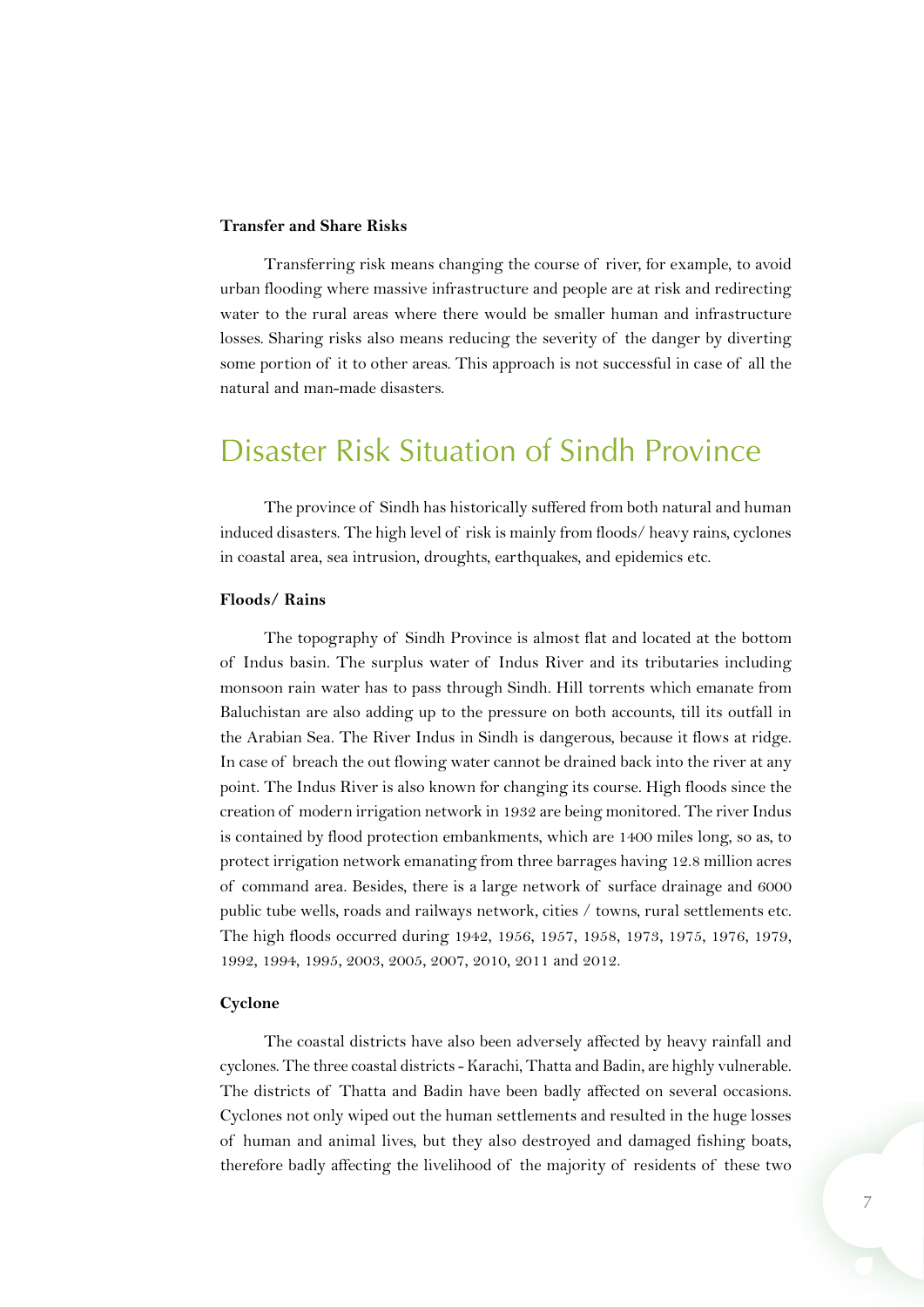districts. Historically, the tropical cyclones are formed over the Arabian Sea and made landfall at the coastal areas of Sindh. Major cyclones during the last 100 years which hit Sindh were in May 1902, June 1926, June 1964, November 1993, June 1998, May 1999 and June 2007 (Cyclone– 02A). The Cyclone Yemen in 1999 hit three coastal districts of Sindh, where 244 people lost life, 40177 animals perished, villages affected were 1449, houses damaged were 29873 and population affected was 0.5 million. Loss in financial terms was about Rs. 3.231 billion. Keti Bunder town was wiped out four times in recent history. The cyclones of 2010 (PHET) and 2011(KIELA) also emerged during last few years, out of which PHET caused significant damages in district Thatta.

#### **Tsunami**

The Sindh province can be a recipient of a tsunami disaster also. A tsunami disaster occurred in November 1945 at Makran coast in Baluchistan Province. It produced sea waves of 12-15 meters height that killed about 4,000 people. Although Karachi was away from the epicenter, yet it experienced 6 feet high sea waves which affected harbor facilities. This usually happens during the months of March, April and May. The effects of tsunami of December, 2004 were also felt along the Pakistan coastline. Abnormal rise in water, detected by tide gauge station at Keti Bander area created panic in the coastal population including Karachi.

#### **Drought**

Sindh geographically can be divided into four zones namely eastern desert, western hilly / mountainous area, coastal area in the south and irrigated agriculture area in the middle. Its 60% area is arid receiving rainfall on average of 5 inches during monsoon and very little in December & January. The arid area population depends upon the scanty rainfall raising livestock and millet crops. The failure of rainfall and global climatic effects reduce the water supplies in Indus River System (IRS). Sindh, being at the end of the system, usually takes the brink. Besides, twothird of ground water is brackish and 80% agricultural land is affected by water logging and salinity. People in the arid area usually move to canal commanded area but low flow in the river Indus from 1998-2002 created havoc in the entire province. Historically, Sindh faced the worst drought situation during 1871, 1881, 1899, 1931, 1942 and 1999-2002 and 2013-14.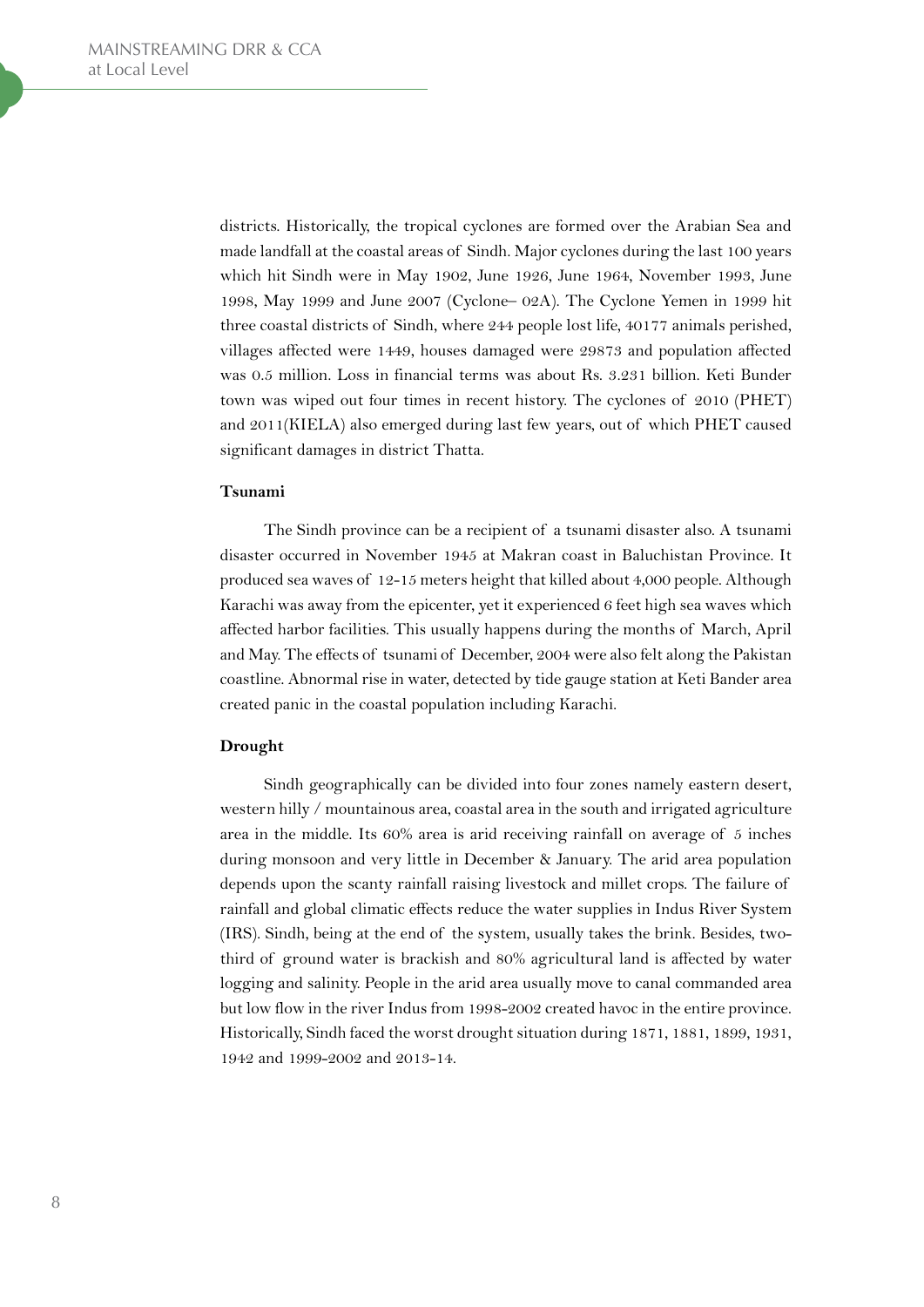| District             | Drought          | Floods / rains | <b>Cyclones</b> | Tsunami        | Earthquake                 | Landslides   | Communicable<br>diseases   | Fire           | Locusts / pests            | Crisis situation           | Industrial & mines<br>accidents cyclones | Refugees& IDP's            |
|----------------------|------------------|----------------|-----------------|----------------|----------------------------|--------------|----------------------------|----------------|----------------------------|----------------------------|------------------------------------------|----------------------------|
| Karachi              | $\overline{4}$   | 3              | $\overline{4}$  | $\overline{4}$ | $\mathfrak{B}$             | $\mathbf{1}$ | 3                          | 5              | ---                        | 5                          | $\boldsymbol{5}$                         | 3                          |
| Thatta               | $\overline{4}$   | $\overline{4}$ | $\overline{4}$  | $\overline{4}$ | $\mathfrak{D}$             |              | $\overline{4}$             | $\mathfrak{D}$ |                            | $\mathcal{Q}$              | $\mathbf{1}$                             | 3                          |
| Badin                | $\overline{4}$   | $\overline{5}$ | $\overline{5}$  | $\overline{4}$ | $\mathfrak{B}$             | ---          | $\overline{4}$             | 1              | $\mathbf{1}$               | $\mathcal{Q}$              | $\mathbf{1}$                             | $\overline{4}$             |
| Tharparkar           | $\boldsymbol{5}$ | 3              | 3               | 3              | $\overline{4}$             |              | $\overline{4}$             | $\mathfrak{D}$ | $\overline{4}$             | $\boldsymbol{\mathcal{S}}$ | $\mathbf{1}$                             | $\mathbf{1}$               |
| Umerkot              | $\boldsymbol{5}$ | $\mathfrak{B}$ | $\mathfrak{D}$  | 1              | $\mathfrak{D}$             |              | $\boldsymbol{\mathcal{S}}$ | $\mathfrak{D}$ | $\boldsymbol{\mathcal{S}}$ | $\mathbf{1}$               | $\mathbf{1}$                             | $\mathfrak{D}$             |
| Mirpurkhas           | $\overline{4}$   | 3              | $\mathfrak{D}$  | $\mathfrak{D}$ | $\mathfrak{D}$             |              | 3                          | $\mathfrak{B}$ | $\mathbf{1}$               | $\mathbf{1}$               | $\mathbf{1}$                             | $\mathbf{1}$               |
| Tando allahyar       | 3                | $\overline{4}$ | $\mathcal{Q}$   | 1              | $\mathfrak{D}$             |              | 3                          | 3              | $\mathbf{1}$               | $\mathbf{1}$               | $\mathbf{1}$                             | $\mathbf{1}$               |
| Tando m.k.           | $\mathfrak{B}$   | $\overline{4}$ | $\mathcal{Q}$   | 1              | $\mathcal Q$               |              | $\overline{4}$             | $\mathfrak{D}$ | 1                          | $\mathbf{1}$               | $\mathbf{1}$                             | $\mathbf{1}$               |
| Hyderabad            | $\mathfrak{B}$   | 3              | 1               | 1              | $\mathbf{1}$               |              | 3                          | 3              | 1                          | 3                          | 3                                        | 3                          |
| Mitiari              | $\mathfrak{B}$   | $\overline{4}$ | 1               | 1              | $\mathbf{1}$               |              | $\boldsymbol{\mathcal{S}}$ | 1              | 1                          | $\mathbf{1}$               | $\mathbf{1}$                             | $\mathbf{1}$               |
| Nawabshah            | $\overline{4}$   | $\overline{4}$ | 1               | 1              | $\mathbf{1}$               |              | $\boldsymbol{\mathcal{S}}$ | $\mathfrak{D}$ | 3                          | $\mathbf{1}$               | $\mathbf 2$                              | 3                          |
| Naushahro feroze     | $\mathfrak{B}$   | $\overline{4}$ | 1               | 1              | $\mathbf{1}$               | ---          | $\overline{4}$             | 1              | 1                          | $\mathbf{1}$               | $\mathbf{1}$                             | $\mathbf{1}$               |
| Khair pur            | $\overline{4}$   | $\overline{4}$ | 1               | 1              | $\mathbf{1}$               |              | 3                          | $\mathcal{Q}$  | $\overline{4}$             | $\mathbf{1}$               | $\mathfrak{D}$                           | $\mathbf{1}$               |
| Sukkur               | $\mathfrak{B}$   | 3              | $\mathbf{1}$    | 1              | $\mathbf{1}$               | ---          | $\overline{4}$             | $\mathcal{Q}$  | $\overline{4}$             | $\mathfrak{D}$             | $\mathfrak{D}$                           | 1                          |
| Ghotki               | $\mathfrak{B}$   | $\overline{4}$ | $\mathbf{1}$    | $\mathbf{1}$   | $\mathbf{1}$               |              | $\boldsymbol{\mathcal{S}}$ | $\mathfrak{B}$ | $\overline{4}$             | $\mathbf{1}$               | $\boldsymbol{\mathcal{S}}$               | $\boldsymbol{\mathcal{S}}$ |
| Shikarpur            | $\mathfrak{D}$   | 3              | 1               | 1              | $\mathbf{1}$               |              | $\mathfrak{B}$             | $\mathfrak{D}$ | $\mathbf{1}$               | $\mathfrak{B}$             | $\mathbf{1}$                             | $\mathcal{Q}$              |
| Kashmore             | $\mathfrak{D}$   | 5              | 1               | 1              | $\mathbf{1}$               |              | $\overline{4}$             | $\mathbf{1}$   | 1                          | $\mathfrak{B}$             | $\mathbf{1}$                             | 3                          |
| Jacobabad            | $\mathfrak{B}$   | 5              | 1               | 1              | $\mathcal Q$               |              | $\overline{4}$             | $\mathbf{1}$   | 1                          | 4                          | $\mathbf{1}$                             | 3                          |
| Larkana              | $\mathfrak{B}$   | 3              | 1               | 1              | $\mathcal Q$               |              | $\boldsymbol{\mathcal{S}}$ | $\mathbf{1}$   | 1                          | 3                          | $\mathbf{1}$                             | $\mathcal{Q}$              |
| Kambar<br>Shahdadkot | $\boldsymbol{5}$ | $\overline{5}$ | 1               | $\mathbf{1}$   | $\boldsymbol{\mathcal{S}}$ |              | $\boldsymbol{\mathcal{S}}$ | 1              | 1                          | 3                          | 1                                        | $\boldsymbol{\mathcal{S}}$ |
| Dadu                 | $\boldsymbol{5}$ | $\overline{4}$ | $\mathbf{1}$    | $\mathbf{1}$   | $\boldsymbol{\mathcal{S}}$ |              | $\overline{4}$             | $\mathbf{1}$   | $\mathbf{1}$               | $\mathfrak{B}$             | $\mathfrak{D}$                           | 3                          |
| Jamshoro             | $\boldsymbol{5}$ | 3              | 1               | 1              | 3                          |              | $\mathfrak{D}$             | $\mathfrak{D}$ | $\mathbf{1}$               | $\mathbf{1}$               | $\mathfrak{D}$                           | $\mathbf{1}$               |
| Sanghar              | $\overline{4}$   | $\overline{4}$ | $\mathfrak{D}$  | 1              | 1                          |              | $\mathfrak{D}$             | 1              | $\boldsymbol{\mathcal{S}}$ | 1                          | $\mathbf{1}$                             | $\boldsymbol{\mathcal{S}}$ |

## **The relative severity of various vulnerabilities / hazards per district-wise in Sindh is given as under (Taken from Provincial DRM Plan Sindh Province):**

### **Earthquake**

The recent earthquake that affected Sindh desert area was recorded in the year 2001 in Tharparkar district and the bordering Badin District was also badly affected. Due to this earthquake 12 people lost their lives, 115 persons got injured, 1989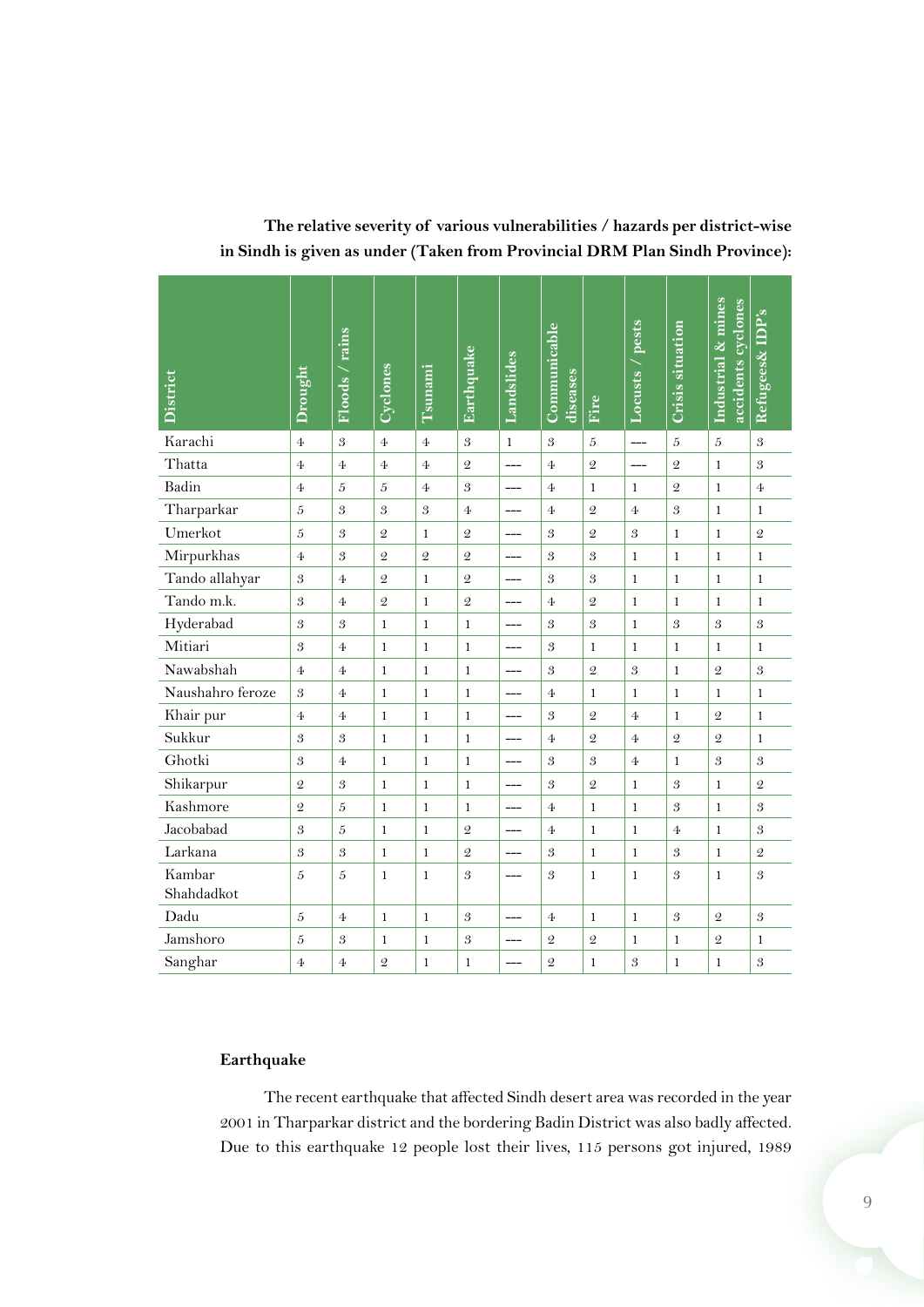## Disaster Management System in Pakistan

**National Disaster Management Act 2010** envisages following disaster management system in Pakistan:



houses were fully damaged, 43,643 houses partially damaged and 1406 public sector buildings got damaged. Loss in financial terms was recorded around Rs. 2.4 billion.

A geological tectonic line runs under Karachi through Khirthar Hills / Mountains to north-west of Sindh and Thar Desert, due to which Sindh has risk of a major earthquake in the future. The latest earthquake occurred on 16th April 2013 in Iran whose effects were felt in Pakistan but damages happened in Balochistan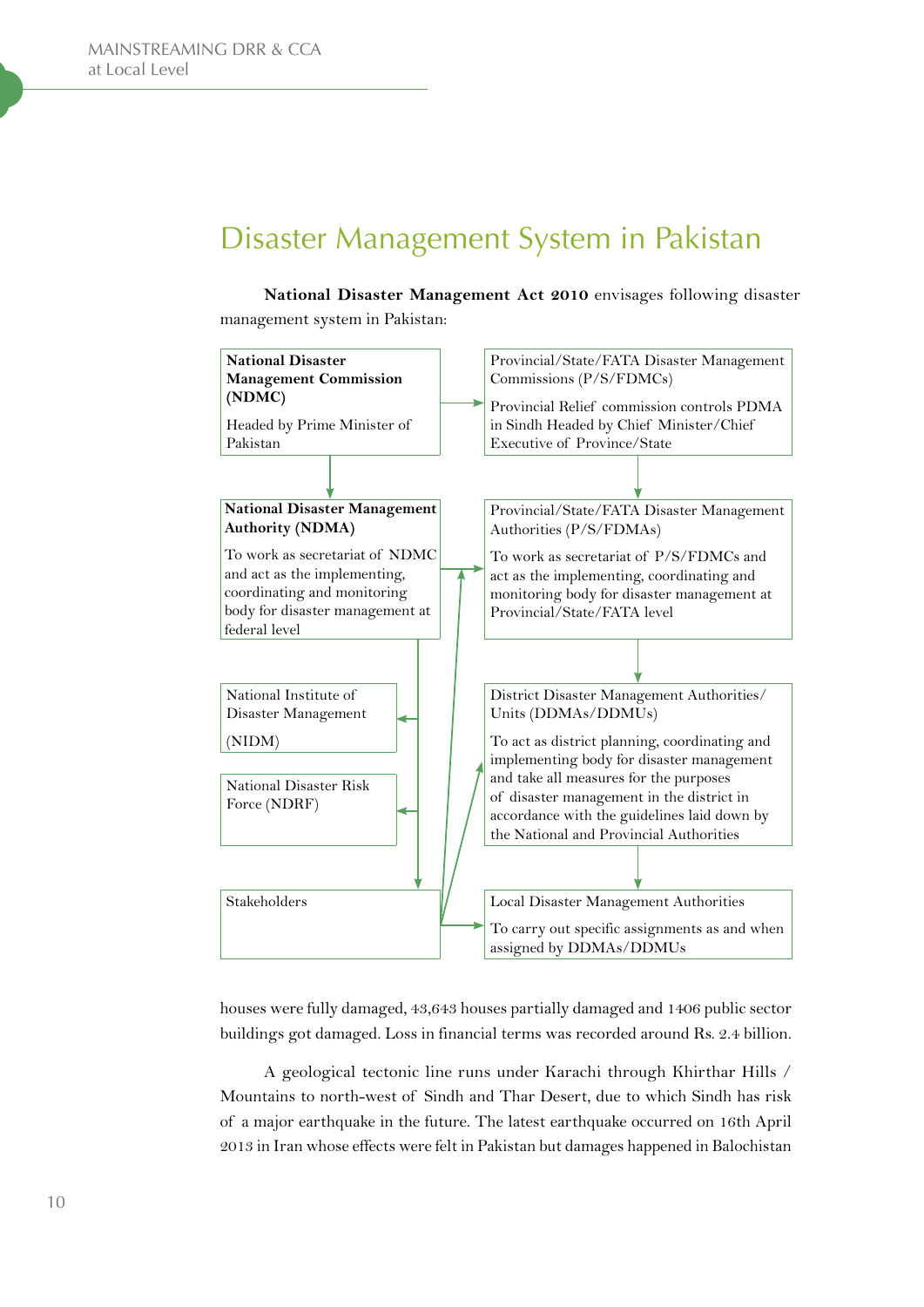<span id="page-14-0"></span>only. It was recorded in Karachi at Richter scale at 5.5 which strongly jolted the entire province.

#### **Sea Intrusion**

Other than drought and cyclone/tsunami coastal area of Sindh is also badly affected by sea intrusion. Thatta and Badin districts are among the most vulnerable areas. The out flow of water downstream Kotri Barrage is continuously declining which has resulted in massive sea intrusion in coastal area of both the districts. This intrusion has wreaked havoc not only on human and fish population, but has also badly damaged the precious agricultural land. The sea intrusion is shrinking sea food market every year due to depletion of fish and shrimp population in the area. By one estimate coastal district of Thatta and Badin's 9 Taluka, 87 Dehs, 47 Irrigation Channel are affected. Area affected is 1.2 million acres.

## National DRM Policies and Plans

#### **National Disaster Management Plan (2012-2022)**

National Disaster Management Authority (NDMA), with the cooperation of JICA, developed NDMP with the aim to enhance the capacity of the country to prepare for and respond to natural disasters and objective to develop overall Disaster Management Plan having following component:

- National Disaster Management Plan;
- Human Resource Development Plan;
- Multi-hazard Early Warning System Plan; and
- Community Based Disaster Risk Management

It presents 10 major interventions for DRM, envisages 41 strategies and 118 projects in the implementation time frame of 10 years with the cost of PKR 92.02 Billion.

*The main volume of NDMP* presents a 10-year master plan for DM (costing PKR 6,843.04 million), based on historical & scientific data collection and analysis, macro-zonation of the whole country and its documentation, hazard profiling supported with GIS mapping, prioritizing the most vulnerable districts, defining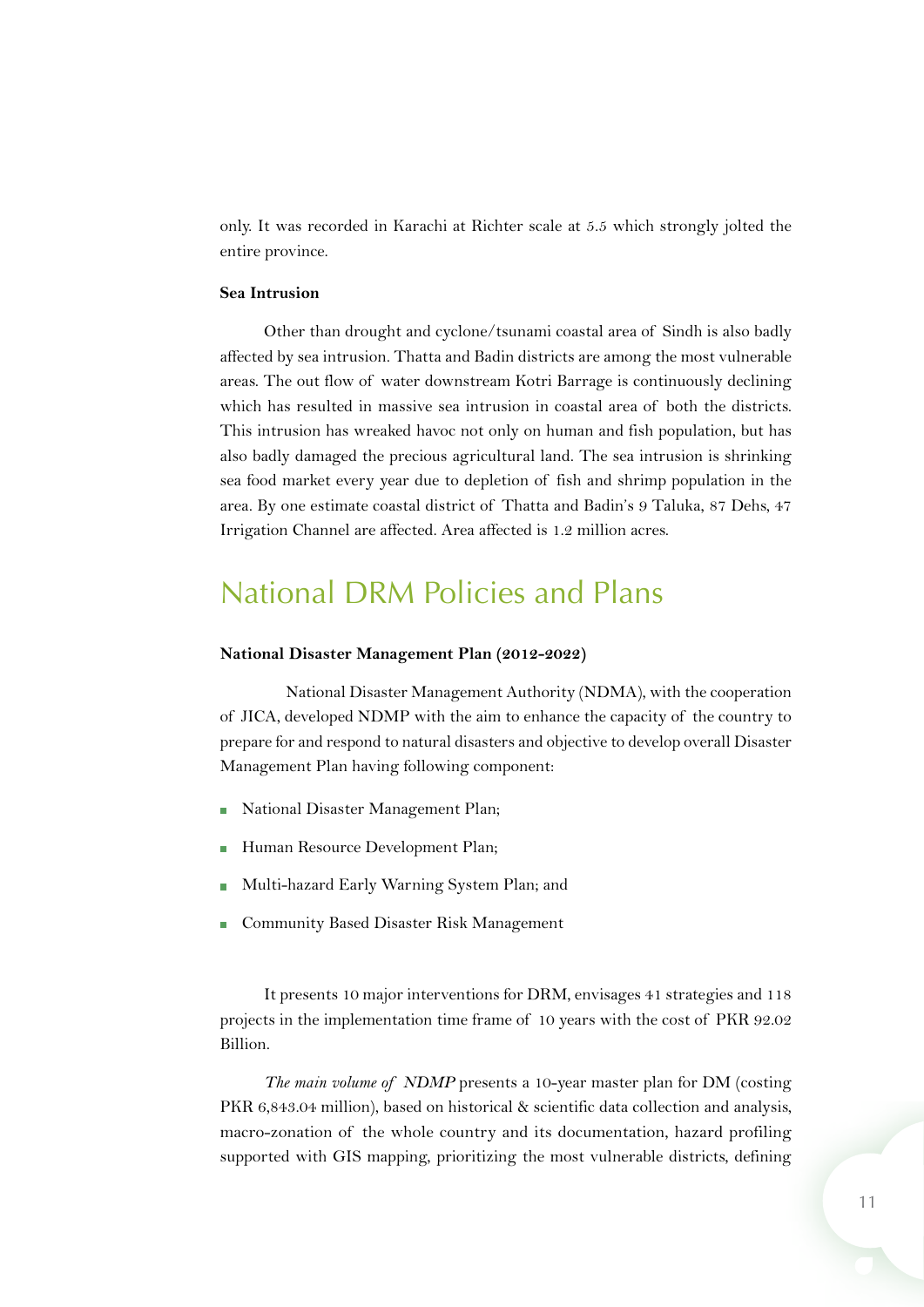<span id="page-15-0"></span>disaster management measures for all hazards (Geological, meteorological, industrial, biological) and defining roles and responsibilities for all stakeholders during all the phases of disaster.

*The first volume, Human Resource Development Plan* (*HRDP*), with the cost of PKR 568.4 million, visualizes the systematic development of HR capacity of the DM System through strong institutional base for promoting DRM training, education, awareness & research and establishment of National Institute for Disaster Management (NIDM) for capacity building of DRM practitioners/officials, relevant government institutions for mainstreaming DRR into development and communities for public awareness and building disaster resilient societies.

*Multi-hazard Early Warning System Plan* (*Volume–II*), with the cost of PKR 1,666.34 million, aims to reduce risks and societal vulnerabilities to them with multiple disasters – including floods, GLOFs, landslides, droughts, tsunamis and cyclones with storm surges, fires, epidemics, defines implementation strategies to strengthen weather forecasting and Early Warning System (EWS), prepare hazard maps at local scale for targeted locations, strengthen Early Warning (EW) dissemination system and develop capacity of EW and evacuation systems.

**The fourth volume**, **Community Based Disaster Risk Management** (**CBDRM**), with the cost of PKR 123.73 million, envisions conducting CBDRM activities in five pilot communities' sites, designing guidelines for instructors/ facilitators to raise awareness and capacities, guidelines for communities to formulate strategies for local DRM activities, preparing community-based DRM plans, enhancing knowledge of DRM and ability to conduct drills and defining organizational structure of Community Disaster Risk Management Committees with defined roles of staff members.

#### **National Disaster Risk Reduction (DRR) Policy (2013)**

National DRR Policy envisions "A Pakistan that continuously builds up its resilience to shocks from natural and man-made hazards". The *Guiding Principles* are multi-hazard approach, promoting vulnerability and risk assessments as the basis of DRR, strengthening community participation and capacity in DRR, strengthening the resilience of vulnerable groups, subsidiary/strict and clearly defined division of roles, promoting inter-organizational partnerships and accountability and transparency. The *Key Objectives* of the policy comprise integrated national capacity to identify & monitor risks, local level risk reduction capacity, promoting resilient development planning, resilience of key infrastructure and lifelines, multi-hazard early warning capacity,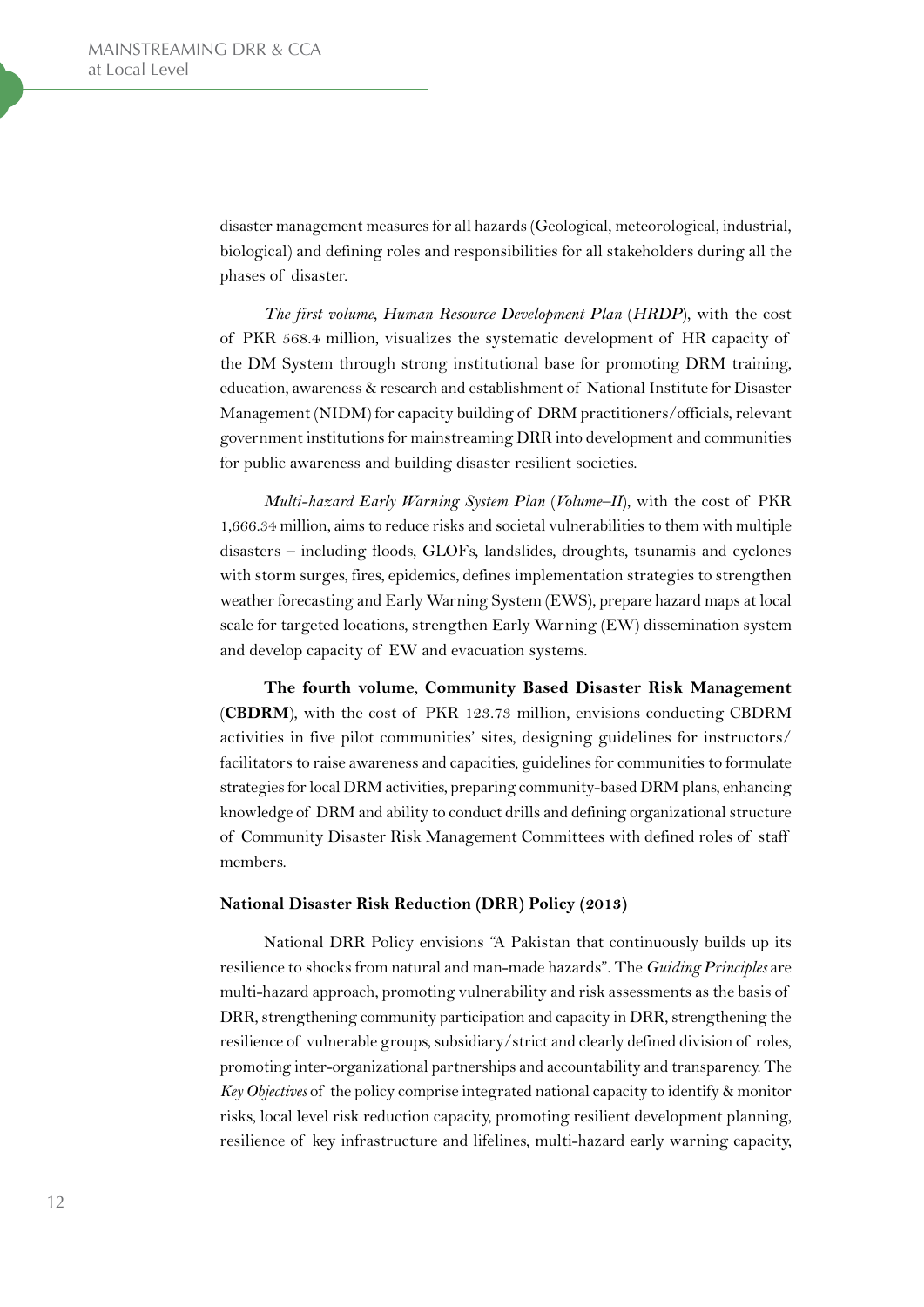national disaster preparedness and response capacity ad systematic integration of DRR into recovery and reconstruction.

The proposed *policy interventions include risk knowledge, prevention and mitigation and preparedness*. For the intervention of *Risk Knowledge* risk atlas or index at national level would be developed, local/district level risk assessments would be carried out, damage and loss data-base would be maintained and climate change focused research would be facilitated. For the second intervention of *Prevention and Mitigation*, local level DRR systems would be developed in high-risk areas/communities, risk conscious & disaster resilient development would be promoted, key-infrastructure and life-lines would be made disaster resilient and risk awareness and knowledge would be spread. The third intervention of *Preparedness* visualizes multi-hazard EWS, integrated national preparedness capacity development and disaster risk financing mechanisms.

In line with NDM Act 2010, NDMP and National DRR Policy, NDMA, P/S/ FDMA and DDMAs are supposed to prepare annual DRM plan after conducting detailed risk analysis and assessment and streamlining prevention and mitigation measures and frame strategies for DRR mainstreaming and capacity building of the communities with the aim to promote disaster resilient societies. Accordingly, monsoon contingency planning is being prepared at local and provincial levels and finally consolidated at national level for the last few years in Pakistan and the process has remarkably streamlined monsoon contingency procedures in the country.

After the massive losses caused by super floods in the years 2010, 2011 and 2012, not only disaster management system has been streamlined but also the procedures and processes has been put in place in government institutions. Accordingly Disaster Risk Management Plans and Monsoon Contingency Plans are prepared at district level by District Disaster Management Authorities (DDMAs). Then these plans are consolidated at relevant provincial P/S/FDMAs before finally being incorporated in National plans and approved by Prime Minister, the chief executive of the country. At all levels, these plans are an annual feature and include risk assessment, disaster risk reduction planning, relief and response planning and resource mobilization for the purpose. It also includes identifying the key stakeholders and assigns them specific roles and responsibilities for all DRM interventions before, during and after the disasters. It also defines the roles of the civil society, NGOs, INGOs, national and international donor agencies and the most importantly, community based organizations. The plan contains short and long term DRR mainstreaming strategies and carries out risk and resource mapping for effective implementation of these strategies.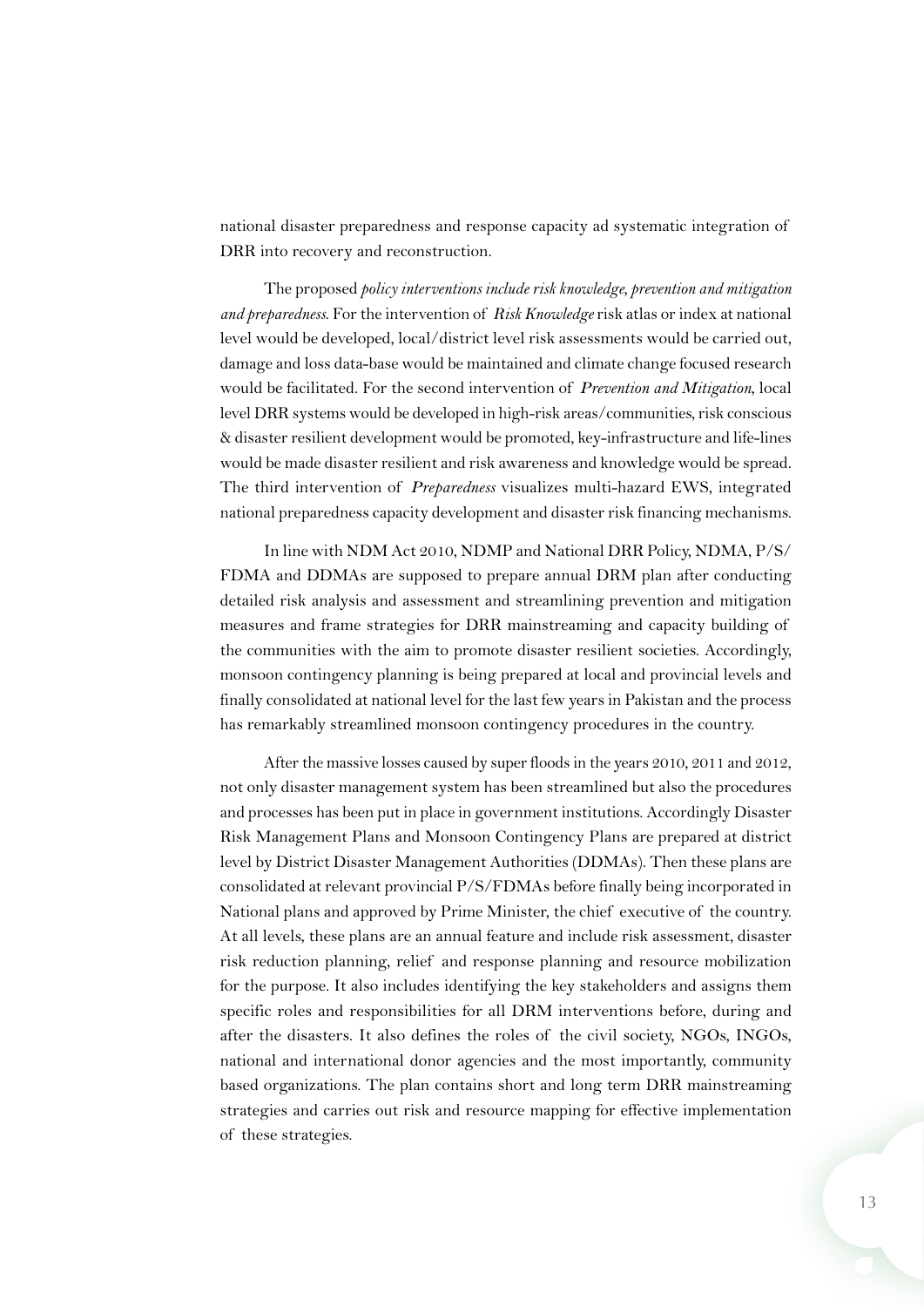## <span id="page-17-0"></span>DRR Initiatives in Sindh

- The National Disaster Risk Management Framework envisages a multi-hazard approach in dealing with disaster risks. Accordingly, the multi-hazard risk assessment exercise is being executed by the NDMA with an objective to develop Hazard Atlas of Pakistan. The pilot project has been completed in Sindh province and Multi Hazard Vulnerability Assessment for Sindh province has been prepared.
- A proposal has been prepared for Creation of Provincial Disaster Risk Management Fund in collaboration with UNDP.
- Provincial Emergency Operation Centre (PEOC) has been established.
- Disaster Risk Management Needs Report 2012 has been prepared.
- Provincial and District level SoPs for Flood / Rain / Cyclone emergencies have been prepared.
- A study has been conducted for Retrofitting of Health and Education Facilities of Public Sector
- Capacity Building Programs/workshops were conducted for Provincial, District officers, Civil Society and NGOs in DRM and DRR in collaboration with One UN DRM Joint Program.
- Development schemes have been launched for drought mitigation in desert areas of district Umerkot and Tharparkar.

Though a few initiatives have been taken in Sindh province yet, seeing the gravity of the challenges ahead, sizable and meaningful efforts need to be undertaken in the province to make societies, infrastructure and economies disaster resilient. Although the communities and civil society plays a major role in achieving this objective yet the major burden has to be shared by the government departments and institutions.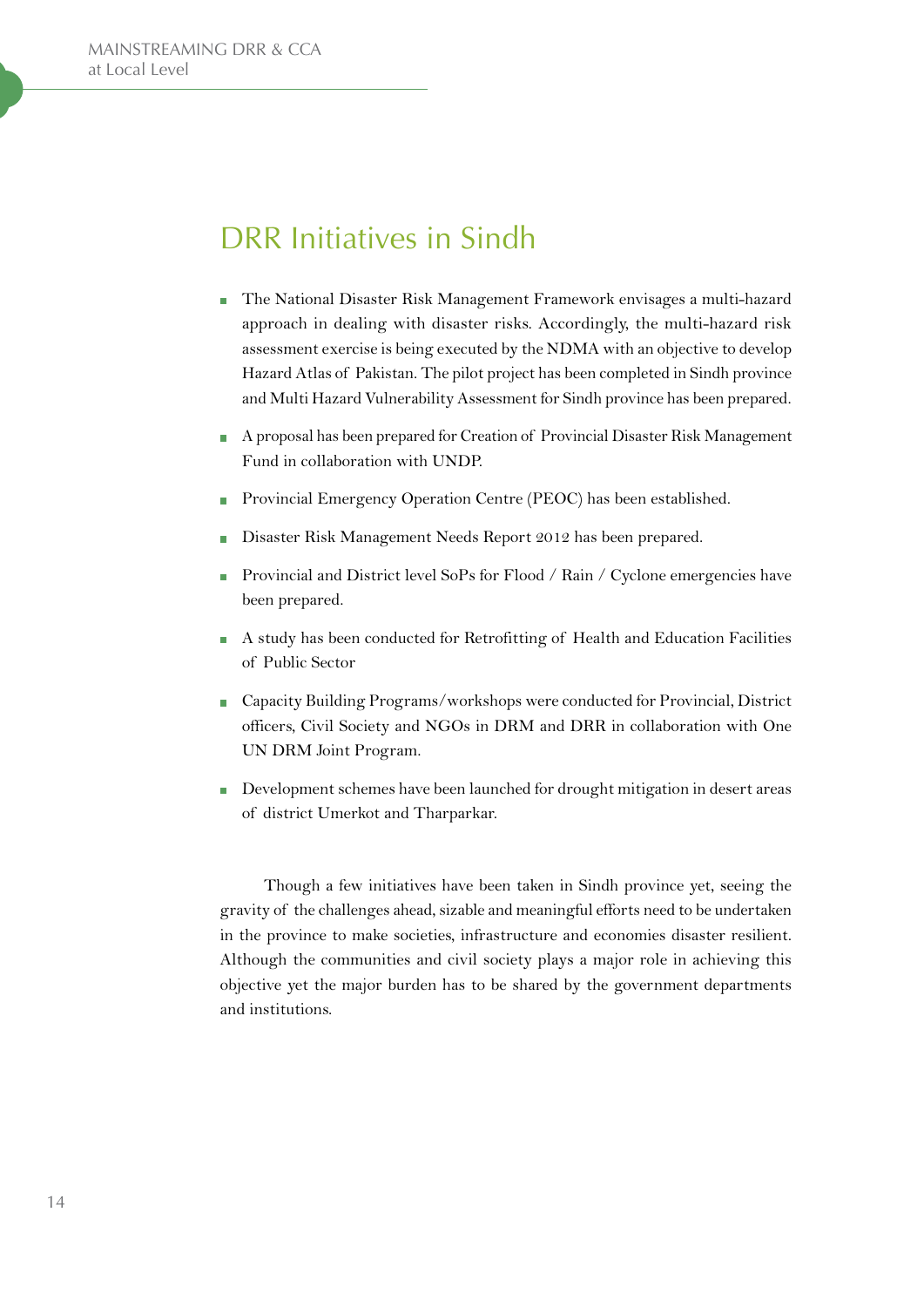# **Climate Change Adaptation (CCA)**

# The Greenhouse Effect

## **Keeping Our Planet Warm**

The greenhouse effect is a process caused by greenhouse gases, which occur naturally in the atmosphere. This process plays a crucial role in warming the Earth's surface, making it habitable. However, human-generated greenhouse gas emissions upset the natural balance and lead to increased



## **Incoming Energy**

First, the Sun emits energy that is transmitted to Earth. Because the Sun is very hot, the energy is emitted in high-energy short wavelengths that penetrate the Earth's atmosphere.



#### **Absorption**

About 30% of the Sun's energy is reflected directly back into space by the atmosphere, clouds, and surface of the Earth. The rest of the Sun's energy is absorbed into the Earth's system.

## **Emission**

The Earth emits energy into the atmosphere. Because the Earth is cooler than the Sun, the energy is



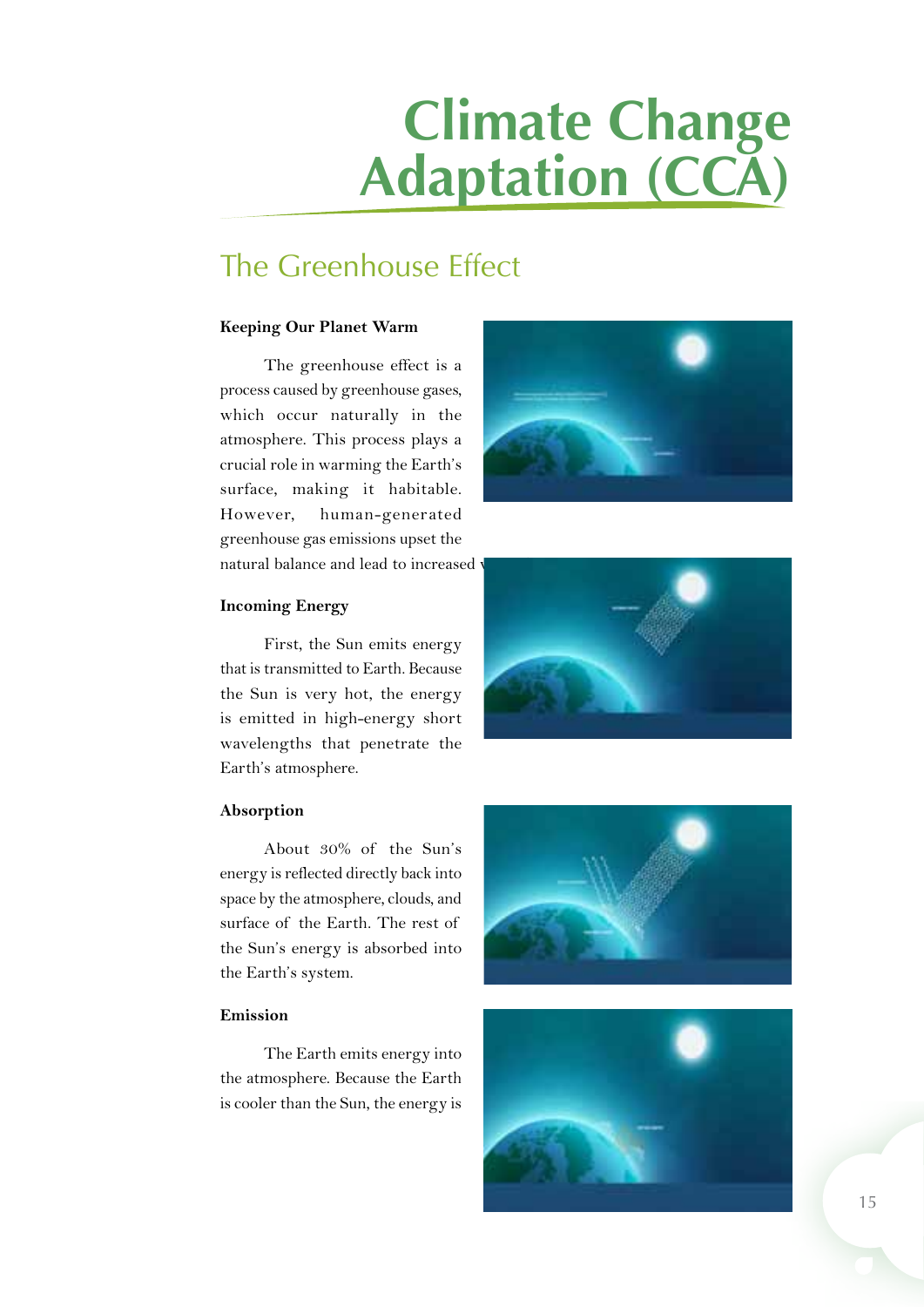<span id="page-19-0"></span>emitted in the form of infrared radiation, at wavelengths longer than the incoming solar energy.

#### **Role of Greenhouse Gases**

Greenhouse gases in the atmosphere absorb much of the long-wave energy emitted from the Earth's surface, preventing it from immediately escaping from the Earth's system. The greenhouse gases then re-emit this energy in all directions, warming the Earth's surface and lower atmosphere

#### **Human Role**

The atmospheric concentration of greenhouse gases has increased over the past two centuries, largely due to humangenerated carbon dioxide emissions from burning fossil fuels.



This increase has amplified the natural greenhouse effect by

trapping more of the energy emitted by the Earth. This change causes Earth's surface temperature to increase.

# Carbon Cycle and Climate Forcing.

#### **Carbon Cycle Components**

Two of the primary greenhouse gases, carbon dioxide  $({\rm CO}_2)$  and methane  $({\rm CH}_4)$ , include the element carbon in their atomic structure. Carbon is a naturallyoccurring element that can be found in the Earth's atmosphere, biosphere, water bodies, and rocks and sediments. The questions are



how is carbon exchanged among these different components and how is this exchange affected by human-generated emissions?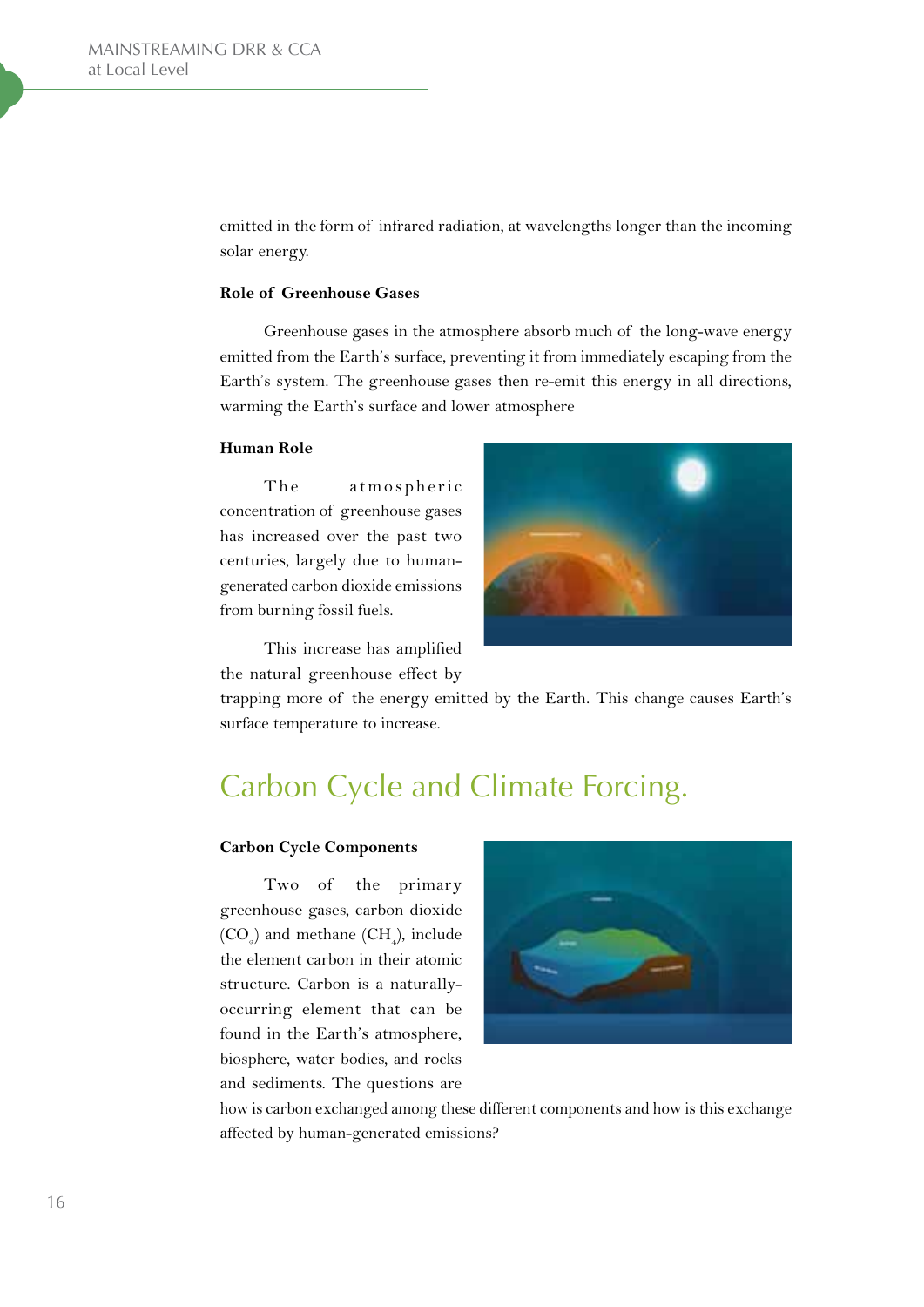#### <span id="page-20-0"></span>**A Balanced Cycle**

The exchange of carbon among the Earth's components involves processes that remove carbon from the atmosphere, such as photosynthesis; processes that release carbon into the atmosphere, such as respiration; and other exchanges, as between the ocean and atmosphere. Prior to the industrial



revolution, these exchanges were approximately in balance.

#### **Upsetting the Carbon Balance**

Certain human activities release carbon into the atmosphere as carbon dioxide  ${\rm (CO}_\varrho)$  and methane (CH<sub>4</sub>). Carbon that was gradually stored in coal, oil, and gas over millions of years is being released back to the atmosphere in only a few centuries due to human activities. About half of the carbon dioxide is absorbed by the biosphere and oceans. The rest remains in the atmosphere.

## **Record of Human Impact-The Keeling Curve**

The CO2 that humans have added to the atmosphere has caused an increase in the atmospheric concentration of CO2. The graph shown here, called a Keeling Curve after the scientist who first developed it, represents the record of increased global



atmospheric carbon dioxide concentration.

#### **Altering the Energy Balance**

The power of a process to alter the climate is estimated by its "radiative forcing," the change in the Earth's energy balance due to that process. Some climate forcings are positive, causing globally averaged warming, and some are negative,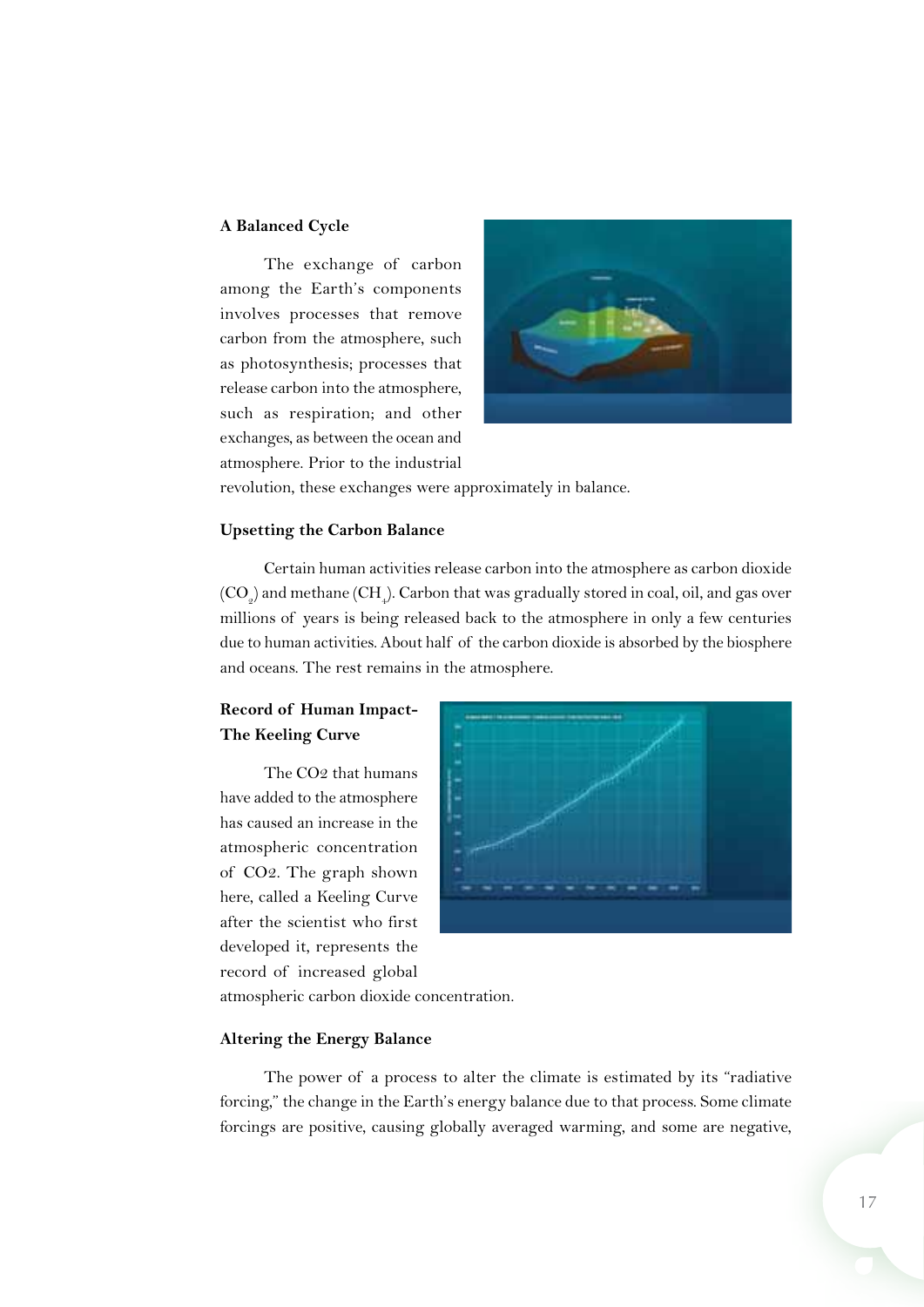causing cooling. Some, such as from increased  $\mathrm{CO}_\mathrm{2}$  concentration, are well known; others, such as from aerosols, are more uncertain.

#### **Natural Forcing**

Natural forcing include changes in the amount of energy emitted by the Sun, very slow variations in Earth's orbit, and volcanic eruptions. Since the start of the industrial revolution, the only natural forcing with any long-term significance has been a small increase in



solar energy reaching Earth. However, this change is not nearly enough to account for the current warming.

#### **Human-Induced Forcing**

Climate forcing can also be caused by human activities. These activities include greenhouse gas and aerosol emissions from burning fossil fuels and modifications of the land surface, such as deforestation.

## Climate and Climate Change

#### **Climate**

Climate in a narrow sense is usually defined as the "average weather," or more rigorously, as the statistical description in terms of the mean and variability of relevant quantities over a period of time ranging from months to thousands of years. The classical period is 3 decades, as defined by the World Meteorological Organization (WMO). These quantities are most often surface variables such as temperature, precipitation, and wind. Climate in a wider sense is the state, including a statistical description, of the climate system. Climate Change

Climate change refers to any significant change in the measures of climate lasting for an extended period of time. In other words, climate change includes major changes in temperature, precipitation, or wind patterns, among others, that occur over several decades or longer.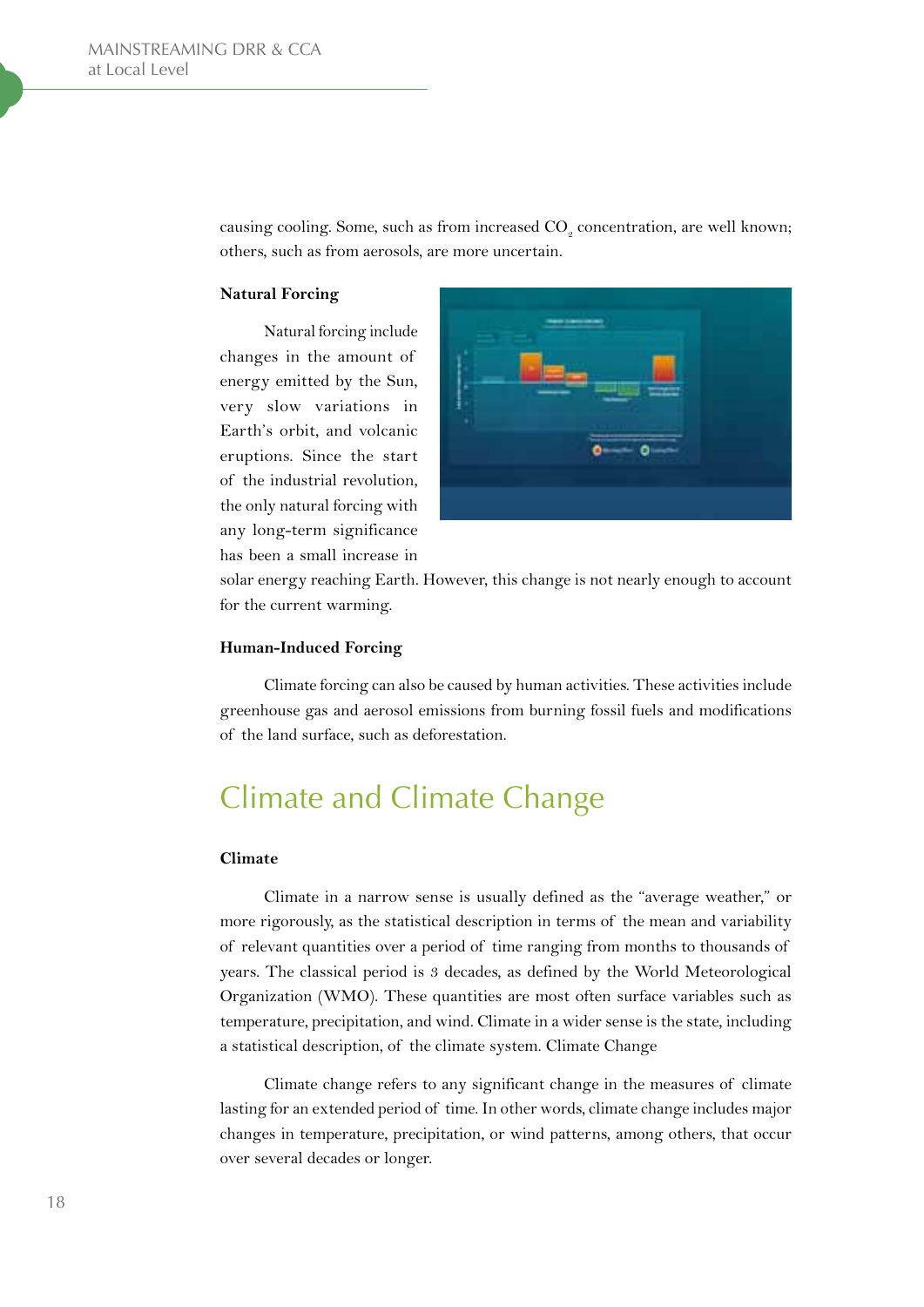#### <span id="page-22-0"></span>**Climate Lag**

The delay that occurs in climate change as a result of some factor that changes only very slowly. For example, the effects of releasing more carbon dioxide into the atmosphere occur gradually over time because the ocean takes a long time to warm up in response to a change in radiation.

#### **Deforestation**

Deforestation means those practices or processes that result in the conversion of forested lands for non-forest uses. Deforestation contributes to increasing carbon dioxide concentrations for two reasons: 1) the burning or decomposition of the wood releases carbon dioxide; and 2) trees that once removed carbon dioxide from the atmosphere in the process of photosynthesis are no longer present.

#### **Desertification**

Desertification is Land degradation in arid, semi-arid, and dry sub-humid areas resulting from various factors, including climatic variations and human activities. Further, the UNCCD (The United Nations Convention to Combat Desertification) defines land degradation as a reduction or loss, in arid, semi-arid, and dry sub-humid areas, of the biological or economic productivity and complexity of rain-fed cropland, irrigated cropland, or range, pasture, forest, and woodlands resulting from land uses or from a process or combination of processes, including processes arising from human activities and habitation patterns, such as: (i) soil erosion caused by wind and/or water; (ii) deterioration of the physical, chemical and biological or economic properties of soil; and (iii) long-term loss of natural vegetation.

#### **Dry land Farming**

Dry land farming is a technique that uses soil moisture conservation and seed selection to optimize production under dry conditions. These techniques can be very useful for Sindh province especially.

#### **Salt Water Intrusion/Sea Intrusion**

Salt Water Intrusion is displacement of fresh or ground water by the advance of salt water due to its greater density, usually in coastal and estuarine areas.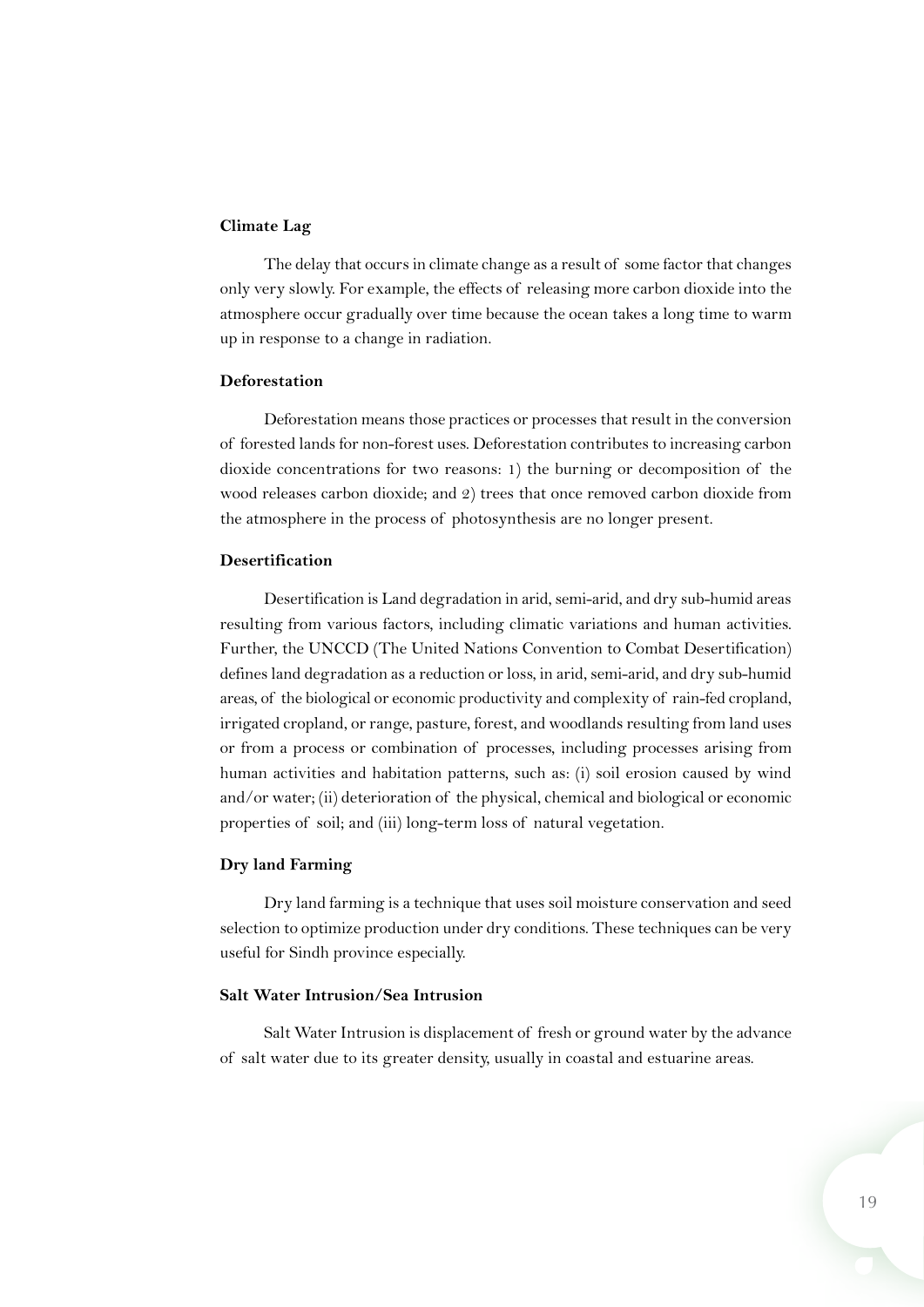## Climate Change and Disasters

Human interference with the climate system is occurring and climate change poses risks for human and natural systems. Climate change involves complex interactions and changing likelihoods of diverse impacts. A focus on risk supports decision making in the context of climate change and complements other elements. People and societies may perceive or rank risks and potential benefits differently, given diverse values and goals. The IPCC Fourth Assessment Report (2007) concluded that warming of the climate system is unequivocal, as is now evident from observations of increases in air and ocean temperatures, widespread melting of snow and ice, and the rising global average of sea level. Due to certain changes in climate, the maximum area covered by seasonally frozen ground has decreased by about 7% in the Northern Hemisphere since 1900, with a decrease in spring of up to 15%. Also significantly increased precipitation has been observed in northern and central Asia. Drying has been observed in parts of southern Asia and the frequency of heavy precipitation events has increased over most land areas due to climate change.

These climate changes are expected to increase the frequency and intensity of hydro-metrological disasters in the country because snow cover is projected to contract and widespread increases in thaw depth are projected over most permafrost regions. It is very likely that extreme heat, heat waves and heavy precipitation events will continue to become more frequent. It is expected that future tropical cyclones will become more intense, with larger peak wind speeds and heavier precipitation associated with ongoing increases of tropical sea surface temperatures. Because of these consequences climate change is a significant concern regarding disaster management, especially in relation to floods in Pakistan. The decrease of glaciers in northern areas will attribute to the reduction of floodwater capacity volume in each dam. Further, heavy precipitation events and the intensification of tropical cyclones will result in increased havoc due to flash floods and river floods. One of the significant features caused by climate change is the increase of river flow. A study shows that river flow discharges in Pakistan may increase by approximately 10% in the years 2081-2100. Therefore disaster management and climate change must be studies together to formulate a comprehensive strategy to counter the both at national and international level.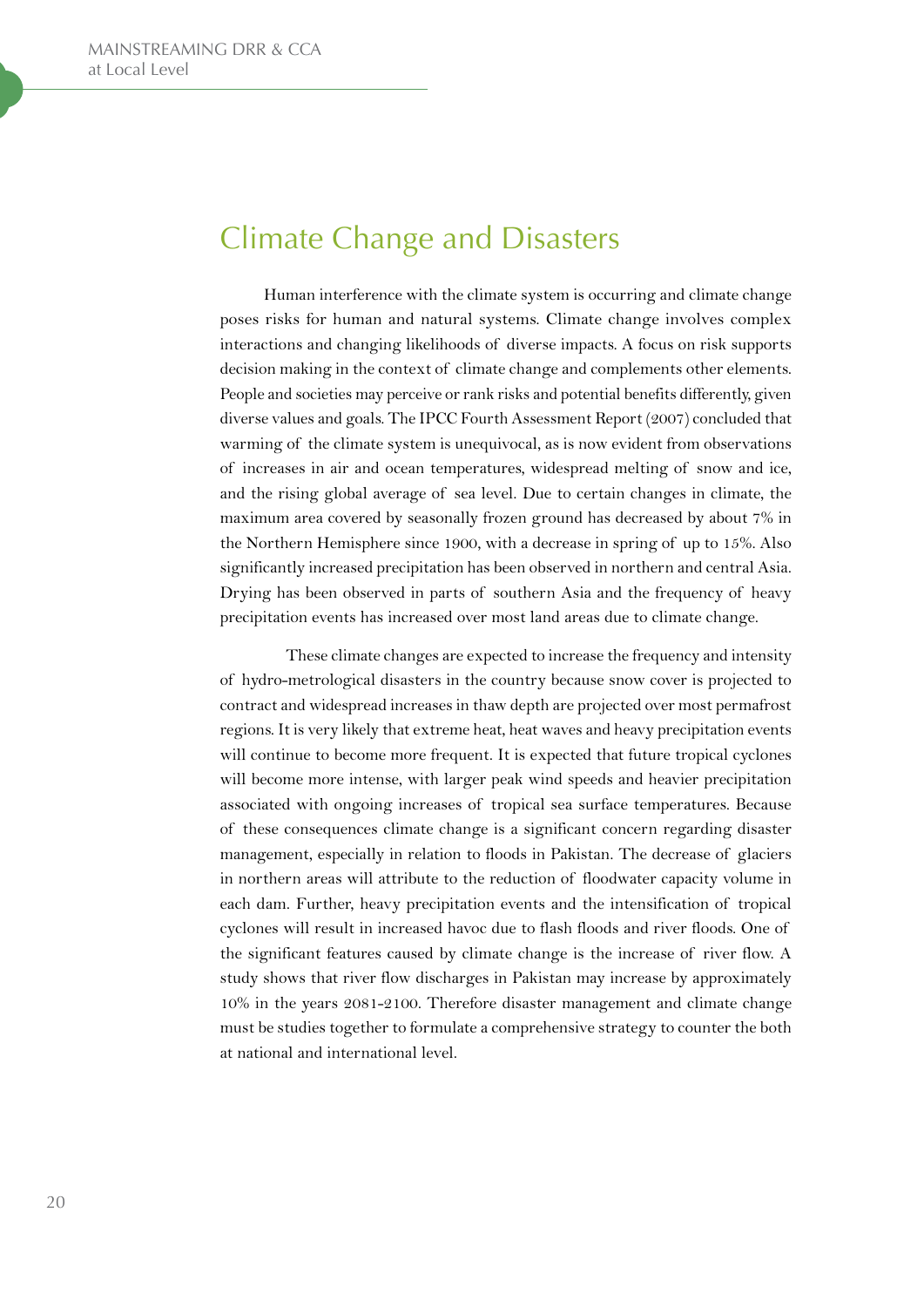## <span id="page-24-0"></span>Pakistan and Climate Change

A Task Force on Climate Change (TFCC) was established in the Planning Commission of Pakistan in October 2008. The National Climate Change Policy, formulated by the Ministry of National Disaster Management (now Ministry of Climate Change) in April 2011, provides a framework for addressing the issues



that Pakistan faces or will face in the future due to the changing climate. Climate change is likely to increase climate related natural disasters with a projected increase in the frequency and intensity of extreme climate events, including floods, droughts, cyclones, landslides triggered by heavy rains and urban flooding due to congestion on storm drainage. Particularly in Pakistan, climate change is intensifying the abovementioned hazards. Most disasters or hazards that lead to destruction cannot be prevented; thus, neither can be their impacts.

Most of the assessments and future projections grade Pakistan as one of the most vulnerable countries as far as probability of climate change related disasters are concerned. Changing Monsoon patterns and super floods in 2010 & 2011 are already showing the signs of what future has in store. Being agriculture based economy, Pakistan in general and Sindh in particular, has people, livelihoods and infrastructure exposed and vulnerable to climate change related disasters and with their rising frequency and intensity, the dangers will be manifold in the times to come and it requires prevention, mitigation and adaptation strategies at local, provincial and national levels to promote disaster and climate change resilient societies in the future.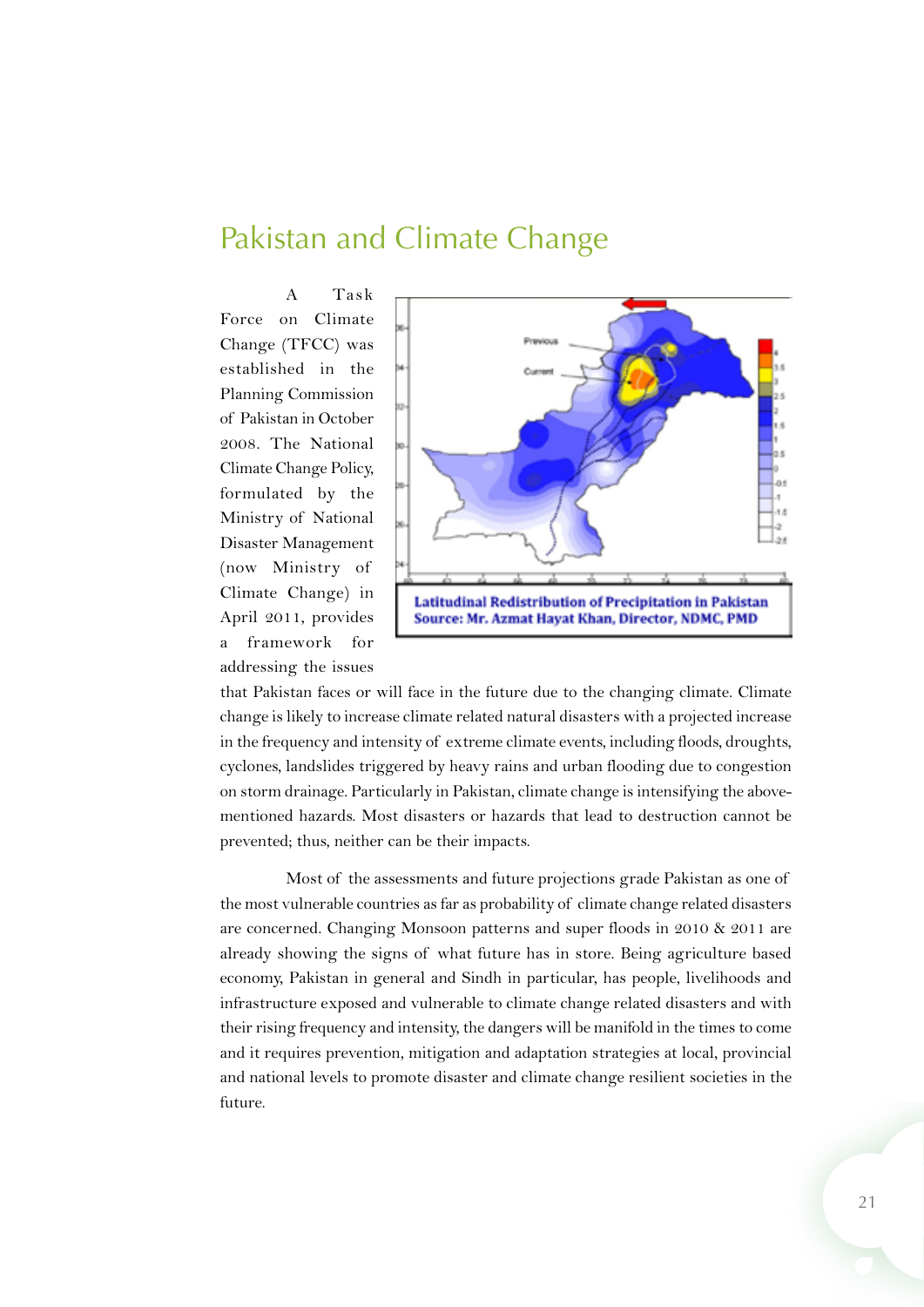<span id="page-25-0"></span>The province of Sindh is feeling the heat of changing climatic patterns. The province is not only getting increasingly vulnerable to devastating floods, but some parts of it are constantly under the threat of drought. On one hand cyclones threaten the populations in coastal areas, and on the other hand, sea intrusion is engulfing precious resource of fertile agriculture land. All these threats are aggravated by ineffectiveness of disaster management and climate change systems in the province.

# Climate Change Policy & Institutions of Pakistan

Foreseeing the ensuing catastrophes of Climate Change and Pakistan's peculiar vulnerabilities, Pakistan first established *Pakistan Environment Protection Agency* (*EPA*) in 1997 to support the already established Zoological Survey of *Pakistan Department and Pakistan Environmental Planning and Architectural Consultants* (*PEPAC established in 1983*) and then established *Global change impact study center* (*GCISC*) in 2003 for quality research on the subject. Then a high level Prime Minister's Committee on Climate Change was established in 2006. On the recommendation of this committee, high powered Planning Commission's Task Force on Climate Change was established in 2008 to take stock of the looming challenges and recommend future course of action. The report of the Task Force laid foundation for subsequent policy intervention by the government in the form of National Climate Change Policy. Over the course of next five years the country witnessed Climate Change disasters striking Pakistan with unthinkable ferocity and unimaginable frequency. The super floods of 2010 alone displaced twenty million people from their homes in just one stroke, making it by far the biggest human displacement caused by any climate induced single event in the history of human memory. The shocking floods of 2011 only underscored the enormity of challenge posed by the Climate Change and utter haplessness of peoples of Pakistan to adapt to the bitter reality. The back-to-back floods of 2010 and 2011 prompted government of Pakistan to mobilize all resources to secure Pakistan from the impending Climate Change catastrophes.

In 2012, Government approved National Policy of Climate Change, in addition to the setting up of the World's first full-fledged National Ministry of Climate Change. The *National Climate Change Policy* comprehensively addresses all possible challenges of Climate Change adaptation and mitigation in foreseeable future; and is sure to provide rock solid foundational framework for ensuing Climate Change Action Plans, Programs and Projects. National Climate Change Policy Suggested Policy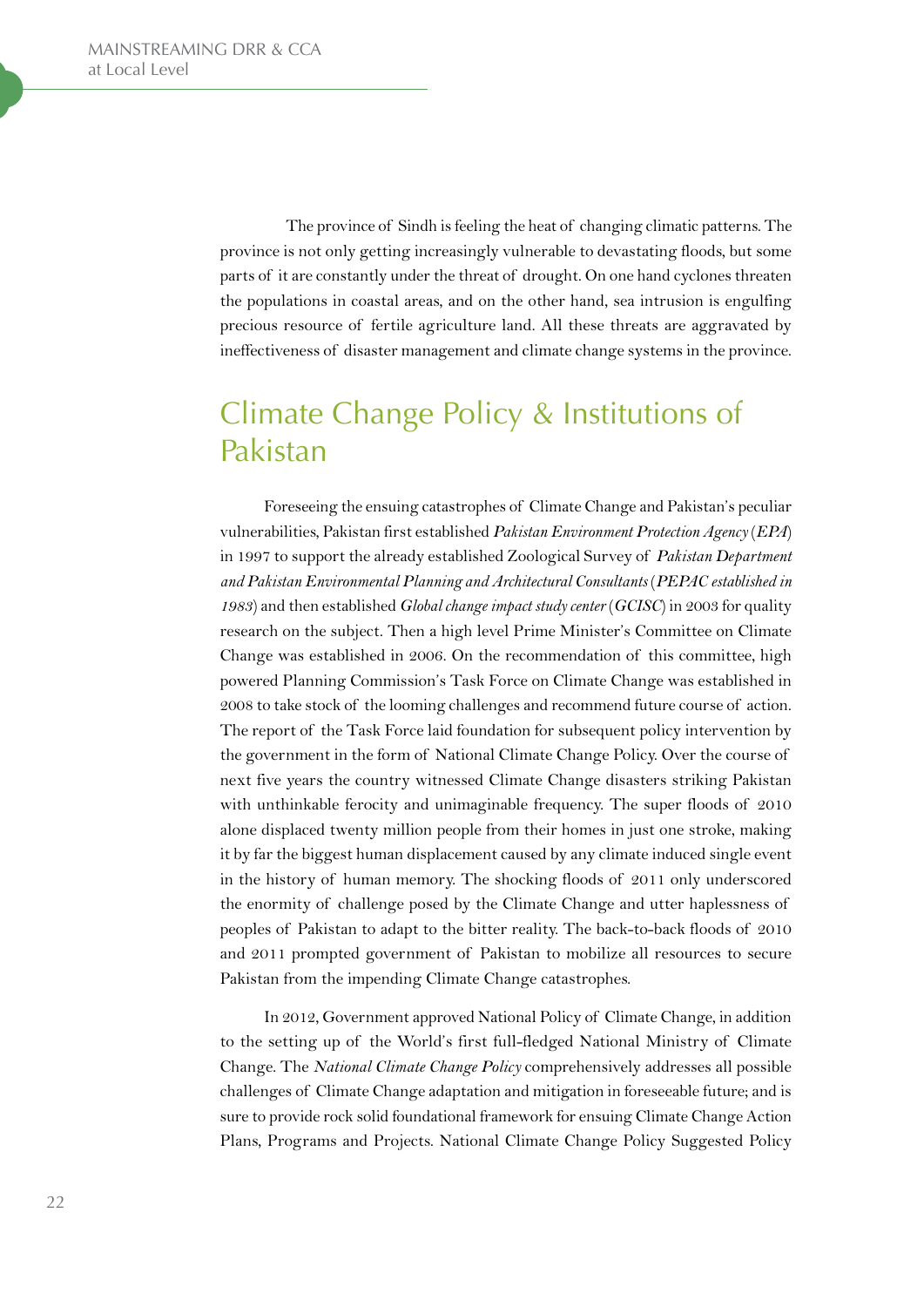<span id="page-26-0"></span>Measures regarding capacity building, institutional strengthening, awareness raising, international & regional cooperation, financing climate change adaptation, relevant technological transfer, implementation mechanism and research and development. The policy suggests mitigation measures in the form of intervention or policies to reduce the emissions or enhance the sinks of greenhouse gases. The current international legal mechanism for countries to reduce their emissions is the United Nations Framework Convention on Climate Change (UNFCCC). Mitigation measures contain interventions in energy, transport, agriculture & livestock, forestry, town planning and industries. It also proposes adaptation measures adaption in the shape of responses to the changing climate (e.g., acclimatization in humans) and policies to minimize the predicted impacts of climate change (e.g., building better coastal defenses). Adaptation measures address the major vulnerable sectors which include water resources, agriculture and livestock, health, forestry & biodiversity, disaster preparedness and vulnerable ecosystems.

## Climate Change Mitigation & Adaptation

Fifth IPCC report points out that Adaptation of freshwater resources to climate change can be identified as developing adaptive/integrated water resource management of the trade-offs balancing water availability against increasing demand, in order to cope with uncertainty and change. During the second half of the 20th century, Asia built many reservoirs and almost tripled its surface water withdrawals for irrigation. Reservoirs partly mitigate seasonal differences and increase water availability for irrigation. Water management in river basins would benefit from integrated coordination among countries. For example, water management in the Indus and Ganges-Brahmaputra-Meghna river basins concern Bangladesh, India, Nepal and Pakistan.

*National Climate Change Policy 2012* envisages mitigation, as well as, adaptation measures in different sectors for fighting dangers posed by climate change. Energy sector mitigation measures include changing energy mix to increase the ratio of and promote renewable energy. It also suggests energy efficiency and conservation. Mitigation measures regarding transport include steps to improve road transport, introduction of effective mass transit systems for big cities and promoting fuel efficiency. In agriculture and livestock sector, it suggests reducing GHG emissions from rice cultivation, reducing release of nitrous oxide from agricultural soils/ nitrogenous fertilizer, reducing GHG emissions from enteric fermentation and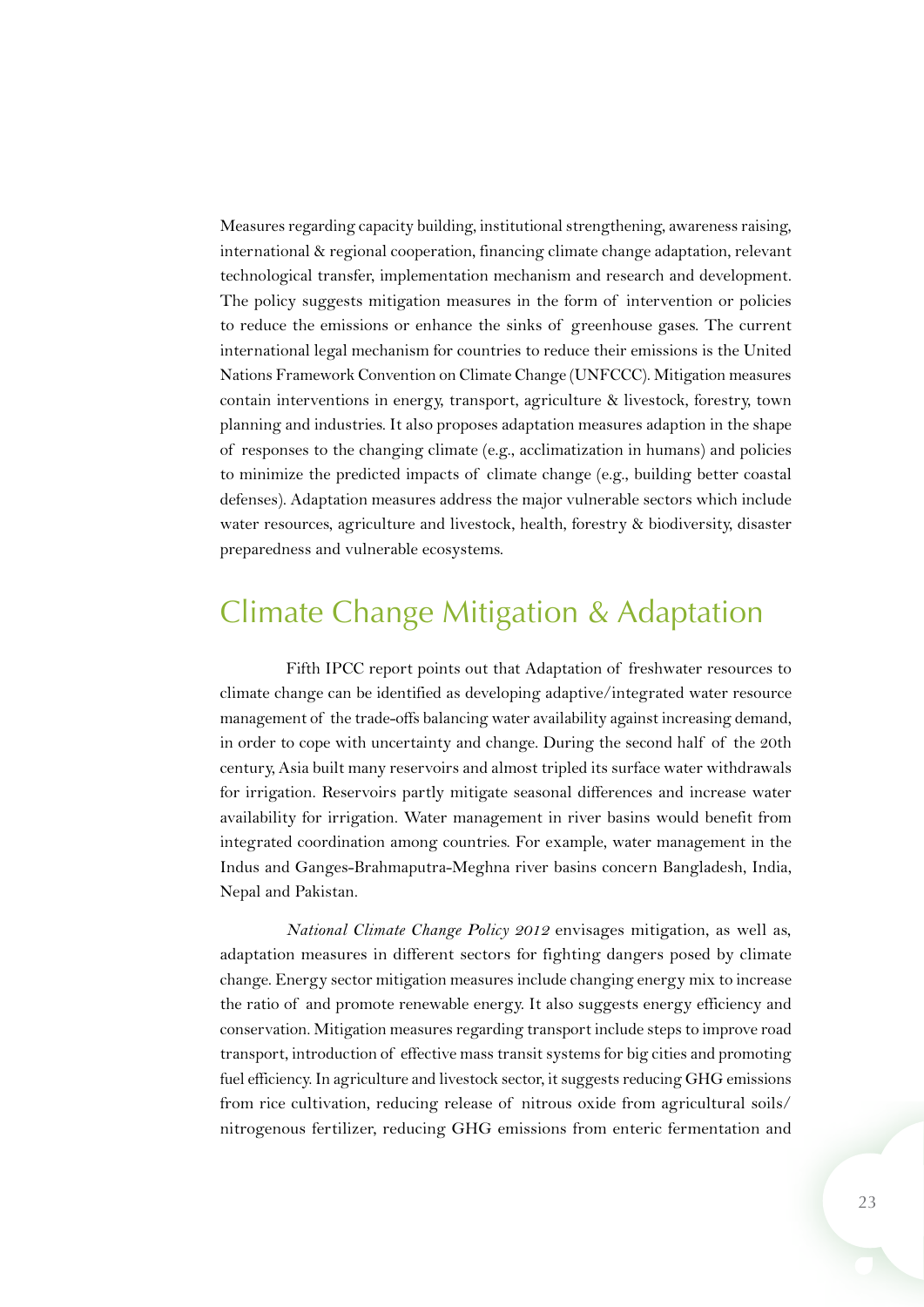<span id="page-27-0"></span>mmanure management. For forestry sector it advises carbon sequestration, develop national REDD+ strategies and programs and accessing carbon markets.

Climate change adaptation measures, as proposed in National Climate Change Policy 2012, place water resources adaptation at first priority. Water resources adaptation measures contain water conservation strategies, water management by building small and large water reservoirs and capacity building of farmers and irrigation officials. The adaptation steps recommended for agriculture and livestock sectors are introduction of technology in the sector, adequate resource management and genetic modification as per modern day practices. Adaptation policy measures for forestry and biodiversity sectors include forest management, habitat conservation and active community participation in all these activities. The policy also endorses adaptation steps in the field of disaster management and these comprise forecasting and warning systems, preparedness, management and recovery and rehabilitation. The adaptation strategy encompasses health initiatives which contained monitoring and forecasting of epidemic outbreak, preparing plans and policies regarding that, training and capacity building of the health sector operatives and efficient resource mobilization and management.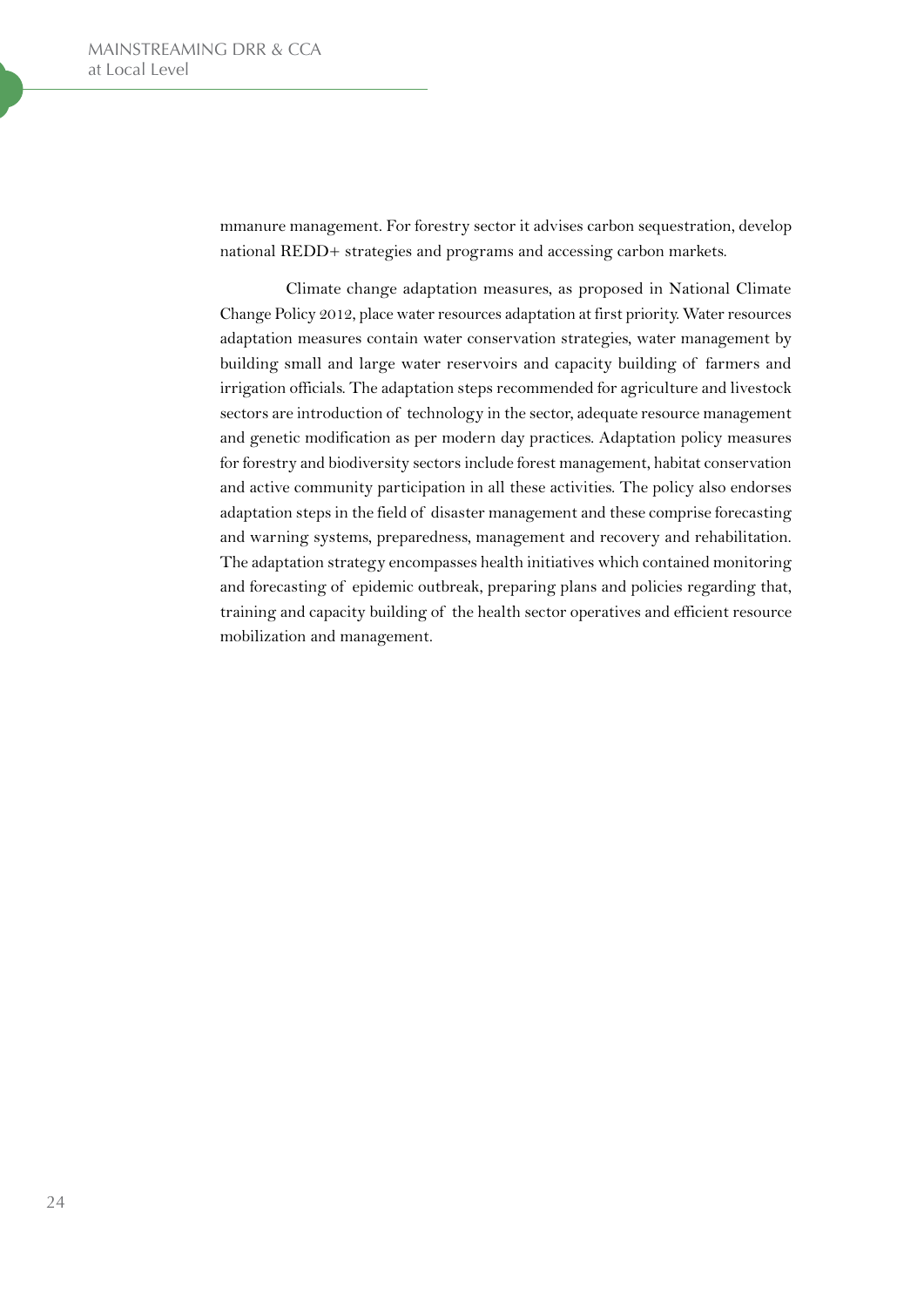# **Understanding Mainstreaming DRR, CCA & Development**

# Disaster & Development

With the increasing frequency of disastrous events, their effects on development are becoming increasingly evident. The relationship between the two is categorized in following four ways:

**Disasters can Setback Development** because of the following reasons:

- Diversion of manpower and resources to rescue, relief, rehabilitation and reconstruction activities.
- Postponement or cancellation of development programs due to lack of available × funding.
- Loss of resources, infrastructure, agriculture and livestock.
- Negative impact on general investment climate in the country.
- Disruption in non-formal sector.
- Political destabilization in case of a major disaster and poor post-disaster response.

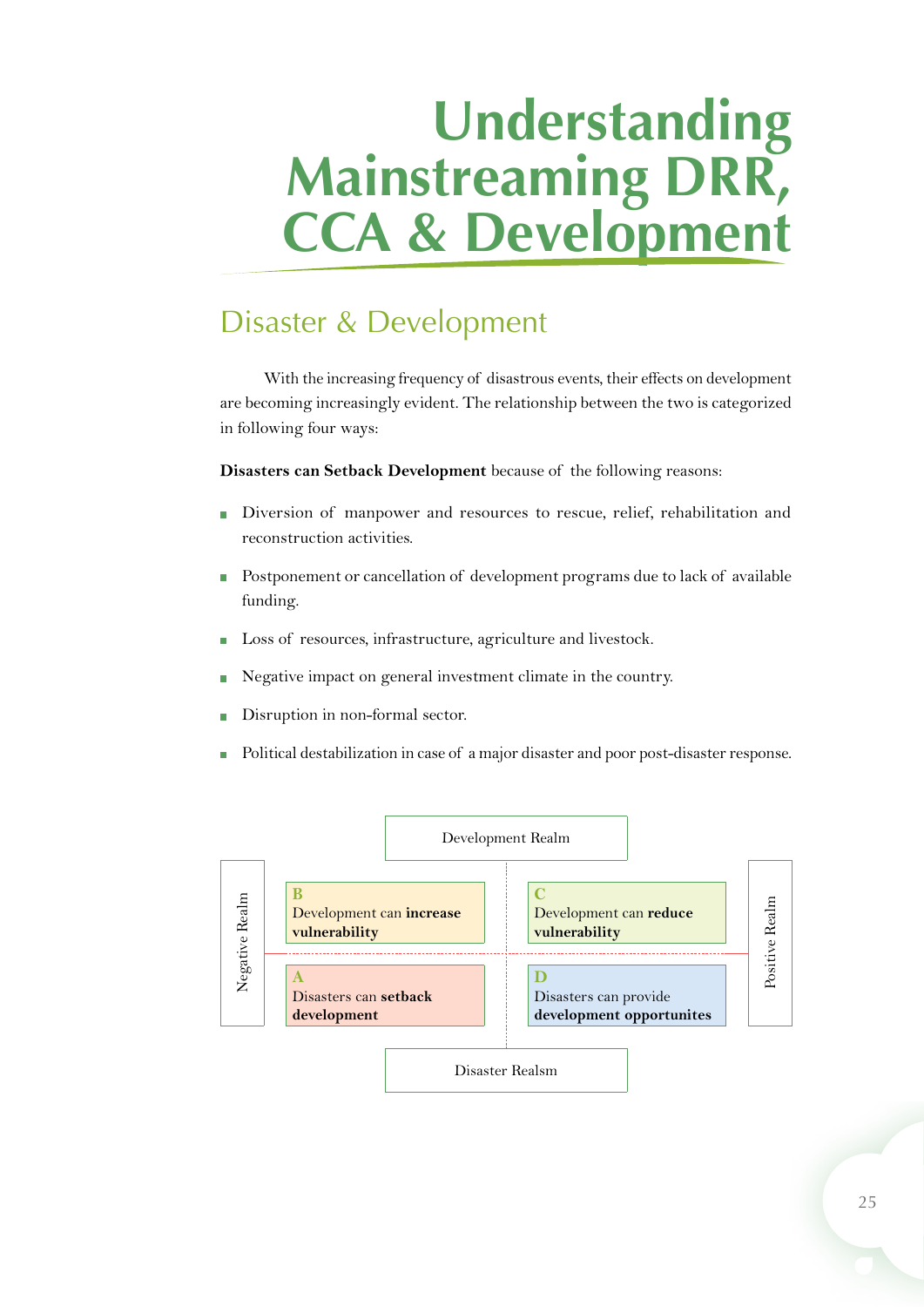#### <span id="page-29-0"></span>**Development can Increase Vulnerability** in following scenarios:

- $\blacksquare$  If new development projects are planned in hazard prone areas without catering for the possible disasters.
- **Massive unplanned urban** development can increase vulnerability:
- **High population densities and** crowded housing.



- Housing on hazard prone sites.
- Unsafe construction due to absence of building codes.
- Programs designed to increase employment can increase population density in high risk areas (e.g. marine and coastal zone development).
- Failure of dams can increase flood risk if disaster risk is not catered for before construction.
- False sense of security can lead to massive loss in case of disasters.
- Under-provision of basic services means that many communities are made more vulnerable to all hazards because they do not have access to essential services which support life, such as fresh drinking water, electricity for cooking, heating and lighting, sanitation for the removal of waste water, etc.
- Under-regulation is the state of having insufficient government and civil society structures to enforce and implement regulations set by government and other public bodies.
- Environmental degradation is the result of ongoing development which does  $\mathcal{L}_{\mathcal{A}}$ not protect the environment

Development can reduce vulnerability in following ways:

- Structural measures, like Earthquake, flood or cyclone resistant buildings and houses reduce vulnerabilities.
- Flood control measures (contingency planning, capacity building, etc.) are taken which prove effective.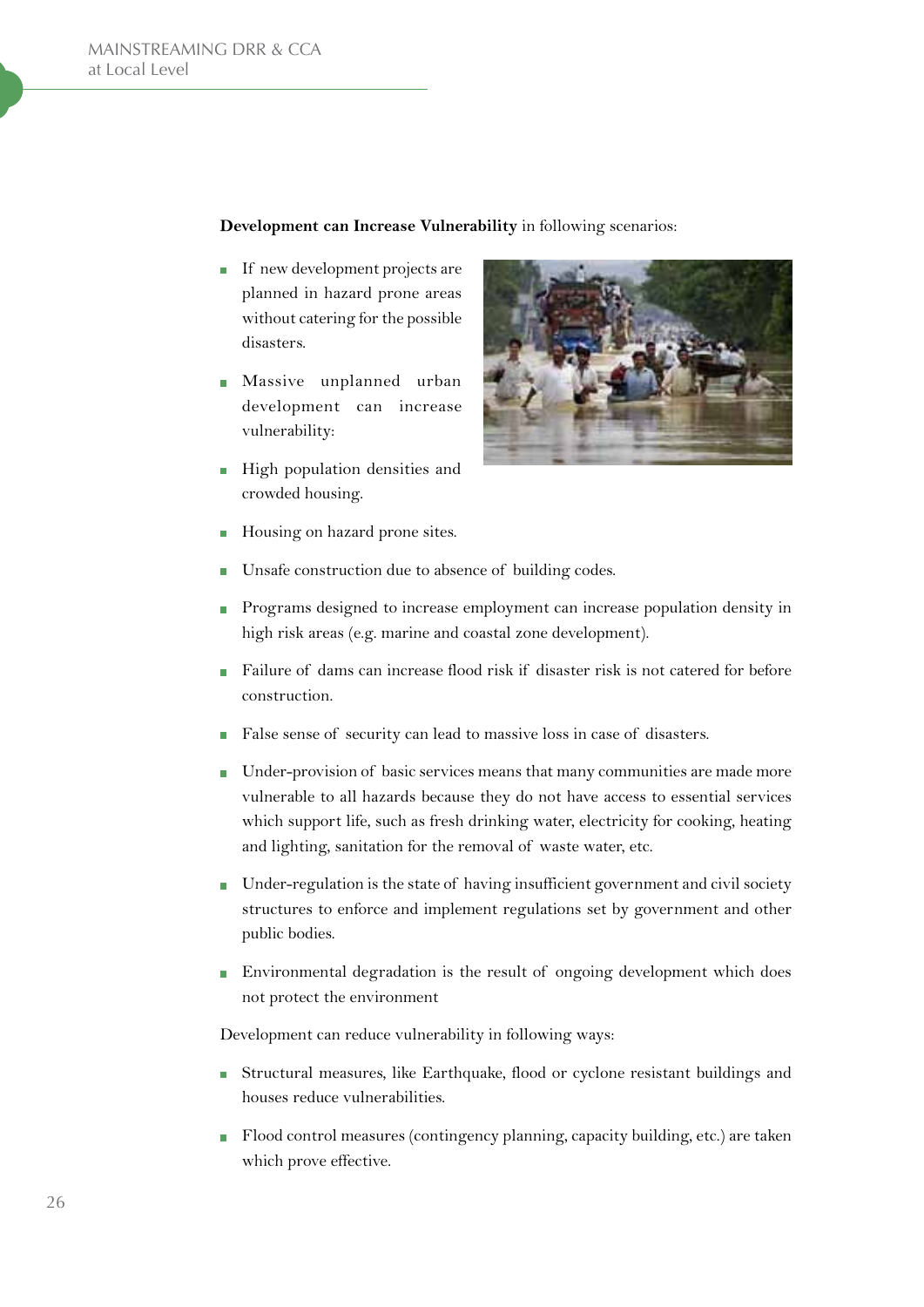- Critical Facilities such as health centers, schools and government facilities are improved to reduce the risk and resultant losses.
- Land use planning is improved and risks are reduced.
- With road infrastructure improvement communication is improved and it helps in provision of rescue, relief, rehabilitation and reconstruction efforts.
- Agricultural and forestry programs can reduce erosion, land sliding, flash flooding, change of cropping patterns reduce effects of droughts.
- Public awareness programs can help people and communities know what to do to protect them.
- If root causes of marginalization are addressed that force people to live in hazard prone regions and unsafe houses, then vulnerabilities decrease.
- Institutional Development at all levels, from community level to district, provincial and federal levels, to strengthen people's livelihoods, organizational capability and coping mechanisms.
- Incorporation of hazard and vulnerability analyses in local, Regional and national level development planning can reduce vulnerabilities.
- Urban development with adoption and enforcement of building and zoning codes can reduce disaster risks.

Disasters can provide Development Opportunities

- During the reconstruction and recovery phase that would follow a disaster, DRR strategies can be implemented where it may not have been possible or practical to do so before.
- **Examples of implementing DRR strategies in this stage include implementation** of building codes and land use regulations, adoption of new technologies so that new constructions are adequately disaster resistant to future events, relocation of dwellings, office buildings, or infrastructure to less hazardous locations and diversification of economy leading to employment generation.
- After disasters the planners have a clean slate to start with and build back better.
- Introduction of mitigation measures increase a country's capacity to cope with disasters.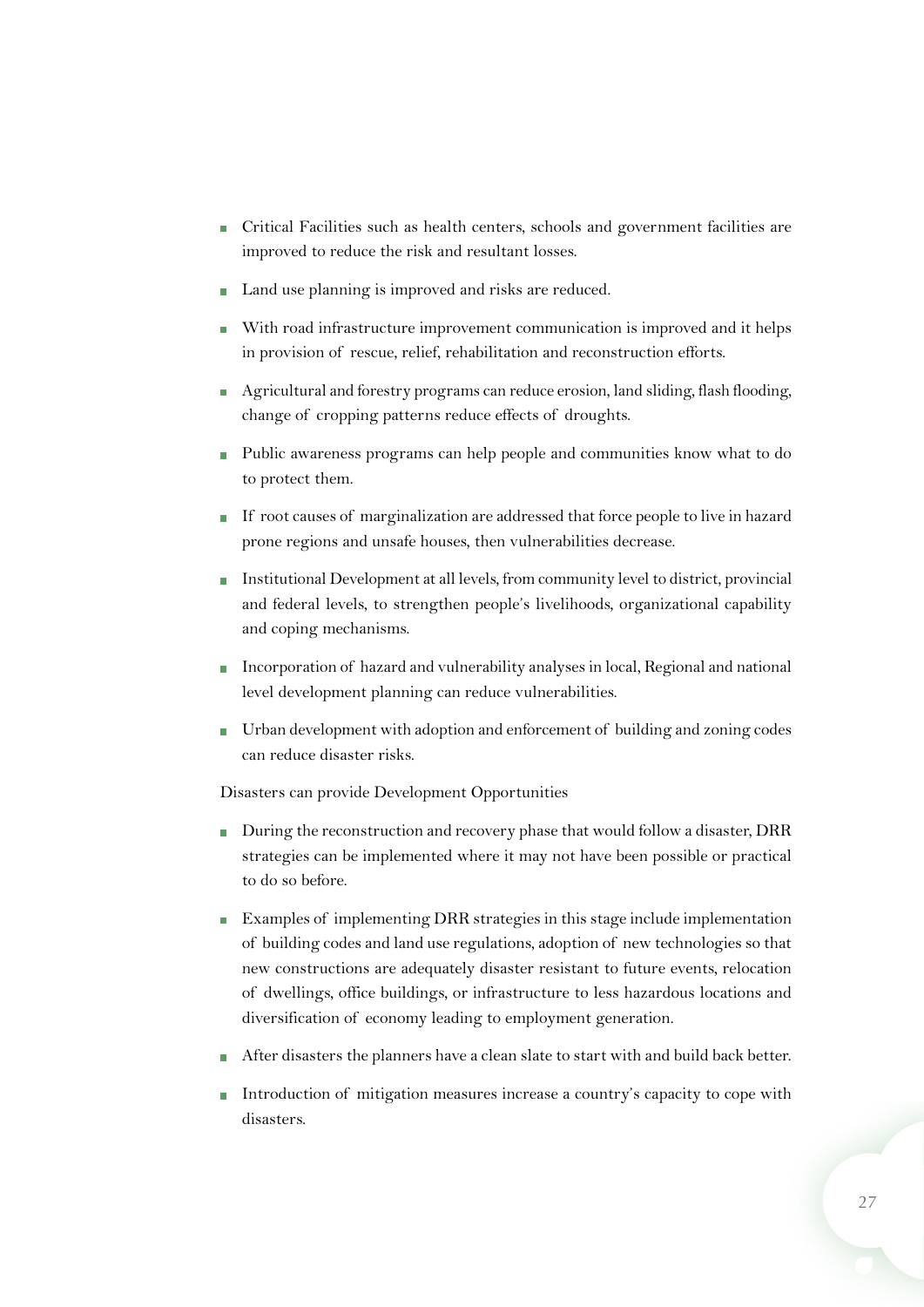

Institutional capacity building initiatives improve the coping and managing capacity of the departments. Establishment of DM offices in Pakistan, Thailand, Bangladesh, India, Bangladesh, and Sri Lanka after mega disasters are a proof.

## Development vs Sustainable Development

Development is the sustained, concerted actions of policy makers and communities that promote the standard of living and economic health of the area; while sustainable development is that Development that meets the needs of the present without compromising the ability of future generations to meet their own needs. People concerned about sustainable development suggest that meeting the needs of the future depends on how well we balance social, economic, and environmental objectives--or needs--when making decisions today. Development, without mainstreaming DRR into it, remains disaster prone development; even at times it results in increased disaster risk. Any development cannot be sustainable till the time it caters for disaster risks. For example, a poorly planned and built dam can be a serious hazard to the local population and infrastructure; hence any sustainable development would have to be disaster resilient development.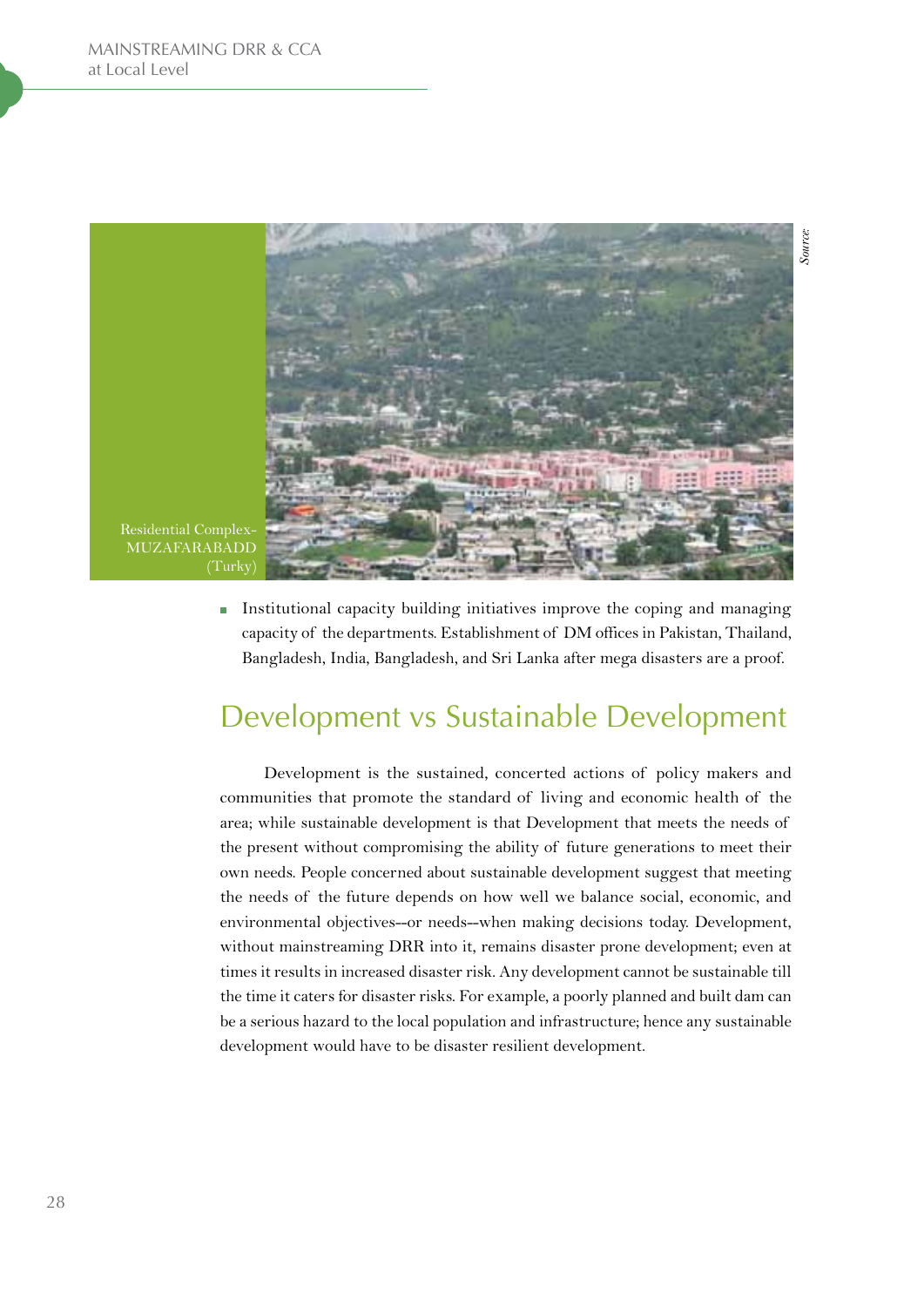## <span id="page-32-0"></span>Disaster Resilient Development

In light of the alarming global trend of rising disaster losses, disaster and climate risk management is increasingly at the core of governance business. Investments are helping to protect millions of lives and livelihoods and safeguard growth in key socio-economic sectors. The World Bank, with the UN and some bilateral donors, founded the Global Facility for Disaster Reduction and Recovery (GFDRR) in 2006 to leverage new investment, generate knowledge and expertise, and build a global partnership for mainstreaming DRM. The only solution is building resilience, incorporating disaster resilient development and integrating climate change and disaster risk into development.

Disasters trap people into poverty. Poor and marginalized households tend to be less resilient and face greater difficulties in absorbing and recovering from disaster impacts. Disaster risk is increasing mainly as a result of growing exposure of people and assets to natural hazards and hence development and development process needs to be made disaster resilient. Detailed analysis shows that the biggest driver of disaster risk in recent years has been the substantial growth of population and assets in at-risk areas. Hydro-meteorological disasters accounted for 74% (US\$2.6 trillion) of total reported losses, 87% (18,200) of total disasters, and 61% (1.4 million) of total lives lost. Looking ahead, climate change will have major implications on ecosystems, agriculture and water supply, sea level rise and storm surges in Sindh province. Historical patterns alone will no longer be a good basis for planning. Effective risk management strategies help in reducing disasters in the short to medium-term, while reducing vulnerability over the longer term. The challenge of reconstruction also presents an opportunity to promote disaster risk management through integrated resilient recovery and reconstruction planning that will drive longer-term resilient development. Disaster- and climate-related risks are related cross-cutting development issues. These are best addressed by a joint approach, which should normally be implemented through the policies and plans of the economic and social development sectors, including in the context of addressing other cross cutting considerations such as poverty reduction, gender mainstreaming, human rights, humanitarian assistance, and ecosystem management. This is especially true in the case for development planning in a region which is prone to climate change related disasters because no sustainable development is possible without mainstreaming DRR into development planning process at all levels and hence promoting disaster and climate change resilient development. Failure to better integrate climate and disaster risks, across various sectors and various levels, seriously compromises all efforts to develop sustainably.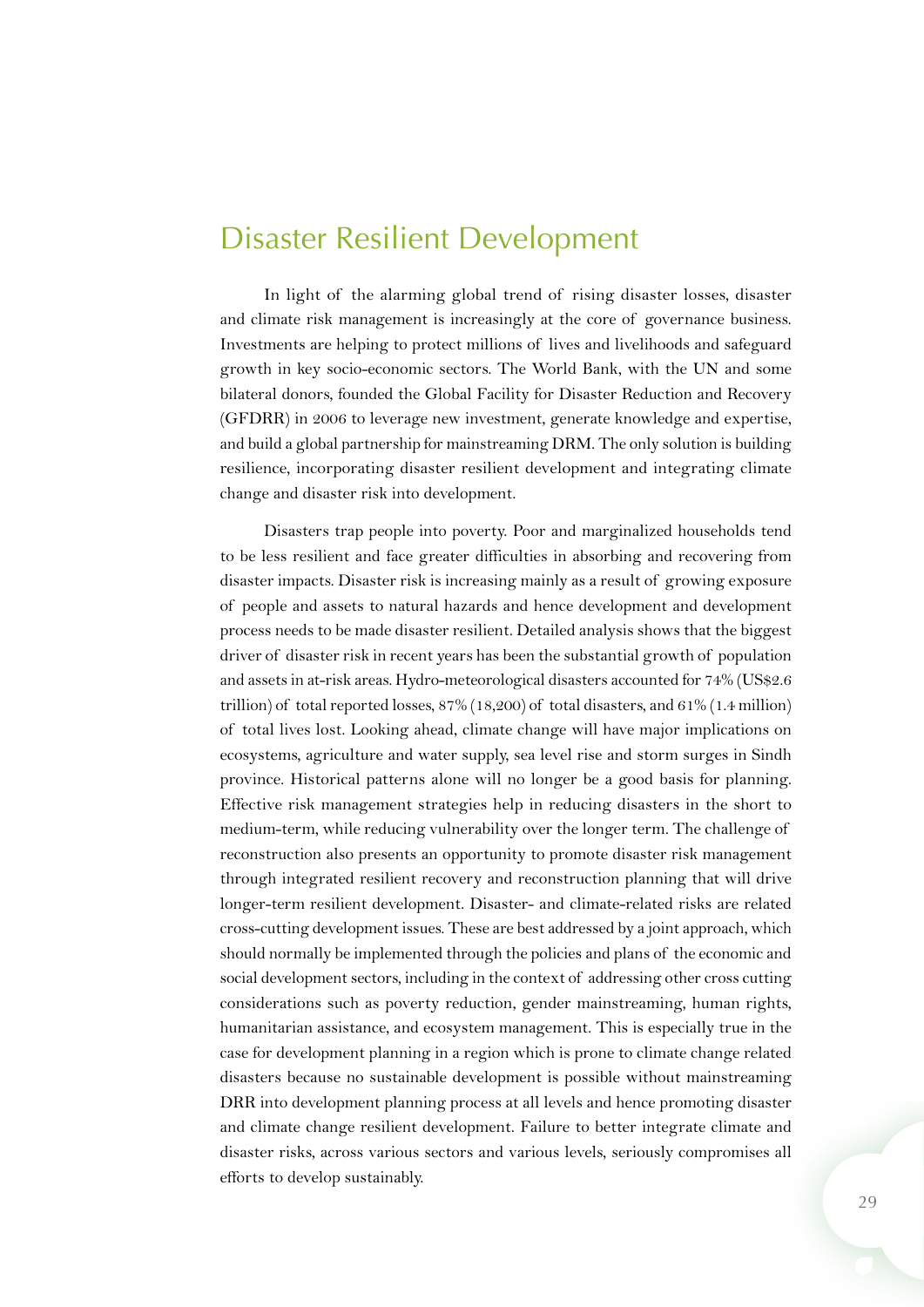## <span id="page-33-0"></span>Climate Change and Development

Climate change is an inevitable and urgent global challenge with longterm implications for the sustainable development of all countries. The 2007 Intergovernmental Panel on Climate Change (IPCC) warns of changing weather patterns and rising sea levels due to accelerating GHG emissions from human activities. For many, a warming climactic system is expected to impact the availability of basic necessities like freshwater, food security, and energy, while efforts to redress climate change, both through adaptation and mitigation, will similarly inform and shape the global development agenda. The links between climate change and sustainable development are strong. While climate change will know no boundaries, poor and developing countries, particularly Pakistan, will be among those most adversely affected and least able to cope with the anticipated shocks to their social, economic and natural systems.

Climate change implicates adverse effects on the development and these risks, coupled with the problems like unequal distribution of wealth, increasing poverty, inapt coping capacities of the communities and limited fiscal space for government development program, the development process should be climate resilient. A country like Pakistan in general and Sindh province in particular has large populations, infrastructures and economies at the risk of climate change related disasters and for any development to be sustainable, climate change mitigation and adaptation must be mainstreamed into all development processes at all levels of development planning in the country.

# Mainstreaming DRR and CCA into Development Processes

Mainstreaming DRR is a process of integrating DRR and CCA at all levels of decision-making including national, provincial and local government & community levels, empowering for evidence based decision-making for hazard assessment and vulnerability assessment at all levels, creating appropriate incentives, including regulatory and incentive based instruments for disaster management, for risk reduction, creating appropriate public-private partnerships at different levels and creating direct linkages with international and regional commitments like HFA, MDG, etc. It aims at mainstreaming DRR and CCA into development policies and frameworks and programs - global, regional, national, provincial and local, in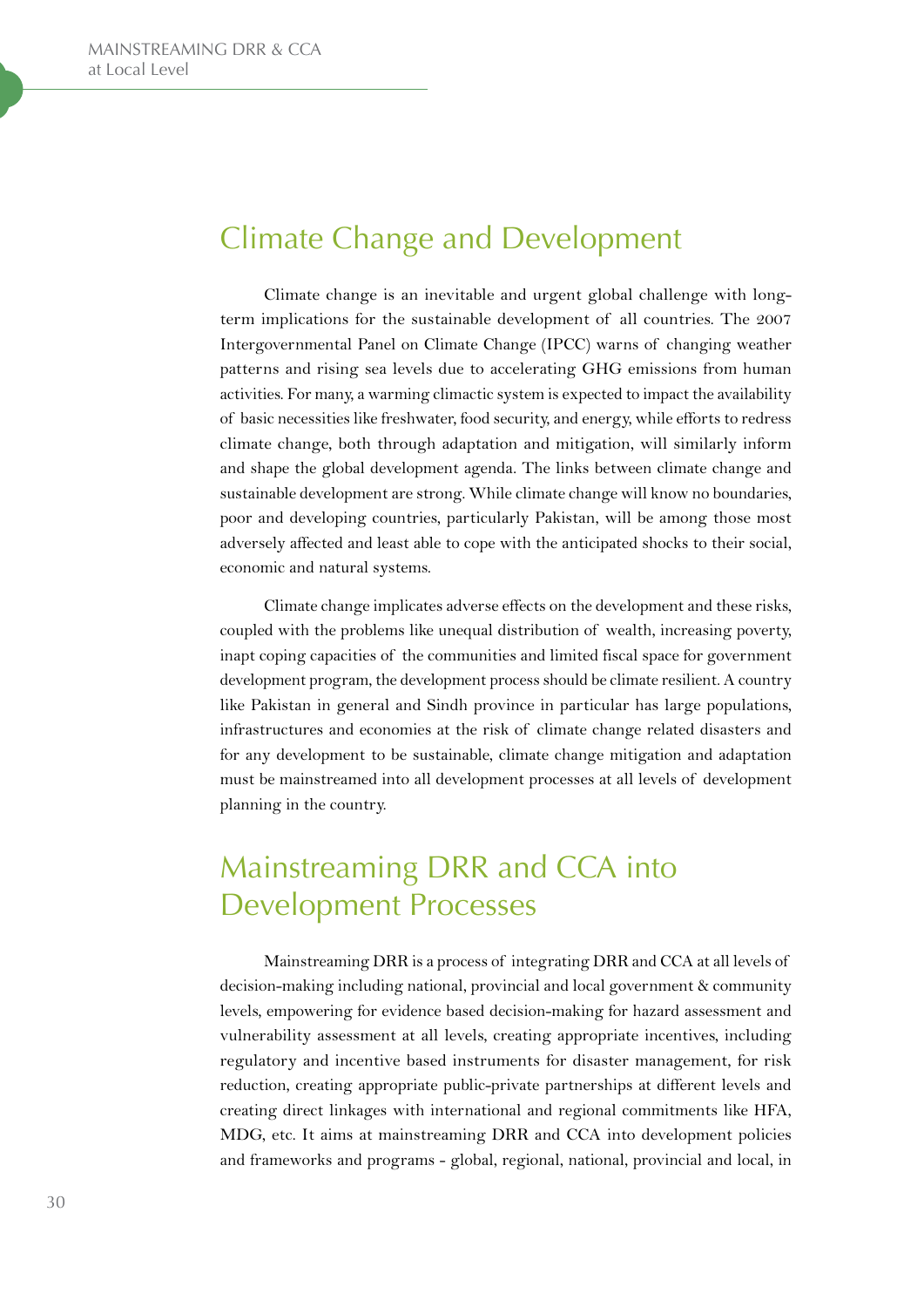<span id="page-34-0"></span>

all disaster interventions including pre and post disaster interventions and in all program and project phases including appraisal, project design, implementation, monitoring and evaluation.

It is an accepted fact all over the world that sustainable development is not possible without mainstreaming disaster risk reduction into the whole process of development; from policy making, planning and implementation to monitoring and evaluation. The pace and effects of climate change and disasters in Pakistan are touching the alarming levels and with large population below poverty line, it is one of the most vulnerable countries. Water, in case of scarcity as well as abundance, is a problem here. Factors, like change in climate, affect changed frequency and magnitude of natural hazards. Also, vulnerability to such hazards has increased owing to rising poverty, fast growing population in the country, armed conflicts and extremism and other related development issues (*Pakistan Floods 2011 caused the country an overall annual loss of over US \$ 7.5 Billion*). Hence development process should incorporate awareness, understanding, assessment, mitigation and possible reduction of disaster and climate risks in the country for a sustainable socio-economic development.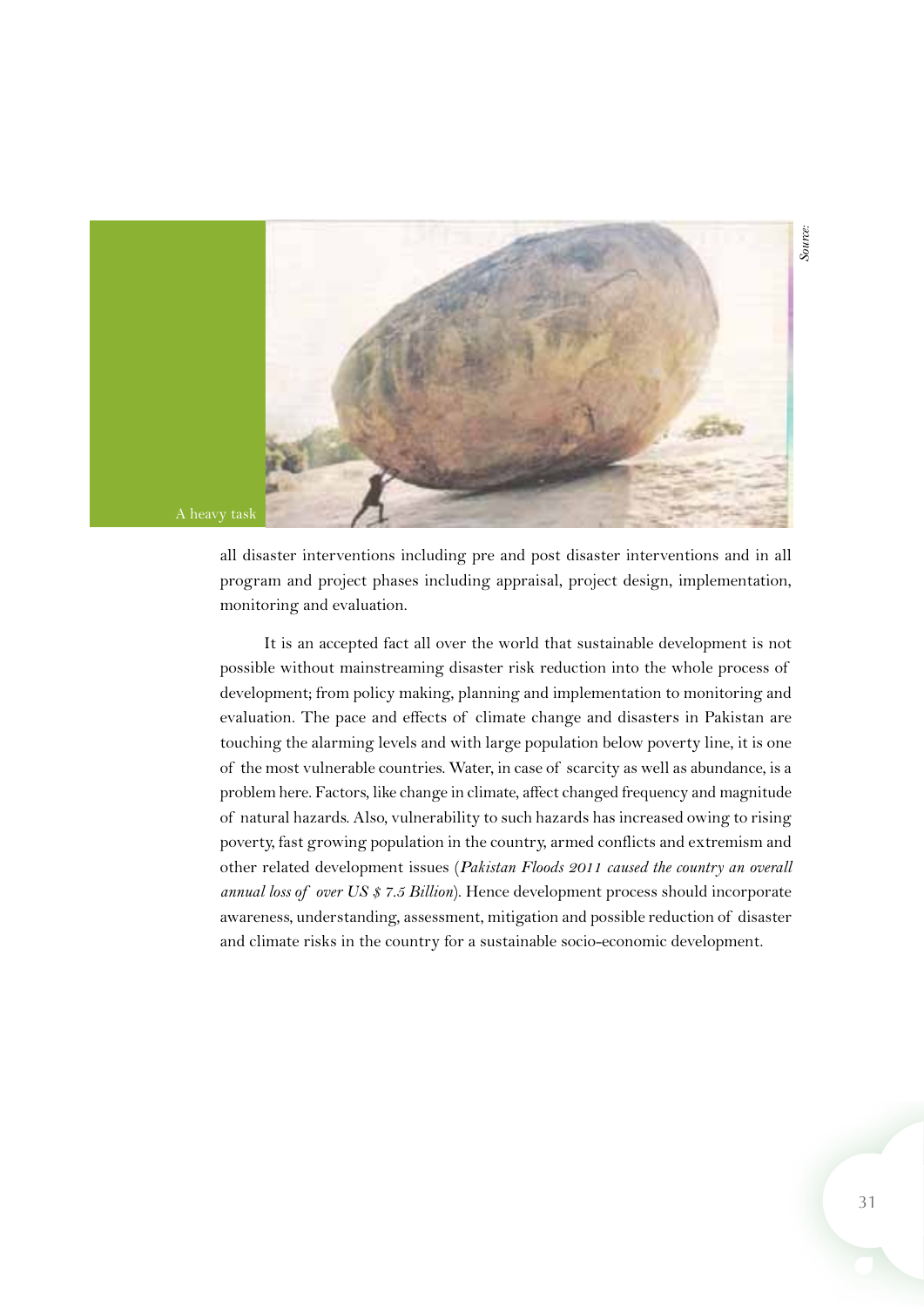# **Disaster Risk Reduction (DRR) in Sindh Province**

## DRR Needs of Sindh Province

According to Disaster Risk Management Needs Report 2012, Sindh Province identified following DRR needs:

#### **Institutional and Legal Arrangements**

PDMA Sindh needs to maximize PDMA Sindh outreach in the field and remain relevant to the needs on ground and increase its response capacity. It also needs to strengthen DDMA's and establish Taluka Disaster Management Authorities (TDMA's) and community based organizations (CBOs) for managing the risk of disaster. PDMA has to frame the strategy for the implementation of the existing building codes and come up with new building codes where required. The process will include compilation of existing building codes by all agencies and coming up with its implementation plan in consultation with all relevant stakeholders. PDMA, in the short run, requires synchronizing all existing DRM laws in the province in order to make an umbrella law to harmonize and align laws to the NDM Act of 2010.

#### **Provincial Risk Assessment**

PDMA Sindh has identified the need to carry out a vulnerability assessment of the province on stage-by-stage basis resulting in preparation of a digitized vulnerability atlas of the province in the long run. PDMA is laying emphasis on conducting study on climate change, which has subjected Sindh to two consecutive years of flooding. Technical vulnerability assessments of critical buildings are required throughout the province especially in the districts that were severely hit by the monsoon floods.

#### **Capacity Building and Awareness**

PDMA Sindh plans to build the capacities of government officials and CBO's through provision of necessary training to them. In addition, it has to hold specialized training for the Civil Defense officials and preparation of manual of instructions and SOPs for their efficient functioning. In the long run, PDMA must conduct research in application of DRR policies and techniques through national and international institutions. It also must mainstream DRM into education systems through curriculum and train academics in DRR/DRM. Awareness and sensitization workshops and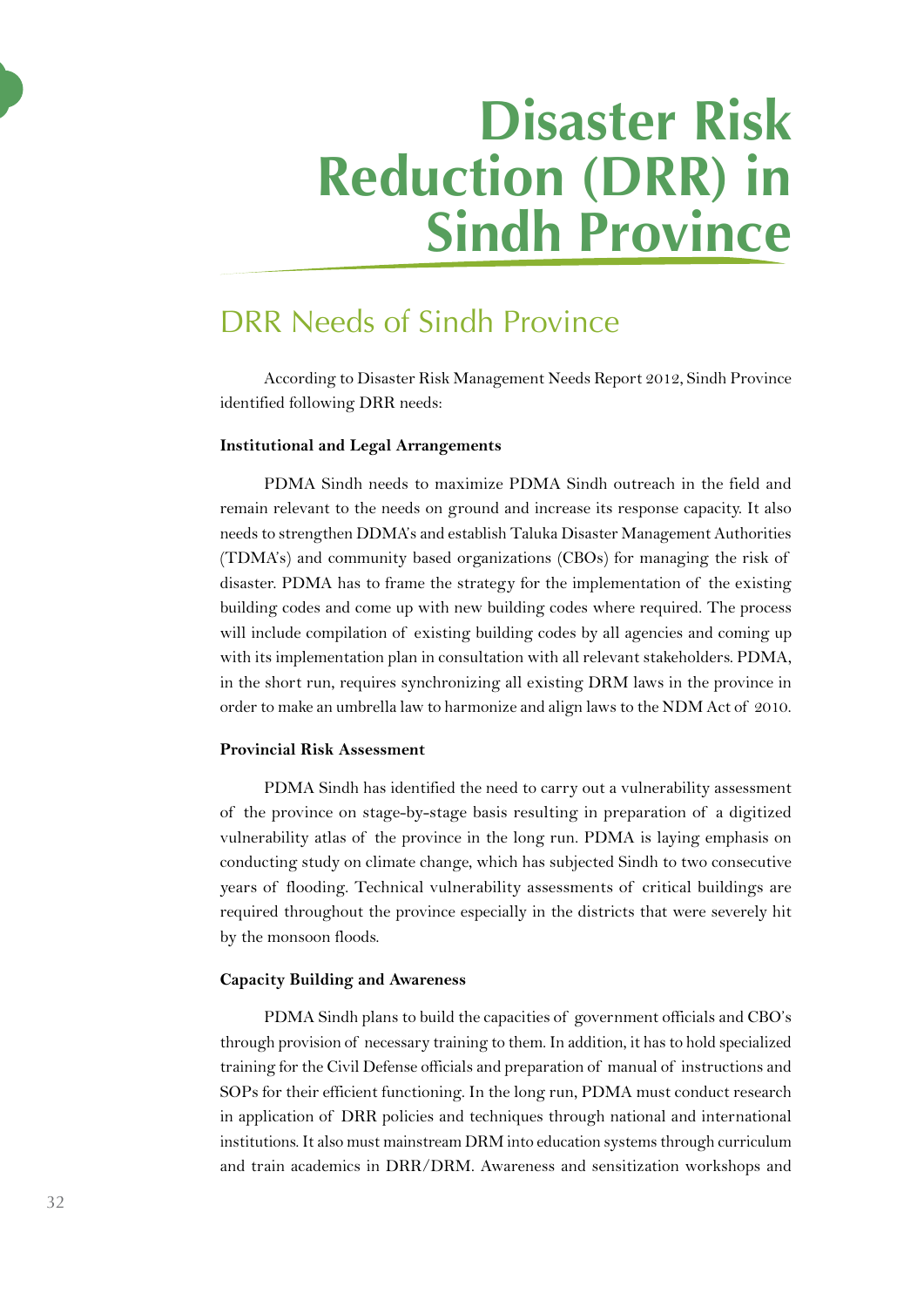<span id="page-36-0"></span>seminars for the policy makers and politicians is another proposed area of intervention by PDMA. This will also include orientation for the media persons in hazard and disaster management reporting.

#### **Disaster Risk Management Planning and Development**

PDMA is laying emphasis on development of provincial and district level DRM plans based on the vulnerabilities in light of coping capacities locally available. It should review these plans where they already exist, in light of the super floods of 2010 and rains of 2011. The process of risk assessment is to be taken to the community level by assessing local village level risks and devising community based disaster risk management interventions based on the risks so identified. CBDRM interventions can further be enhanced by the creation of UC level Disaster Management Committees, which PDMA plans to establish in the coming years. Construction and retrofitting of large and community physical infrastructure schemes are also proposed to generate and boost the economic activities in the affected and vulnerable districts. In the long run PDMA plans to initiate small DRR schemes and insurance schemes in key sectors such as health and agriculture to provide income support to vulnerable populations. Establishment of Tsunami, floods and cyclone early warning system, in line with latest technologies, is proposed to meet the provincial needs. In the long run, a Communicable Disease Surveillance System for Health and Agriculture sectors is also part of PDMA's future plans. Establishment and strengthening of well equipped Emergency Operation Centers (EOC's) at all tiers and creating their linkages with key organizations and institutions capable of responding to the disaster are proposed. Strengthening and establishing the search and rescue teams in the province is another area of focus by PDMA Sindh. Another important activity is to develop a common and speedy damage and needs assessment methodologies for all stakeholders to follow.

# Risk Assessment Process (Hazard, Vulnerability and Capacity Assessment)

*Risk Assessment* consists of the processes and techniques to gauge the probability of harmful consequences, casualties, damaged property, lost livelihoods, disrupted economic activity, and damage to the environment resulting from interactions between natural or human-induced hazards and elements at risk. This is a methodology to determine the nature and extent of risk by analyzing potential hazards and evaluating existing conditions of vulnerability that together could potentially harm exposed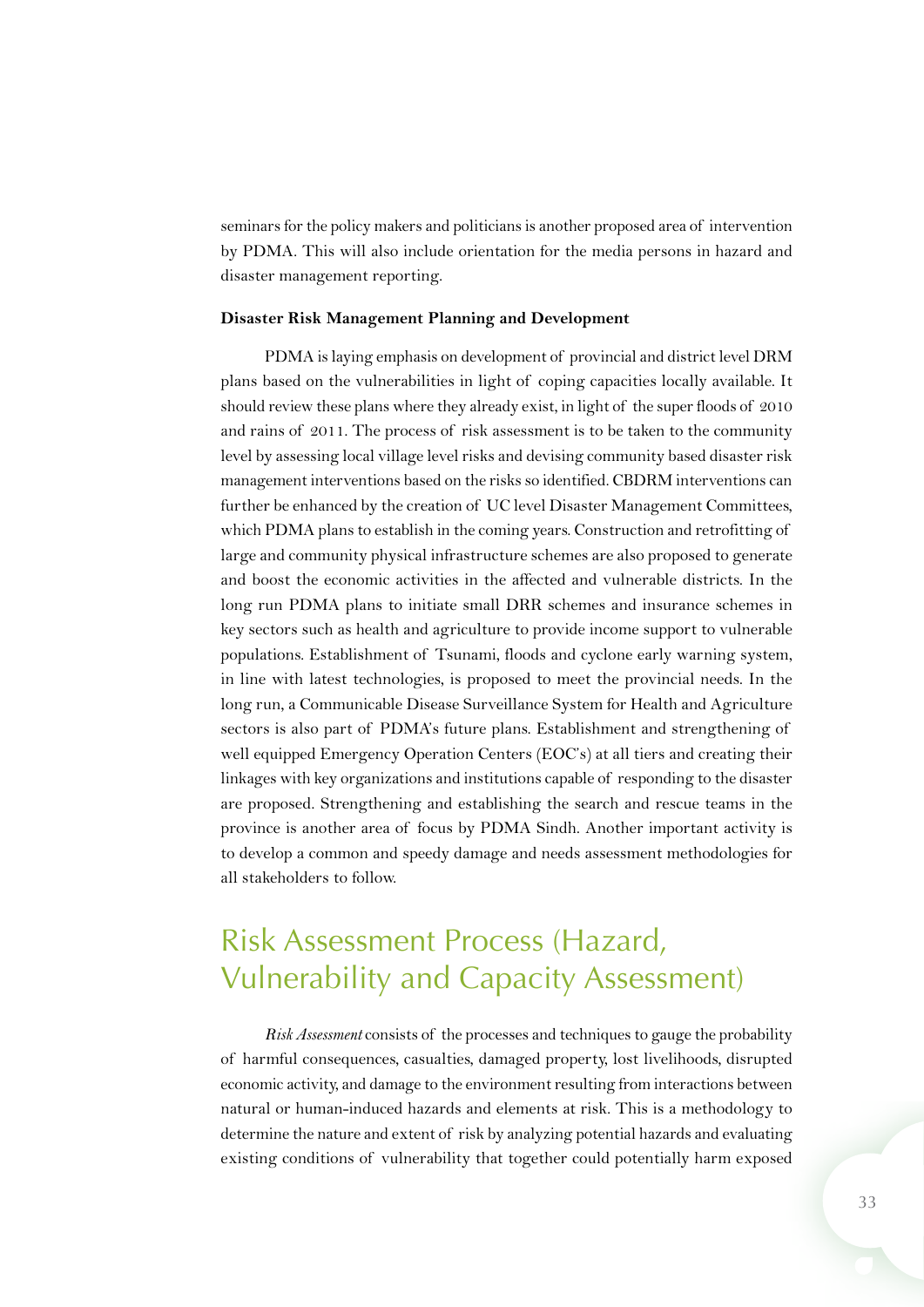<span id="page-37-0"></span>elements (such as people, property, services, livelihoods and the environment on which they depend).

#### **The Purpose and Process of Risk Assessment**

- Understanding of current situation, needs and gaps to assess what already exists, avoiding duplication of efforts, and build on existing information and capacities. This is done through a systematic inventory and evaluation of existing risk assessment studies, available data and information, and current institutional framework and capabilities.
- To identify possible hazards, vulnerabilities, exposure and capacity of communities.
- Hazard assessment to identify the nature, location, intensity and likelihood of major hazards prevailing in a community or society.
- To analyse these and to estimate and assess both the probability of occurrence and the possible potential damage by the present hazards.
- **Exposure assessment to identify population and assets at risk and delineate** disaster prone areas to identify elements at risk and evaluate the extent of risk by judging their exposure level.
- Vulnerability analysis to determine the capacity (or lack of it) of elements at risk to withstand the given hazard scenarios to identify and study possible weaknesses and gaps in existing protective and adaptive strategies.
- Risk profiling and evaluation to identify cost-effective risk reduction options in terms of the socio-economic concerns of a society and its capacity for risk reduction to assess the available resources with the community and their capacity to help reduce the risk.
- Formulation or revision of DRR strategies and action plans that include setting priorities, allocating resources (financial or human) and initiating DRR programs to formulate realistic recommendations for measures to overcome weaknesses and reduce the identified and assessed disaster risks and to agree these with those affected.
- To ensure and enhance the feasibility, effect and efficiency of protective measures by working from the risk assessment to:
- Balance various interests in the groups in communities,
- Consider the reasonability, cost effectiveness and practicality of measures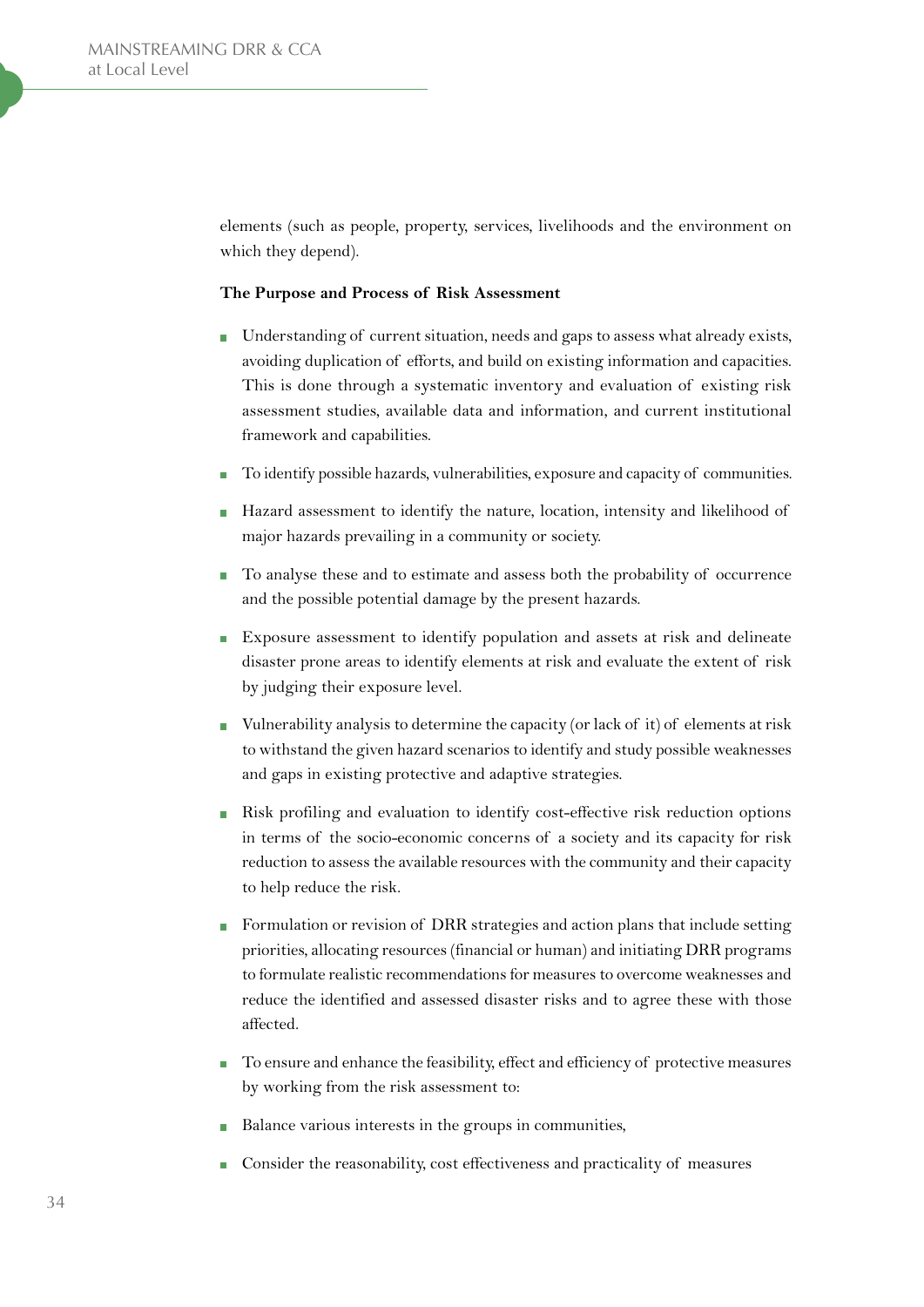- Make possible social agreements on measures to reduce disaster risks.
- To develop disaster risk reduction and risk management plan by using the findings of hazards, risk, exposure and capacity assessments.

# Multi-Hazard Vulnerability & Risk Assessment (MHVRA) of Sindh

A detailed Multi-Hazard Vulnerability and Risk Assessment (MHVRA) pilot project was initiated in Sindh province, with the purpose to provide dynamic planning tools for disaster management in the province on a broader scale. The activity was carried out at the following two scales:

- Macro level for the whole of the province.
- Micro level focused on five districts, Thatta, Badin, Tando Muhammad Khan, Tando Allah Yar Khan and Mir Pur Khas.

The ten month project (Nov 2012-Aug 2013) was taken on by national consulting firm M/s Network of Disaster Management Practitioners with the funding from United Nations World Food Program (UN-WFP) under One UN DRM Joint Program and technical support by Asian Disaster Prepared Centre (ADPC), Bangkok.

The TORs of the project included undertaking cataloging the past hazard events, developing specific methodologies for collection and assessment of required data and information of the project area. Major deliverables of the project were:

- Inventory of historical natural hazard events, in Sindh Province.
- MHVR Atlas
- o Sindh Province Atlas (scale 1:1,000,000 or better)
- o District Maps for each of the five districts(scale 1:50,000 or better)
- Interactive GIS web portal (uploaded with province & district data layers) training module for the update & application of MHVRA.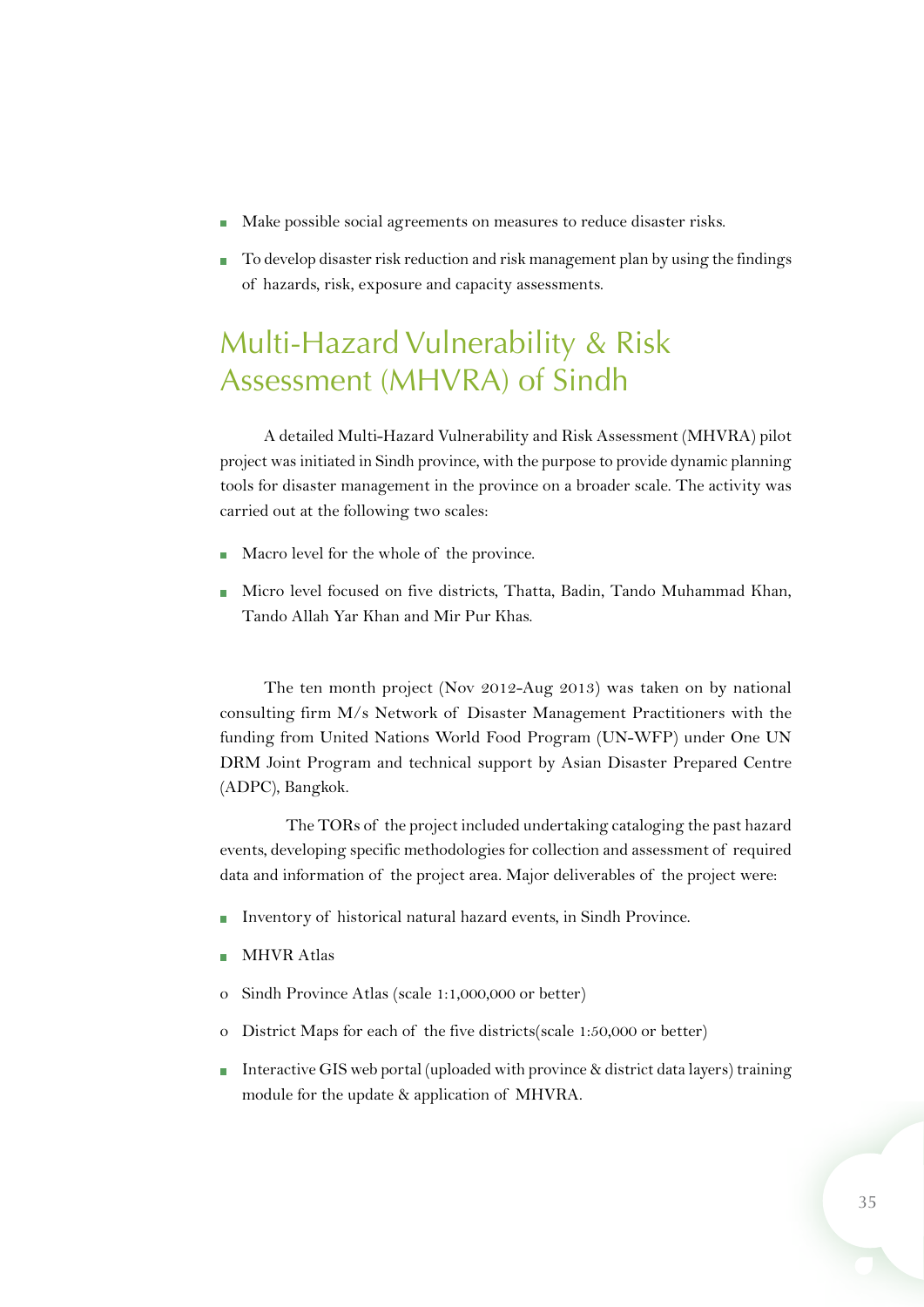<span id="page-39-0"></span>Accordingly, hazard, risk, vulnerability and exposure maps of MHVRA atlas have been developed along with other deliverables. A final project report, to be handed over to NDMA and PDMA along with soft and hard copies of the project deliverables covering detailed methodology report, is in the final stages and will be delivered and subsequently uploaded on the web portal to be used by all the tiers of disaster management system.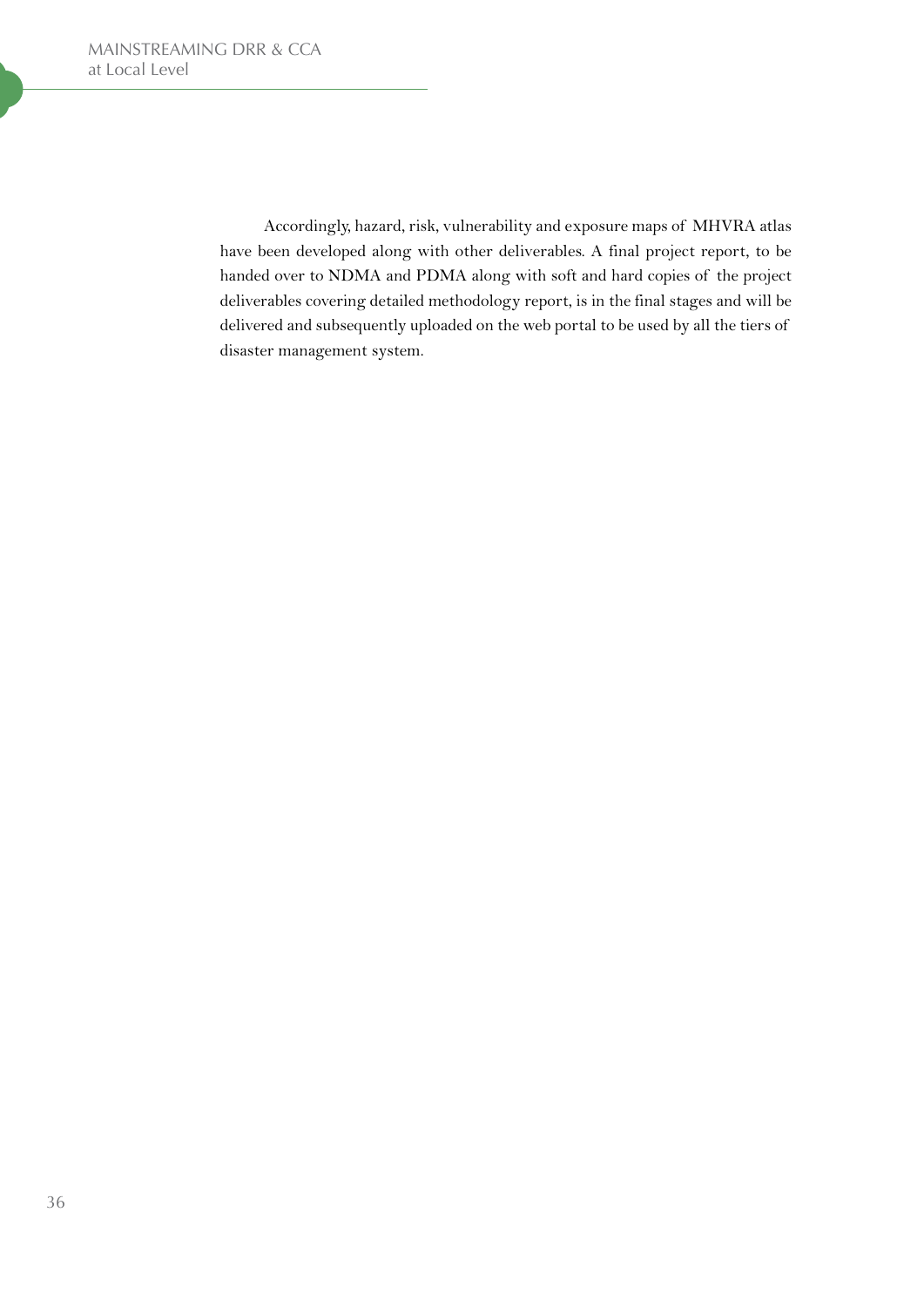# **Mainstreaming DRR and CCA into Development Process at District Level**

# Development Planning at District Level

#### **Sources of funding at district level**

- $\overline{\phantom{a}}$ Federal PSDP allocates funds to every MNA and member of Senate and the same is spent in the respective districts. The amount of these funds varies from 10 Million to 100 Million rupees.
- From provincial PSDP, provincial government allocates funds to the MPAs and the same are spent in the relevant districts. Its amount varies depending upon the influence the MPA has in the provincial government.
- Provincial grants are allocated to each district and these district packages form a part of provincial PSDP. The amount of these funds varies from Rs. 500 Million to 1000 Million.
- **Provincial government allocates funds for District Annual Development Plan** (ADP). This includes funds from the province, as well as revenue generated by the district itself. Its amount varies from Rs. 30 to 300 Million.

#### **District and Provincial Development Planning Process in Sindh**

Following a July to June financial year, Provincial Planning and Development and Special Initiatives Department (P&D) and Deputy Commissioner, in Districts, kick start annual development planning process by issuing a circular to all the departments for identification of development projects in their relevant departments. The departments submit the project proposals, with all the requisite documents, survey reports, need assessments and feasibility studies, to the concerned authorities by March 31st each year. These projects are scrutinized at different levels and finally placed before Development committees for approval in accordance with development priorities. After approval, the projects are forwarded to Finance Department for allocation of funds on annual and sectoral basis. Different tiers of development committees have different financial powers for approval of projects. The process is explained in the following diagram: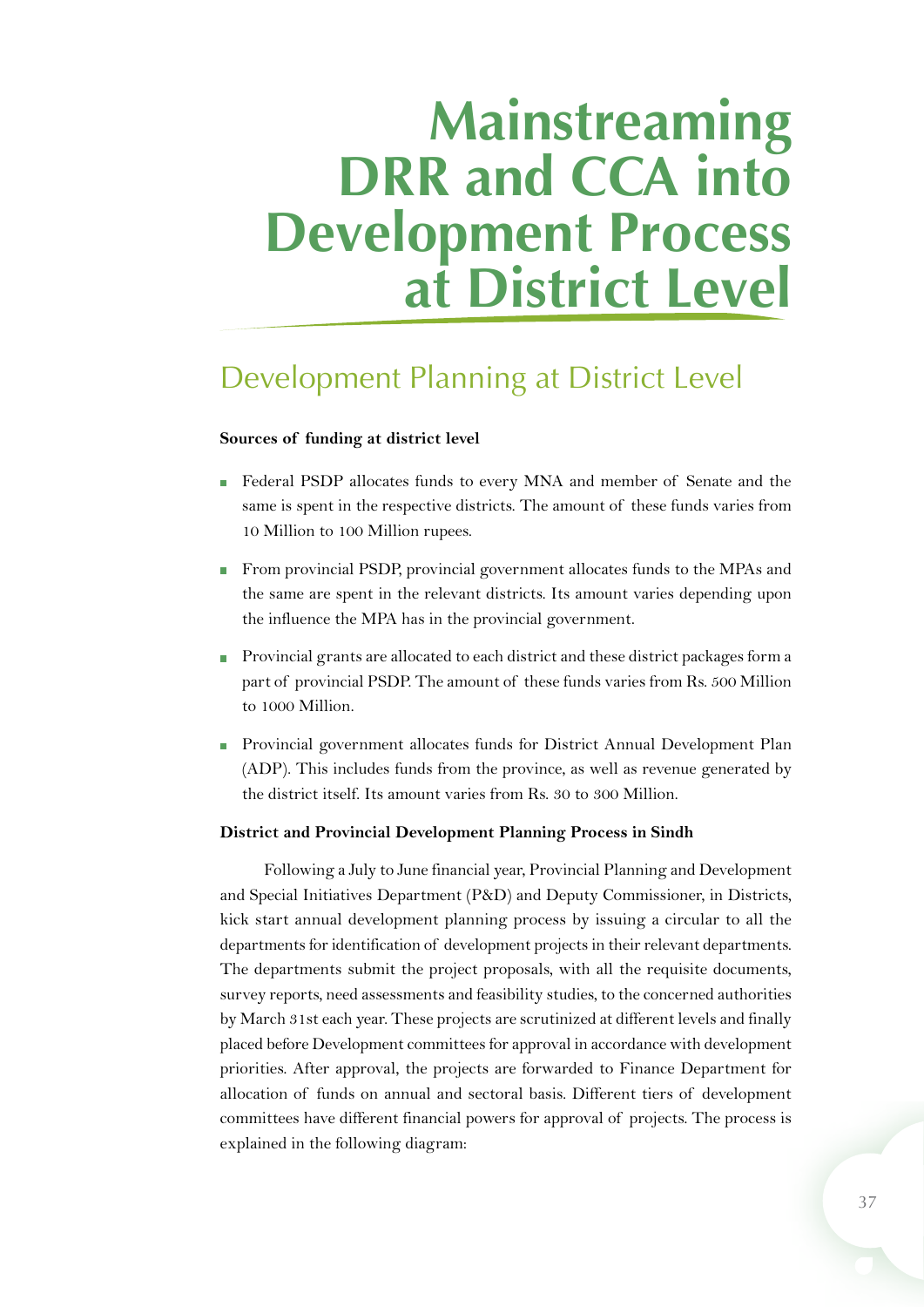<span id="page-41-0"></span>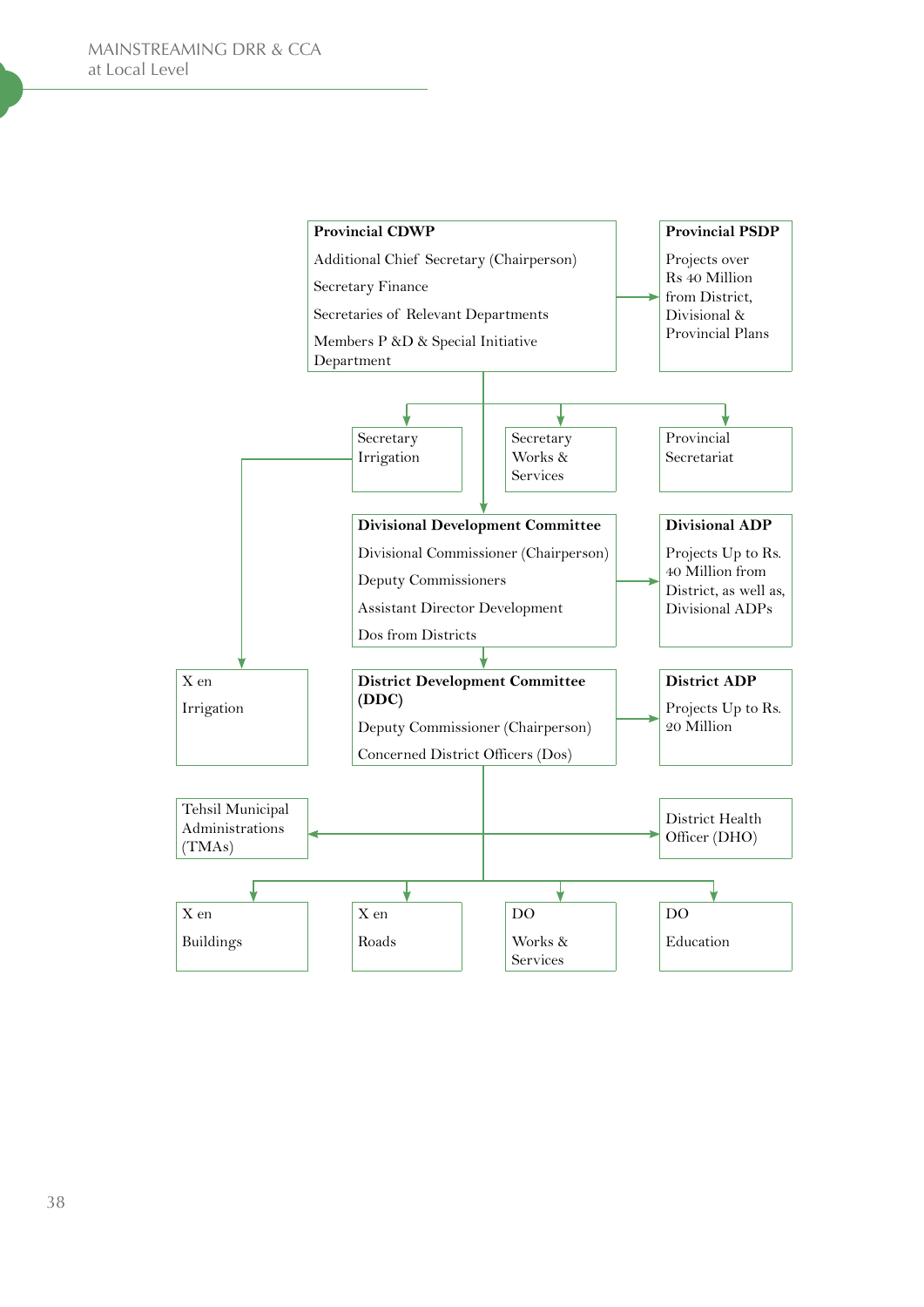## Major Stakeholders and their Roles

Key players for DRR and CCA mainstreaming into development process at district level:

- *NDMA*, for research and development on the subject, formulation of strategies  $\mathcal{L}_{\mathrm{max}}$ and guidelines, coordination and information management for DRR financing through international donor coordination and national level policy advocacy.
- **PDMA**, for research and development on the subject, formulation of province specific DRR strategies and guidelines and their implementation, coordination and information management for DRR financing and provincial level policy advocacy.
- *Provincial Planning*, Development and Special Initiatives Department, for formulating DRR and Climate Change mitigation measures including building codes, formulation of checklists and mainstreaming DRR at provincial level development programs.
- *Department of Agriculture & Livestock*, for identification of vulnerabilities in development projects in agriculture & livestock department and introducing changing cropping patterns in the wake of climate change.
- **Department of Education, for detailed research and risk assessment of new education** projects and detailed risk assessment of the present education infrastructure and recommendation of mitigation measures.
- **Department of Health, for detailed research and risk assessment for new health** projects and detailed risk assessment of the present health infrastructure and recommend mitigation measures accordingly. Also assess future health related hazards due to climate change and make necessary strategies accordingly.
- *Department of Revenue*, especially offices of Deputy Commissioner and Assistant Commissioner, for spearheading mainstreaming efforts in the district.
- **Planning Office**, for doing all the spade work and coordination of all the mainstreaming strings with all the stakeholders.
- *Department of Irrigation*, for detailed research and risk assessment for new irrigation  $\blacksquare$ projects and detailed risk assessment of the present irrigation infrastructure, recommend mitigation measures and monitor mitigation and mainstreaming initiatives.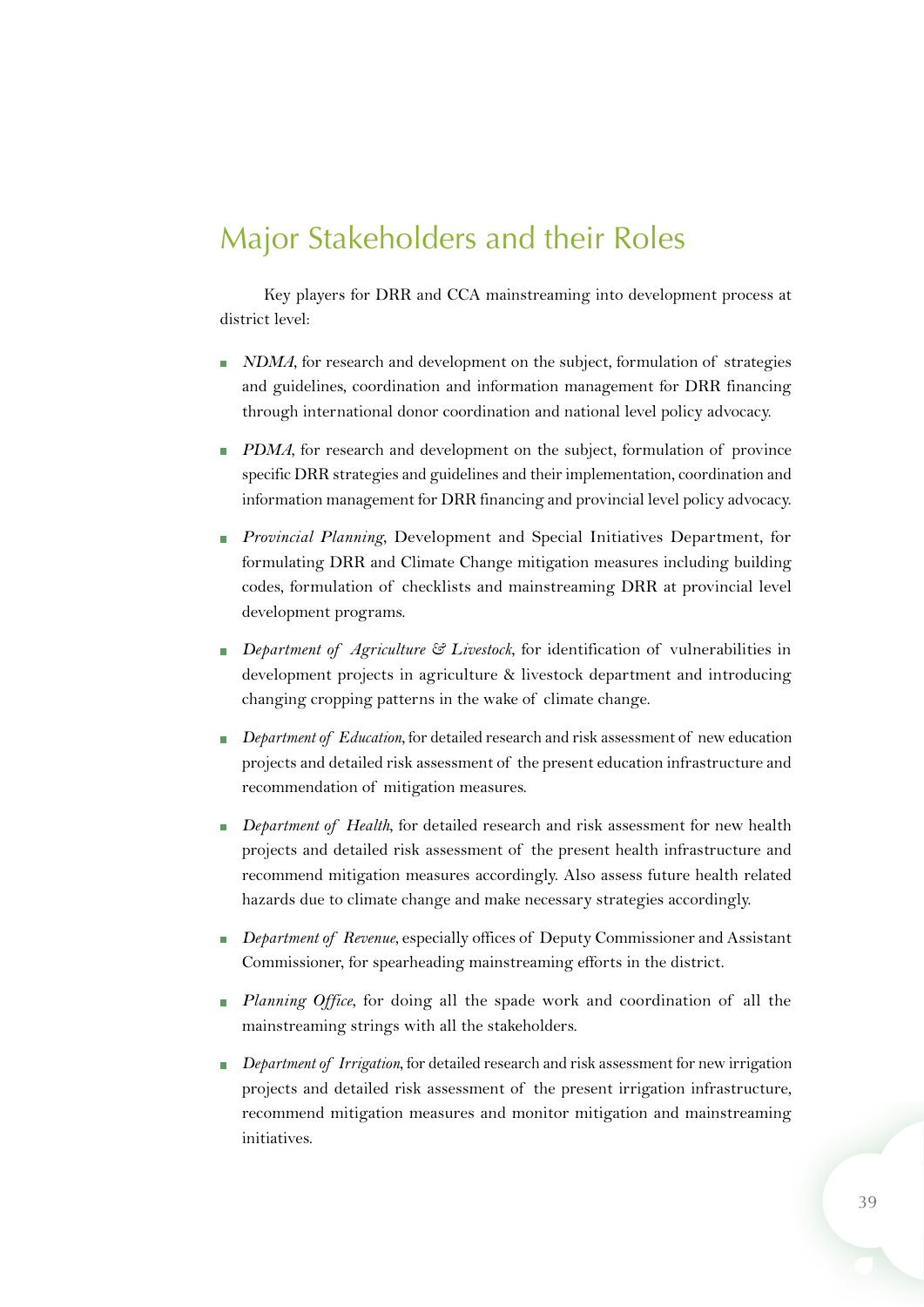- <span id="page-43-0"></span>*Office of Ministry of Water and Power*, for detailed research and risk assessment for new electricity related projects and detailed risk assessment of the present infrastructure, recommend mitigation measures and monitor mitigation and mainstreaming initiatives.
- *Department of Building and Roads*, for detailed research and risk assessment for new development projects and detailed risk assessment of the present infrastructure, recommend mitigation measures and monitor mitigation and mainstreaming initiatives.
- *TMAs*, for detailed research and risk assessment for new development projects at Ē. tehsil levels and detailed risk assessment of the present infrastructure, recommend mitigation measures and monitor mitigation and mainstreaming initiatives.
- *Rescue Service* (rescue service is still not there in Sindh Province), rescue and emergency office must be set up at the province and district level.
- *Department of Fire brigade*, for fire risk assessment of the present infrastructure and formulation and implementation of fire safety codes.

# District DRR & CCA Mainstreaming Working Groups

## **Functions of District DRR & CCA Mainstreaming Working Groups**

- To develop the district framework for DRR for promoting disaster resilient development in all sectors of the development program.
- To strengthen and institutionalize the ongoing DRR efforts in the district.
- To identify and build the mechanism for standardization of DRR knowledgebuilding process in the district.
- To develop a comprehensive framework for strengthening "Community Based Disaster Risk Reduction".
- To provide a clearer understanding of DRR in a humanitarian emergency situation and targeting various needs, by focusing on the impact of DRR on food security, agriculture and non-agriculture infrastructure related activities
- To identify how the group members can assist in specific DRR related areas.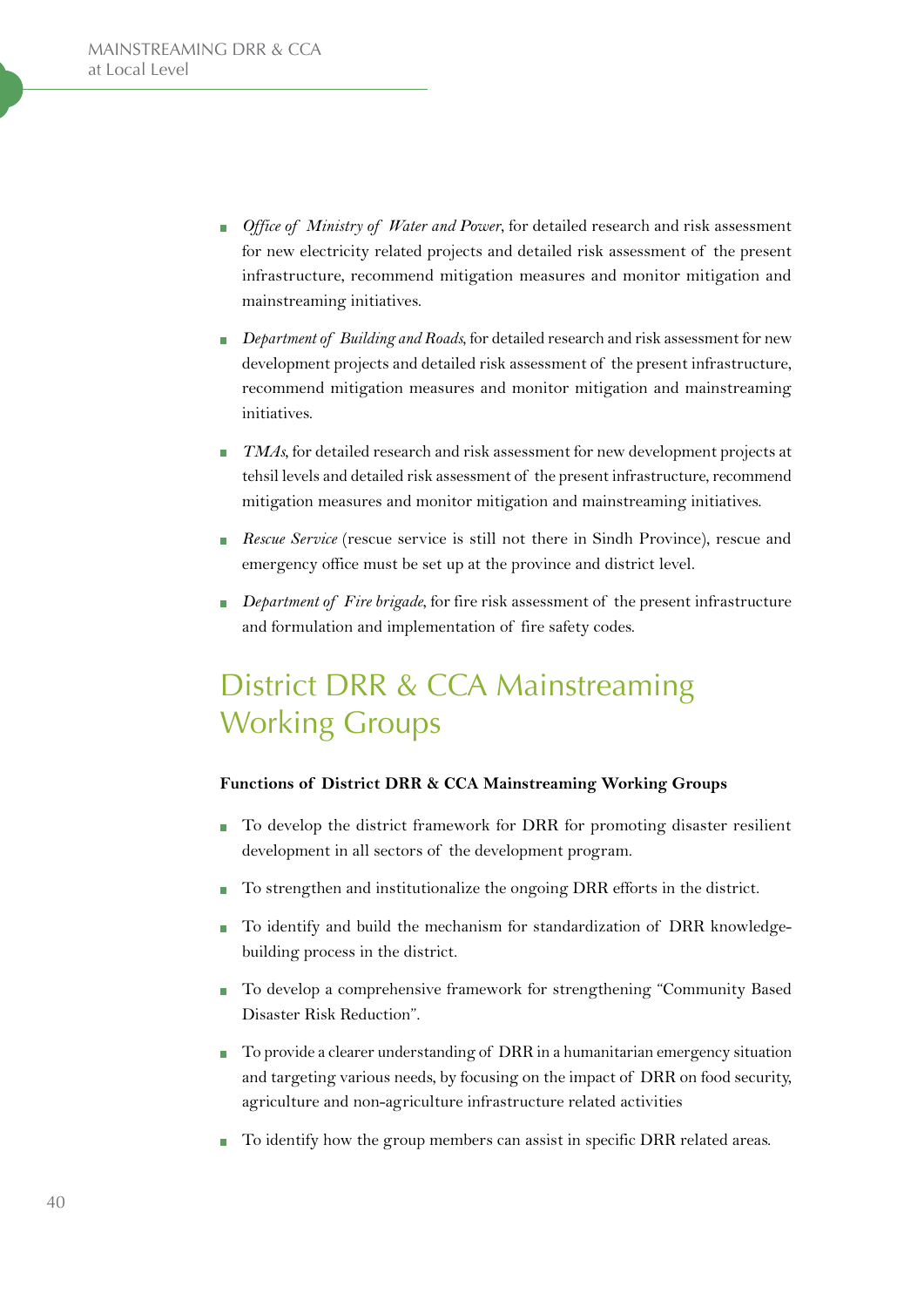- <span id="page-44-0"></span> To promote collaboration and coordination with development actors and line Ī. departments.
- To enhance livelihood and resilience in the ongoing DRR activities in the district.
- To share DRR best practices, lessons learnt, guidelines research manual and road F maps with members/line departments.

## **Composition of the Working Groups**

Following can be a possible composition of the district mainstreaming working groups for effective DRR and CCA mainstreaming into development process at district level:

- Department of Agriculture & Livestock  $\overline{\phantom{a}}$
- Department of Education  $\overline{\phantom{a}}$
- Department of Health H
- Department of Revenue
- Planning Office  $\overline{\phantom{a}}$
- Finance and Accounts r.
- Civil defense Office
- Department of Irrigation F
- Office of Ministry of Water and power n.
- Department of Building and roads  $\overline{\phantom{a}}$
- TMAs r.
- Rescue (rescue service is still not there in Sindh Province) ×
- Department of Fire brigade Ē.
- CBDMOs
- NGOs $\overline{\phantom{a}}$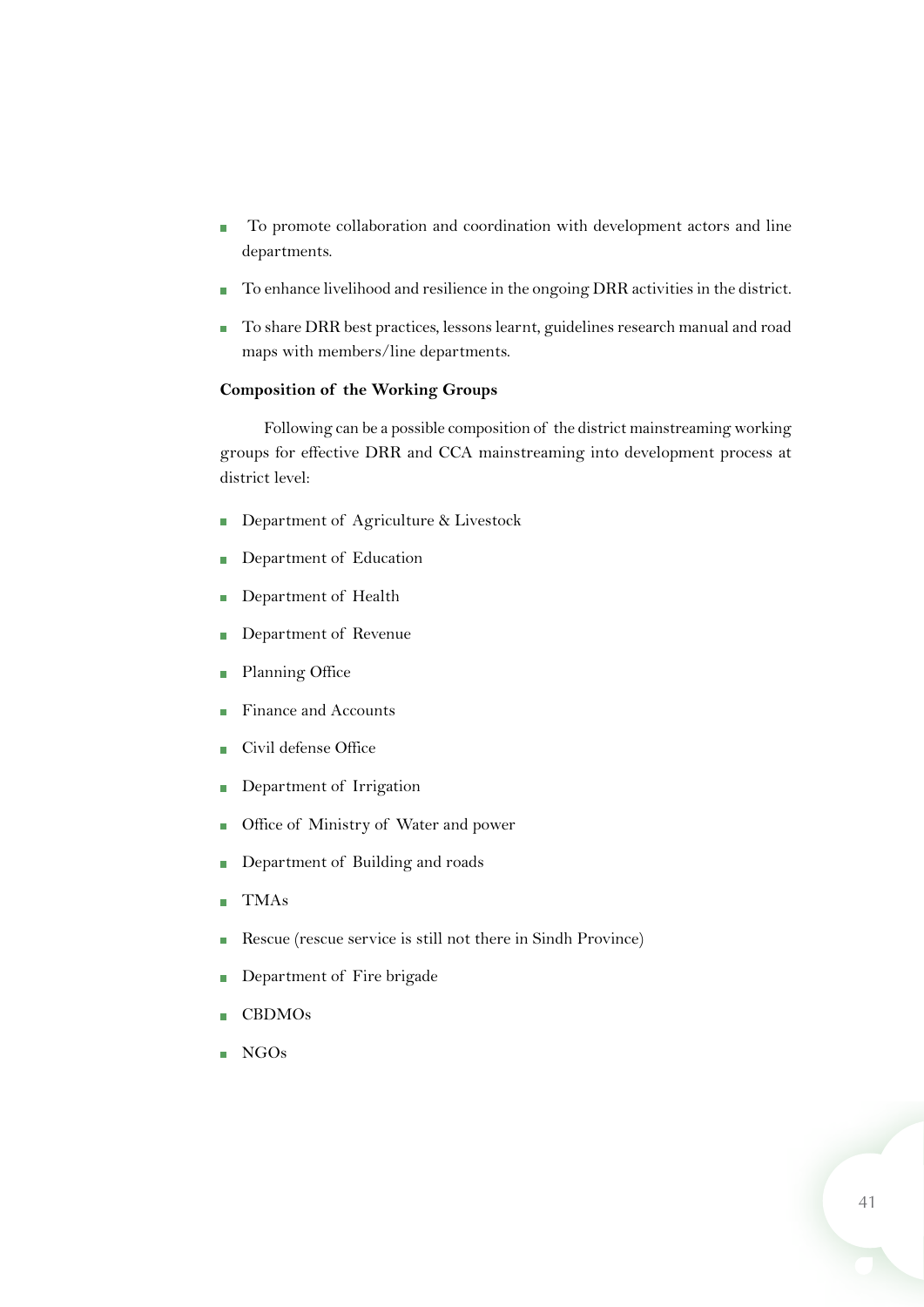# Identifying Entry Points for DRR Mainstreaming

#### **Recommendations for Legal Measures**

- $\overline{\phantom{a}}$ DRR & CCA sections to be established in Planning, Development & Special Initiatives Department.
- Inclusion of DRR & CCA modules in syllabi at primary and secondary levels. ×
- Introduction of BS & MS programs at college and universities level.
- DRR and CCA inspecting mechanism at district level.
- DRR & CCA mainstreaming be given legal cover.

#### **Documentation Requirements**

- Risk identification Performa in PC-II form.
- Risk Assessment and CCA form in PC-I.
- PC-III & PC-IV activity to include DRR & CCA mainstreaming progress and compliance reports.
- DRR & CCA compliance be made part of TORs of development consultants.

#### **Processes**

- CBDRM to be promoted at local level and communities be made part of mainstreaming DRR & CCA initiatives.
- DRR & CCA should be mainstreamed through gradual cultural adaptation.  $\mathcal{L}_{\mathcal{A}}$
- Risk identification at feasibility study level by the respective departments.
- Detailed risk assessment and mitigation recommendations at PC-I preparation level for all new development projects at all levels.
- During approval of the project proposals at District, Divisional or Provincial level development committees, adequate scrutiny and assessment of mitigation measures suggested in PC-I by professionals recruited for the purpose in Planning, Development and Special Initiatives Department, Divisional and District Headquarters.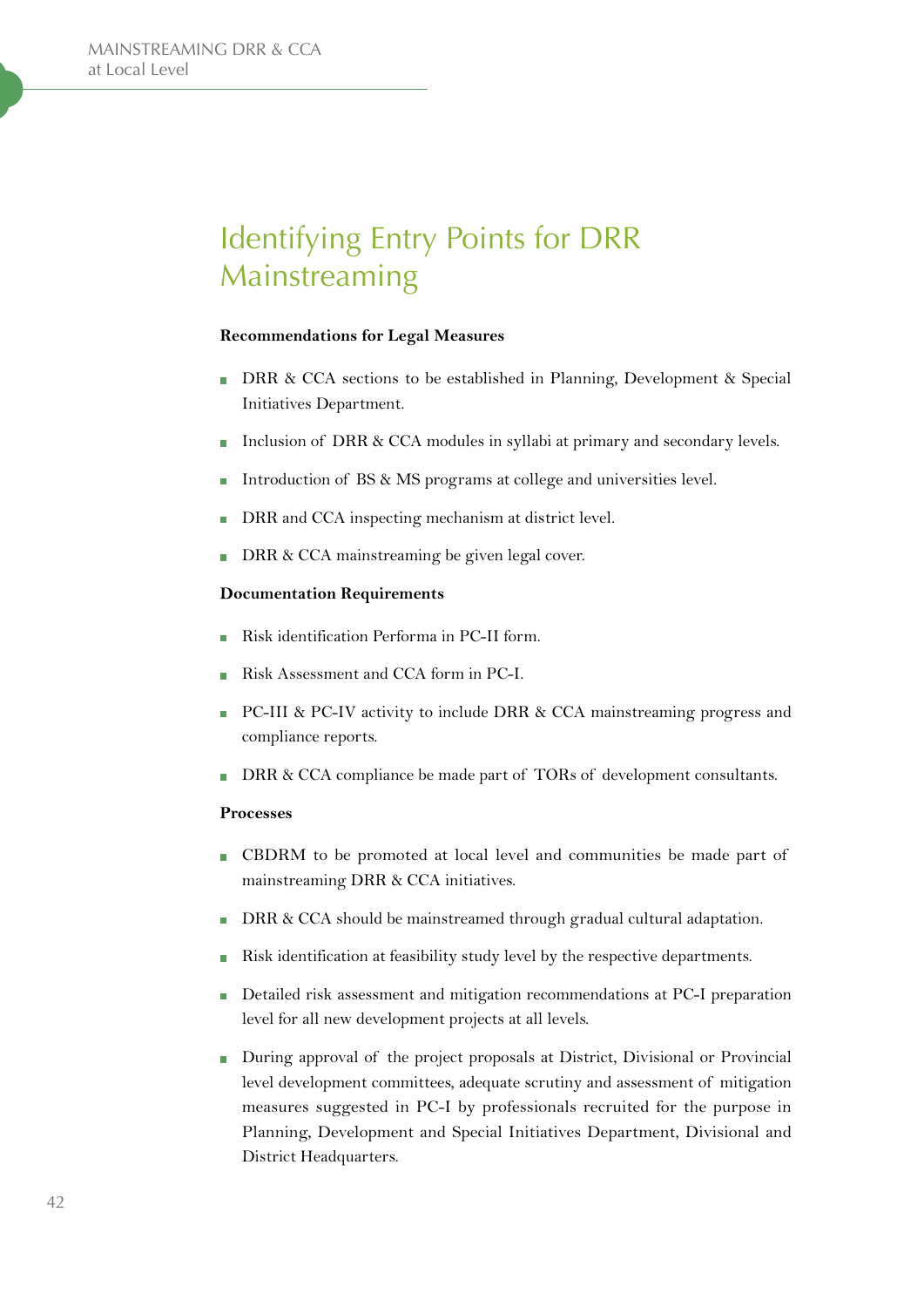- <span id="page-46-0"></span>DRR & CCA compliance should be part of consultants' TORs and be monitored consistently during progress and completion phase.
- Detailed risk assessment of the present infrastructure by the respective departments.
- Disaster prevention and mitigation and CCA initiatives implemented for the existing development projects, on the basis of risk assessment carried out.
- DRR and CCA awareness be mainstreamed in education curriculum at all levels.
- Rescue and emergency services be established at district and Taluqa levels.
- TMAs and city development authorities to ensure compliance of relevant building codes for all disasters and CCA.
- Special initiatives must be undertaken by agriculture department at all levels for affecting climate change adaptations in agriculture and creating alternative livelihood options.

# Action Planning for DRR and CCA Mainstreaming at District Level

## **PC-II Feasibility Study**

- Performa for Disaster Risks Identification may be included.
- Identification of all possible Disaster Risks to the development schemes in all sectors' development projects.
- Disaster Risk identification and suggestion of Disaster mitigation measures may  $\overline{\phantom{a}}$ be added to the ToRs of consultants hired for all development works.
- Local communities must be consulted and taken on board regarding risk assessment.

#### **PC-1 Form**

- Disaster Risk Assessment Performa may be added to PC-I format for detailed  $\blacksquare$ assessment of all risks identified in PC-2 by the consultants.
- Mitigation measures to be suggested accordingly and quality and adequacy of these measures should be certified by Planning, Development and Special Initiatives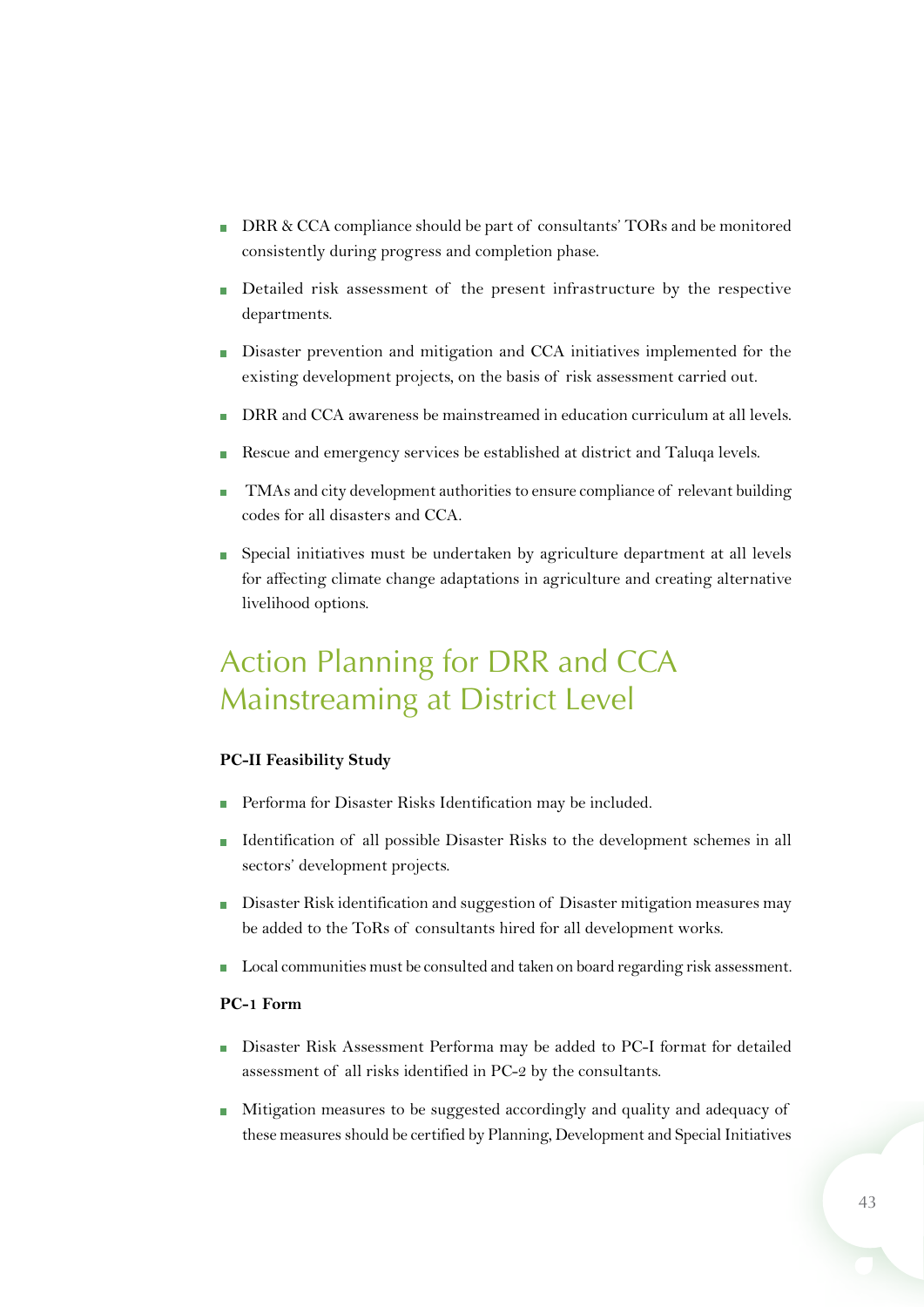<span id="page-47-0"></span>Department at province level and Planning Commission at federation level for their effectiveness.

- Divisional and District Development Committees must have the capacity and should assess and certify development schemes for being DRR resistant and CCA compliant.
- Environment Impact assessment Performa should be made a part of PC-I and should be certified by provincial Environment Protection Agency.
- Disaster Risk reduction professional and Environment and rehabilitation officer should be part of each Project management Unit (PMU) in case of mega projects and a specialized DRR section may be included in Planning, Development and Special Initiatives Department in provinces and Planning Commission at federal level.
- DRR and CCA officer must be a part of Divisional and District development Committees.

## **PC-III (Periodical Progress Reports)**

**Progress and Assessment of Recommended Mitigation measures may be reported** regularly to the relevant sections in all tiers of government.

#### **PC-IV (Completion Report)**

Assessment and Evaluation of structural & non-structural mitigation measures suggested in PC-1, for their effectiveness and efficacy.

### **Overall Recommendations**

- Relevant departments must carry out detailed disaster risk assessment of existing  $\blacksquare$ infrastructure in the district. This will help in identification and mitigation of disaster risks to the existing infrastructure and will also be helpful in carrying out the same exercise with the future development plans.
- **Annual District Disaster Risk Management Plan should encompass all departments** at district level and district annual development plan should be made DRR and CCA compliant.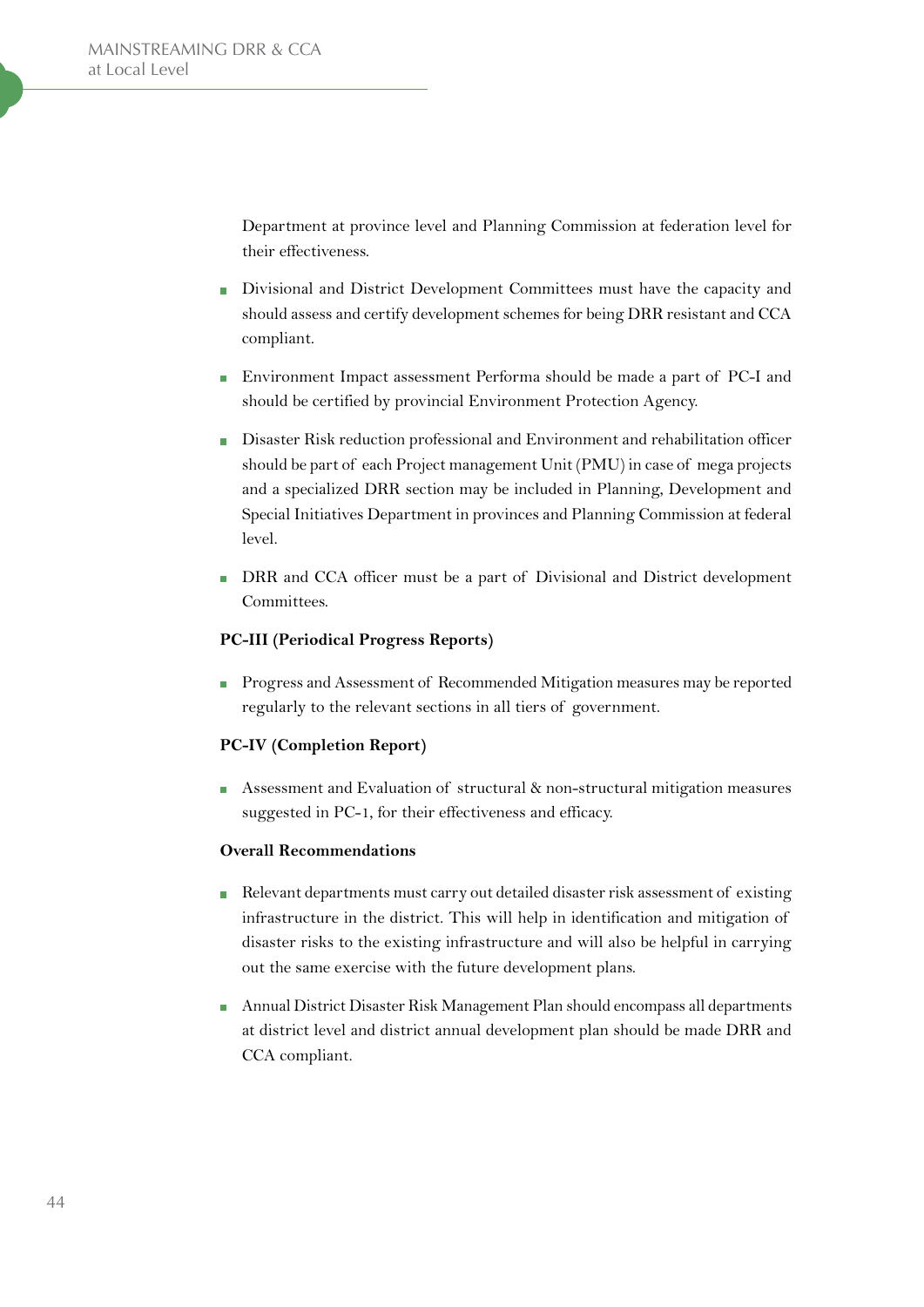## **Capacity Building and Awareness Initiatives**



# Coordination and Information Management

## **Coordination**

Coordination is a process of sharing information and planning together in pursuit of shared and agreed-upon goals. The aim of coordination is to ensure participation of the community and effective executions of plans through it. Effective coordination can contribute to raising standards and upholding the rights of the vulnerable and displaced communities.

## **Components of coordination**

- Building positive attitudes. Ē.
- Providing leadership.Ē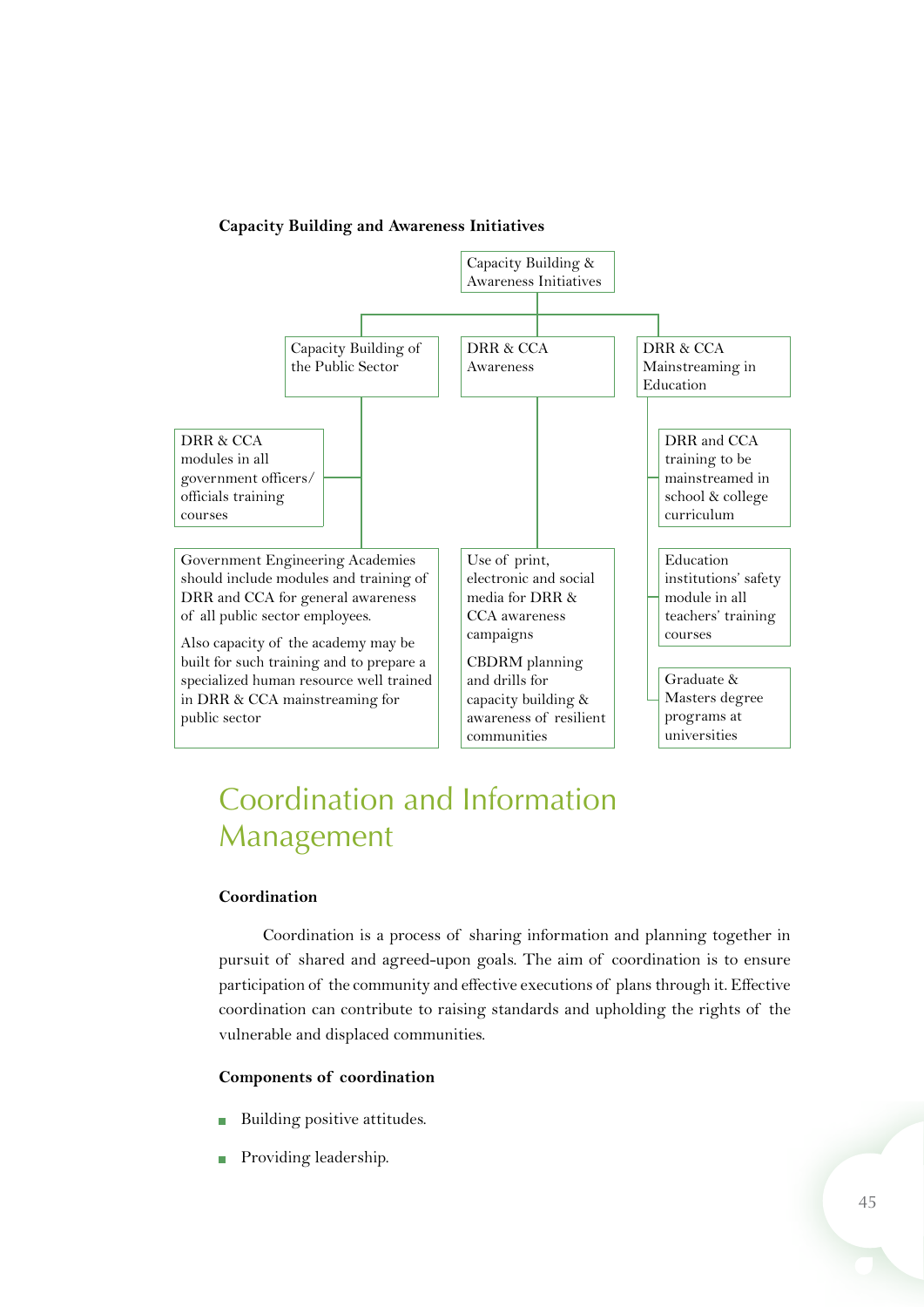- <span id="page-49-0"></span>Delegation of power to lower tiers of government and empowering the Ī. communities.
- Clearly identified roles and responsibilities.  $\mathbb{Z}^2$
- Specific & clearly stipulated goals. n.
- Community at large. Ē.
- Accurate, relevant and updated data. г
- Sharing information effectively.
- Joint planning. Î.
- Flexibility and providing alternatives. Ē.
- Holding actors accountable. Ē.
- Defining mechanisms and tools. Ī.

#### **Coordination Mechanism**

- Meetings  $\overline{\phantom{a}}$
- Emails, phone calls  $\overline{\phantom{a}}$
- Teleconferences п
- Website platforms п
- Working groups
- Task force  $\blacksquare$

## **Coordination Tools**

- Agenda setting Ē.
- Minutes of the meetings ×
- Establishing distribution lists П
- Memorandum of Understandings with different parties  $\blacksquare$
- Terms of Reference of consultants
- Action planning at all levels $\overline{\phantom{a}}$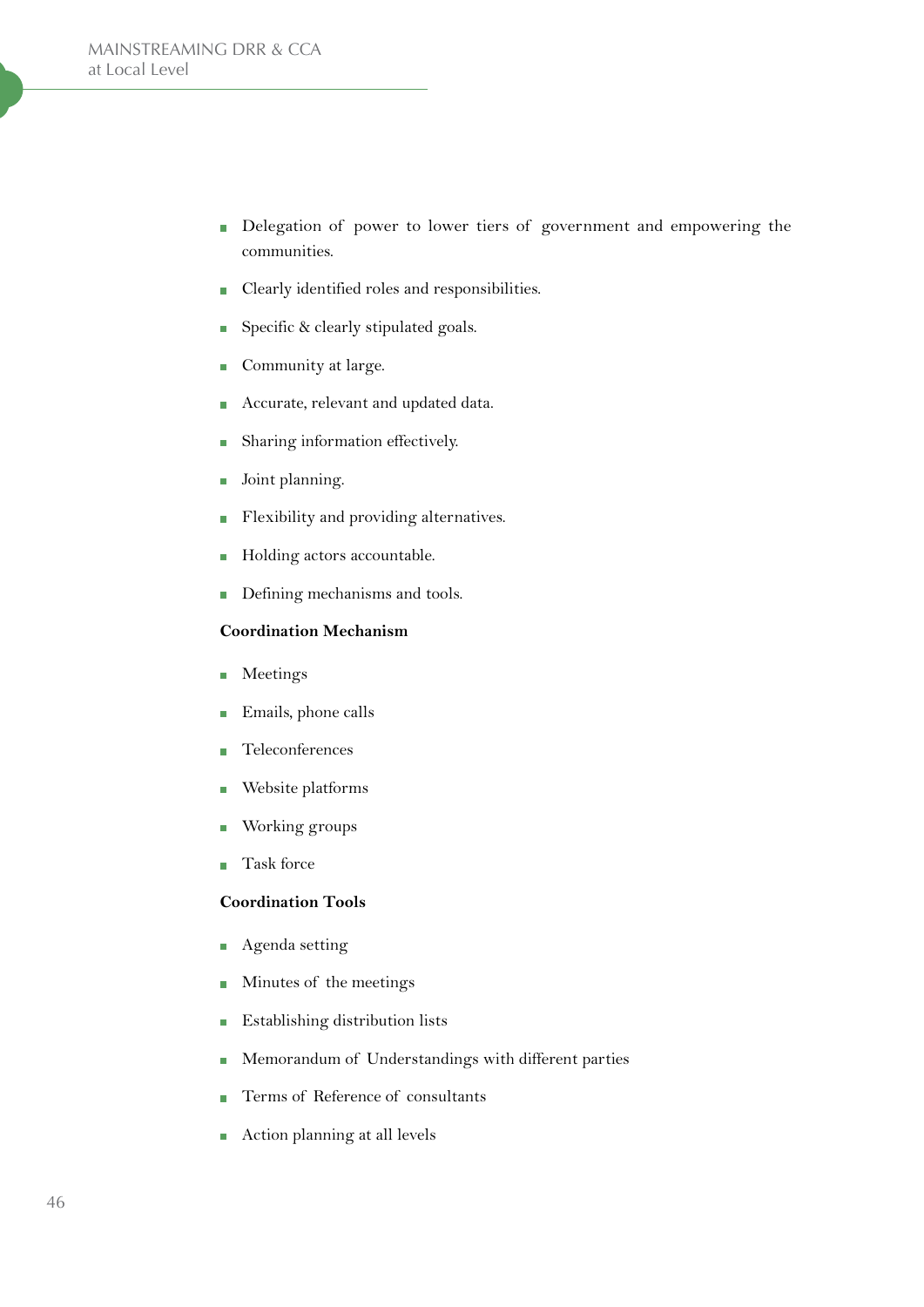- Who does what matrixes
- Data bases
- Monitoring Performa  $\mathcal{L}_{\mathcal{A}}$

#### **Information Management**

Information Management (IM) is capturing, handling, storage, analysis and dissemination of data, including demographic and statistical information, pertaining specifically to operations and to populations of concern. It involves information on needs and conditions as well as geo-referenced information. It also involves information on protection and sector-specific concerns related to needs, delivery and impact.

#### **Importance of Information Management**

- It helps evidence-based decision-making in humanitarian operations.
- It establishes a common language in which to discuss things.
- It makes planning process more realistic, pragmatic and effective.
- It makes advocacy better and effective.
- Deciding interventions are made easier.
- It makes operations management efficient.
- Coordination becomes easy and systematic.
- Measuring impact is facilitated.

#### **Common Challenges in Data Collection**

- If volume of data is more, it becomes hard to collect.  $\overline{\phantom{a}}$
- Data collection fatigue often results in inaccurate data collection.
- Well designed and field tested questionnaires are hard to prepare.
- Staff needs to be trained constantly.
- Confidentiality and privacy are vital. $\mathbf{r}$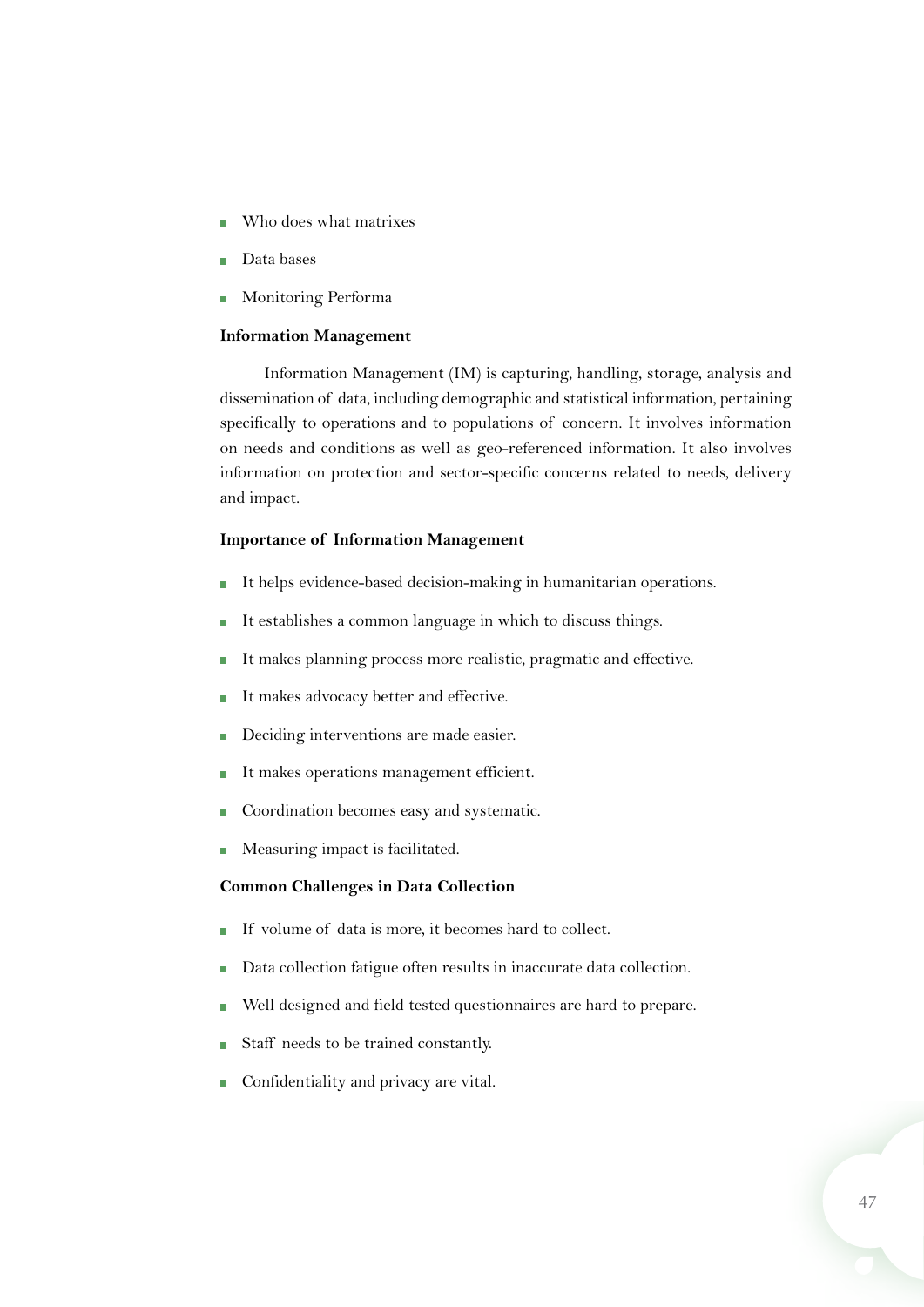## **REFERENCES**

- 1. National Disaster Management Act 2010, (Printing Corporation of Pakistan, Islamabad: 2010.
- 2. National Disaster Management Plan (2012-2022). National Disaster Management Authority, Islamabad: 2012).
- 3. Disaster Risk Management Plan- Sindh Province. Provincial Disaster Management Authority, Karachi: 2008).
- 4. District Disaster Risk Management Plan-District Sanghar. District Disaster Management Authority-Sanghar, Sanghar: 2009).
- 5. District Disaster Risk Management Plan-District Dadu. District Disaster Management Authority-Dadu, Dadu: 2009).
- 6. District Disaster Risk Management Plan-District Tharparker. District Disaster Management Authority-Tharparker, Mithi: 2009).
- 7. Participant's Workbook Community Based Disaster Risk Management. National Disaster Management Authority, Islamabad: 2007.
- 8. Disaster Risk Management Needs Report 2012. National Disaster Management Authority, Islamabad: 2012).
- 9. Sindh Provincial Monsoon/Floods Contingency Plan. Provincial Disaster Management Authority, Karachi: 2013).
- 10. HFA Progress in Asia Pacific Regional Synthesis Report. At www.unisdr.org/ asiapacific.
- 11. Provincial Disaster Management Authority-Sindh. Provincial Disaster Management Authority, Karachi: 2013.
- 12. Provincial Disaster Risk Management Planning GUIDELINES. Provincial Disaster Management Authority-Sindh, Karachi: 2007).
- 13. "Pakistan Flood 2010: an Opportunity to Build Back Better", pp. 103-111. In SAARC Workshop on Flood Risk Management in South Asia, 9-10 October, 2012, Celluloid, Patparganj Industrial Area, New Delhi: 2012.
- 14. "2011 Pakistan Floods: Preliminary Damage and Needs Assessment", National Disaster Management Authority, Islamabad: 2012.
- 15. IPCC, 2012: Summary for Policymakers. In: Managing the Risks of Extreme Events and Disasters to Advance Climate Change Adaptation [Field, C.B., V. Barros, T.F. Stocker, D. Qin, D.J. Dokken, K.L. Ebi, M.D. Mastrandrea. K.J. Mach, G.-K. Plattner, S.K. Allen, M. Tignor, and P.M. Midgley (eds.)]. A Special Report of Working Groups I and II of the Intergovernmental Panel on Climate Change. Cambridge University Press, Cambridge, UK, and New York, NY, USA, pp. 1-19.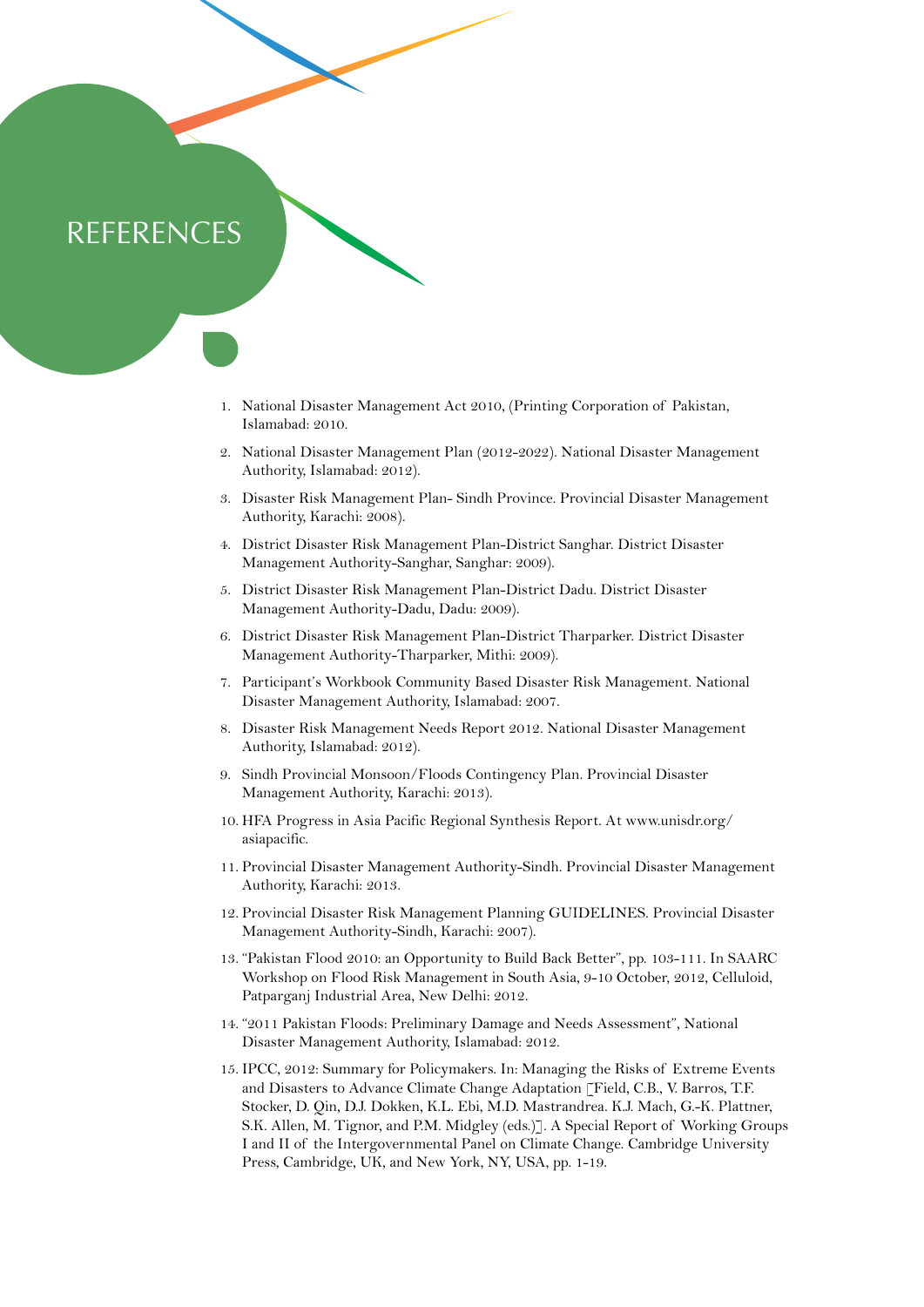- <span id="page-52-0"></span>16. IPCC, 2014: Summary for Policymakers, In: Climate Change 2014, Mitigation of Climate Change. Contribution of Working Group III to the Fifth Assessment Report of the Intergovernmental Panel on Climate Change [Edenhofer., R. Pichs-Madruga, Y. Sokona, E. Farahani, S. Kadner, K. Seyboth, A. Adler, I. Baum, S. Brunner, P. Eickemeier, B. Kriemann, J. Savolainen, S. Schlomer, C. von Stechow, T. Zwickel and J.C. Minx (eds.)]. Cambridge University Press, Cambridge, United Kingdom and New York, NY, USA.
- 17. World Commission on Environment and Development's (the Brundtland Commission) report Our Common Future (Oxford University Press, Oxford: 1987).
- 18. Evaluation of Disaster Response Agencies of Pakistan by OCHA, National Disaster Response Advisor, Islamabad: December 2006.
- 19. FAO (2008) Climate Change and Disaster Risk Management. Technical background document from the expert consultation held on 28 to 29 February 2008. HLC/08/ BAK/5 Food and Agriculture Organization of the United Nations. FAO: Rome.
- 20. HFA (2005) The Hyogo Framework for Action: Building the Resilience of Nations and Communities to Disasters. 2005-2015. United Nations International Strategy for Disaster Reduction (UNISDR). Available from: www.unisdr.org/eng/hfa/docs/Hyogoframework-for-action-english.pdf.
- 21. IPCC (2007) Climate Change 2007: The Physical Science Basis. Contribution of Working Group I to the Fourth Assessment Report of the Intergovernmental Panel on Climate Change. Solomon, S., Qin, D., Manning, M., Chen, Z., Marquis, M., Averyt, K.B., Tignor, M. and Miller, H.L. (eds) Cambridge University Press: Cambridge and New York: USA.
- 22. Mitchell, T. and Van Aalst, M. (2008) Convergence of Disaster Risk Reduction and Climate Change Adaptation. A review for DfID. Available from: www.preventionweb. net/files/7853\_ConvergenceofDRRandCCA1.pdf
- 23. Tanner, T. and Mitchell, T. Towards Climate Smart Organizations. In Focus Policy Briefing 2.8. Institute of Development Studies, Brighton: 2008. Available from: www. tearfund.org/webdocs/Website/ Campaigning/CCA\_and\_DRR\_web.pdf.
- 24. Twig, J. (2003) The Right to Safety: some conceptual and practical issues. Benfield Hazard Research Centre. Disaster Studies Working Paper 9. Available from: www. abuhrc.org/Publications/Working%20Paper%209.pdf.
- 25. Benson, Charlotte and John Twigg with Tiziana Rossetto. Guidance Notes for Development Organisations. ProVention Consortium, Geneva : 2007.
- 26. Benson, C. and Twigg, J. Measuring Mitigation: Methodologies for assessing natural hazard risks and the net benefits of mitigation – a scoping study. ProVention Consortium, Geneva: 2001. Available at: http://www.proventionconsortium.org/ mainstreaming\_tools.
- 27. ProVention Consortium. Risk Reduction Indicators. TRIAMS Working Paper. ProVention Consortium, Geneva: 2006. Available at: http://www. proventionconsortium.org/themes/default/pdfs/TRIAMS\_full\_paper.pdf.
- 28. ProVention Consortium: Details of the Consortium's forthcoming Monitoring and Evaluation Sourcebook will be posted on its Tools for Mainstreaming Disaster Risk Reduction web page: http://www.proventionconsortium.org/M&E\_sourcebook.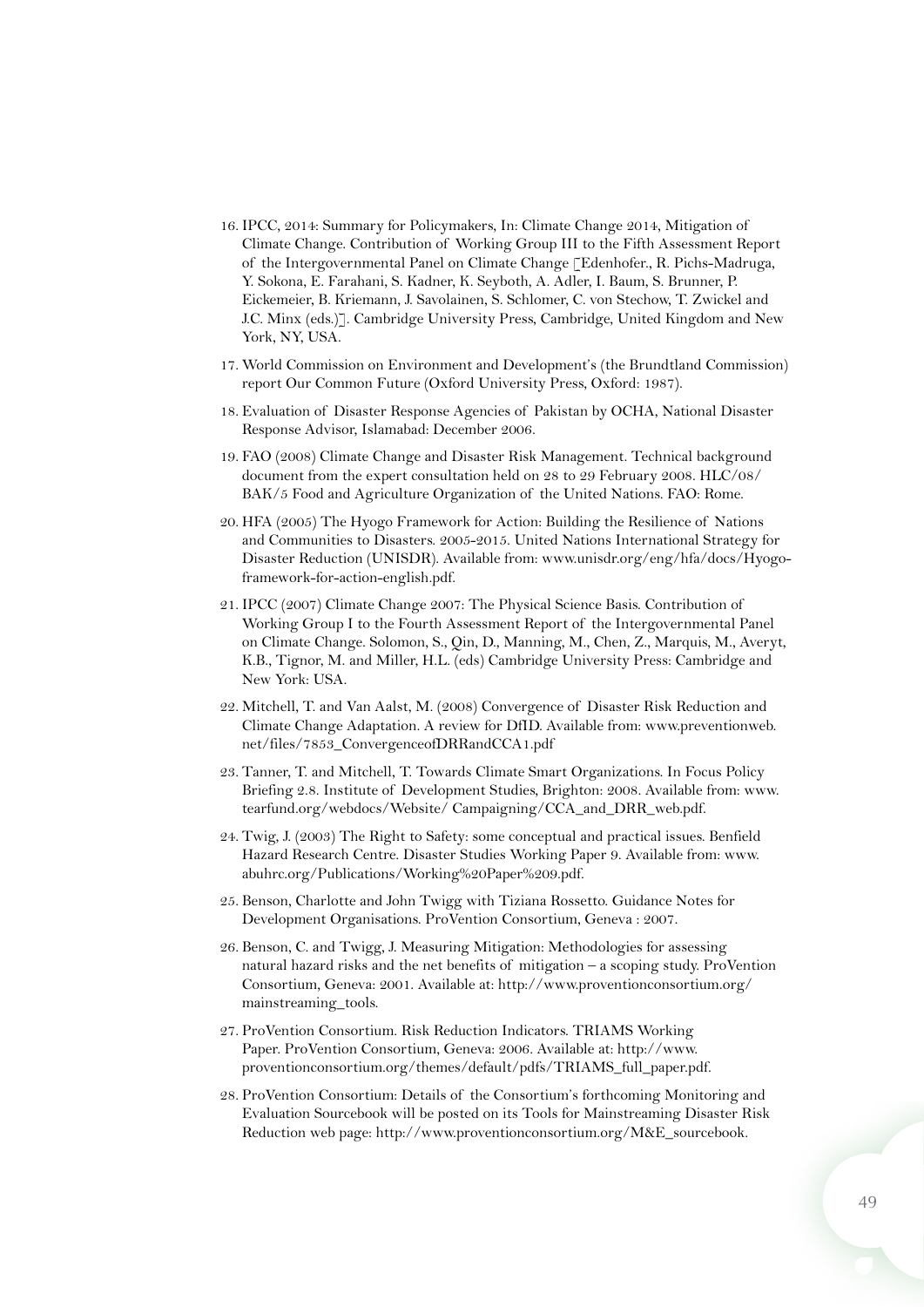- 29. Twigg, J. Disaster Risk Reduction: mitigation and preparedness in development and emergency programming. Good Practice Review no.9. Overseas Development Institute, London: 2001. Available at: http://www.odihpn.org/publist.asp.
- 30. World Bank. Hazards of Nature, Risks to Development: An IEG Evaluation of World Bank Assistance for Natural Disasters. World Bank, Independent Evaluation Group, Washington DC: 2006. Available at: http://www.worldbank.org/ieg/naturaldisasters/ docs/natural\_disasters\_evaluation.pdf.
- 31. Mitchell, T. An Operational Framework for Mainstreaming Disaster Risk Reduction. Benfield UCL Hazard Research Centre, London: 2003. Available at: http://www. benfieldhrc.org/disaster\_studies/working\_papers/workingpaper8.pdf.
- 32. World Bank. Natural Hazard Risk Management in the Caribbean: Revisiting the Challenge. Report no. 24166, vol. 1. World Bank, Caribbean Country Management Unit, Washington, DC: 2002. Available at: http://www.worldbank.org.
- 33. World Bank. Natural Hazard Risk Management in the Caribbean: Good Practices and Country Case Studies. Technical Annex. Report no. 24166, vol. 2. World Bank, Caribbean Country Management Unit, Washington, DC: 2002. Available at:http:// www.worldbank.org.
- 34. IFRC. Characteristics of a Well-Prepared National Society. International Federation of Red Cross and Red Crescent Societies, Geneva: 2001. Available at: http://www.ifrc. org/docs/pubs/disasters/Checklist\_WPNS.pdf.
- 35. La Trobe, S. and Davis, I. Mainstreaming disaster risk reduction: a tool for development organisations. Tearfund, Teddington: 2005. Available at: http://tilz. tearfund.org/Research/Climate+change+and+disasters+policy.
- 36. Wamsler, C. Operational Framework for Integrating Risk Reduction for Aid Organisations working in Human Settlement Development. Benfield Hazard Research Centre/Lund University, Housing Development and Management, Sweden: 2006. Available at: http://www.benfieldhrc.org/disaster\_studies/working\_papers/ workingpaper14.pdf.
- 37. Enarson, E. et al. Working with Women at Risk: Practical guidelines for assessing local disaster risk. Florida International University; International Hurricane Research Center, Miami, USA: 2003. Available at: http://www.ihrc.fiu.edu/lssr/ workingwithwomen.pdf.
- 38. Gosling, L. Toolkits: A practical guide to planning, monitoring, evaluation and impact assessment. Save the Children, London: 2003.
- 39. Roche, C. Impact Assessment for Development Agencies: Learning to Value Change. Oxfam/Novib, Oxford: 1999.